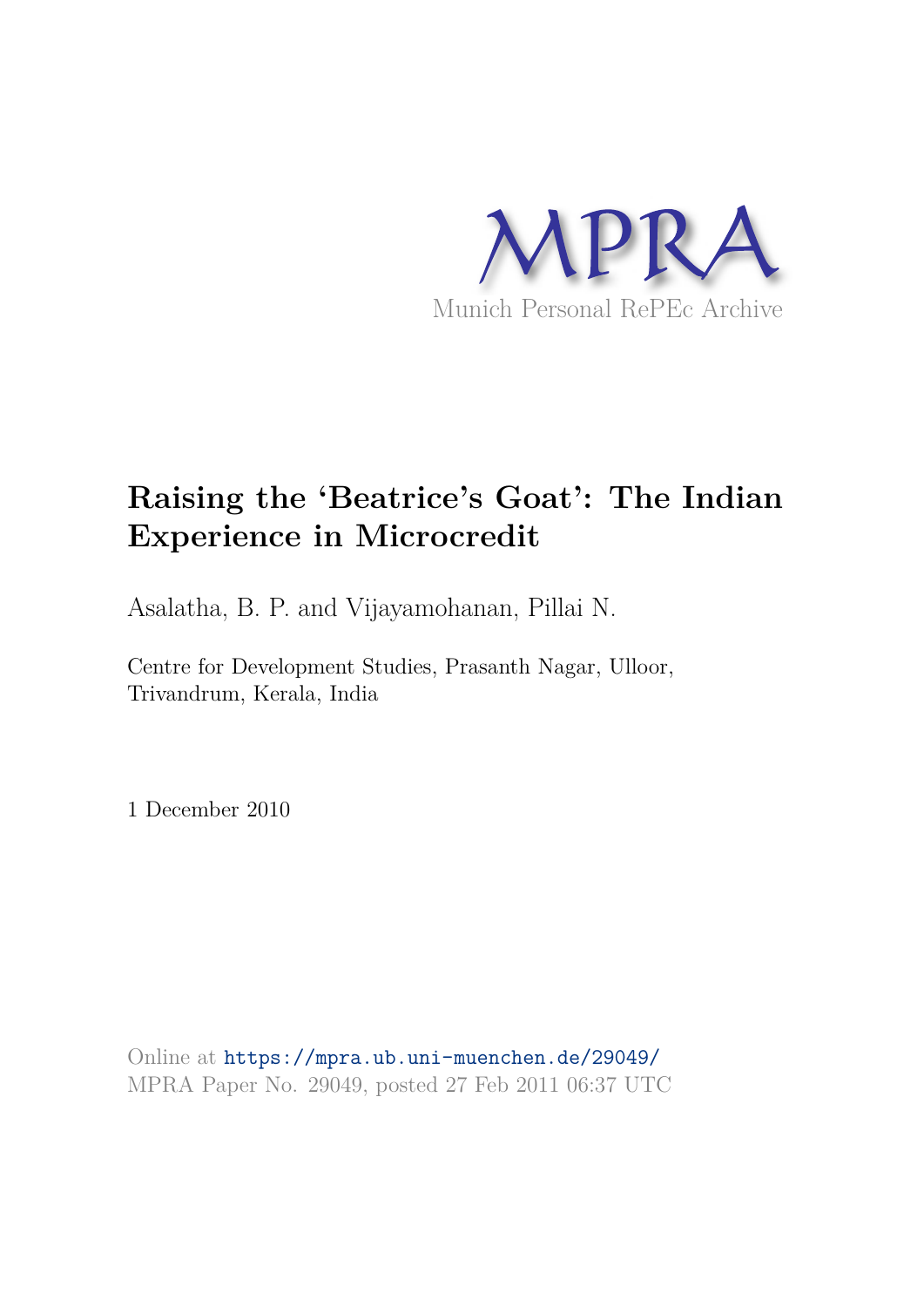# Raising the 'Beatrice's Goat': The Indian Experience in Microcredit

**B. P. Asalatha** 

Madras University, Chennai, India

### Vijayamohanan Pillai N.

Centre for Development Studies, Trivandrum, India

**E-mail:** 

**vijayamohan@cds.ac.in**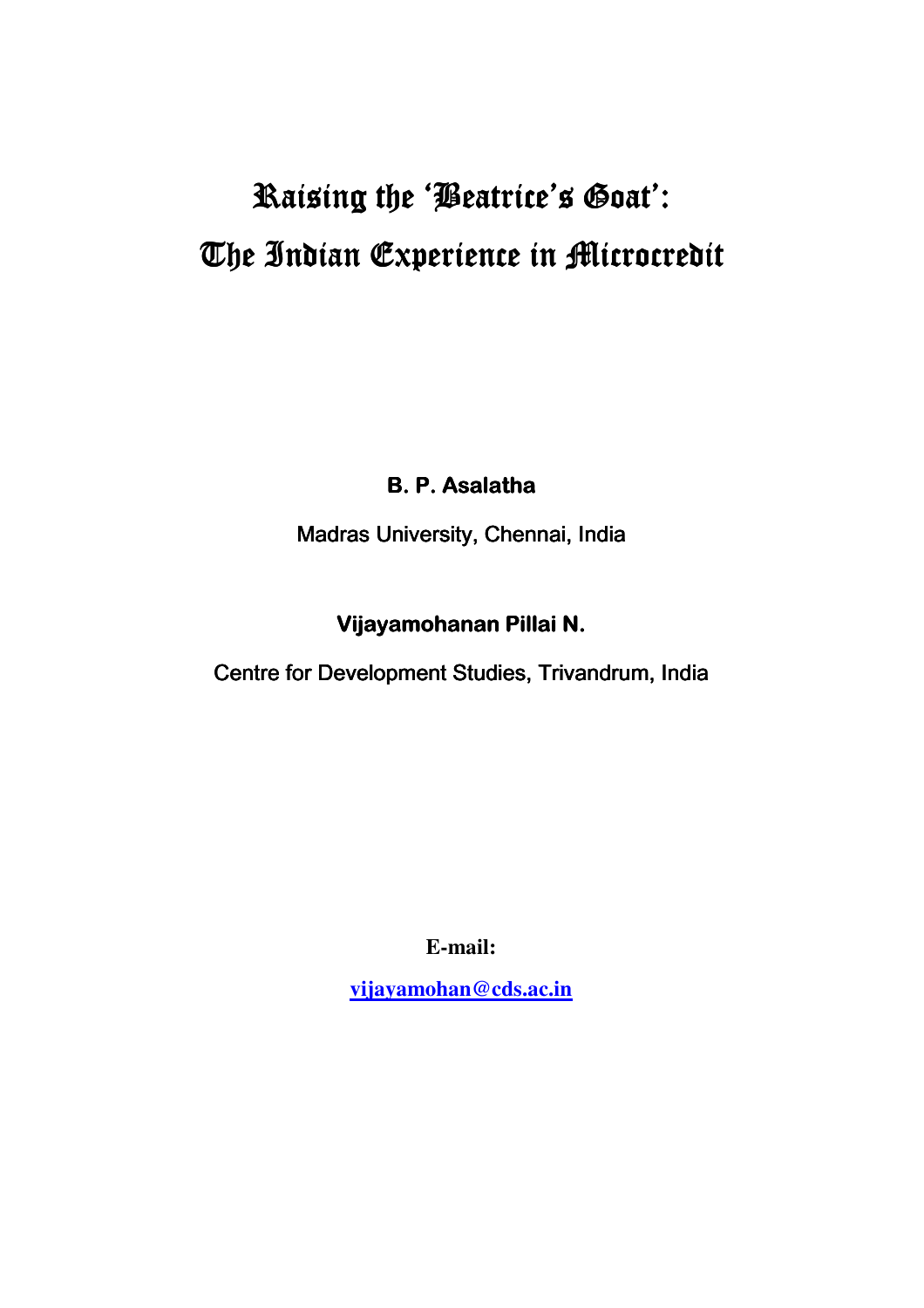# Raising the 'Beatrice's Goat': The Indian Experience in Microcredit

### **B. P. Asalatha** Vijayamohanan Pillai N.

#### **Abstract**

Empowerment of the poor entails three basic inter-linked dimensions – generation of employment (and income), reduction of poverty, and erasing inequality. The perspective has now undergone a basic change from the collective care mechanism of a paternalistic state intervention meted out from the top to bottom to a peoplecentered and participation-oriented bottom up approach. With this new perspective, new practices have emerged through integrated community participation of the poor. Thus the basis of the concept of micro finance is self-mobilization and selforganization of the poor at the community level driven by an ardent desire backed by an unfaltering trust in their own inherent capacity to improve their living conditions by themselves, given an enabling environment. An active realization of such self-mobilization is found in self help groups (SHGs), formed for distributing the microcredit benefits, inspired by the success of the Bangladesh Grameen experiment. This approach has already taken strong roots across the lengths and breadths of India as an effective and viable channel to take the poor to a new domain of economic empowerment and social upliftment. Microcredit, which synergies the thrift and credit habits of the poor in a participatory and informal setting, is now widely acknowledged as a strategic tool in all poverty alleviation programmes. This paper discusses the Indian experience in microcredit.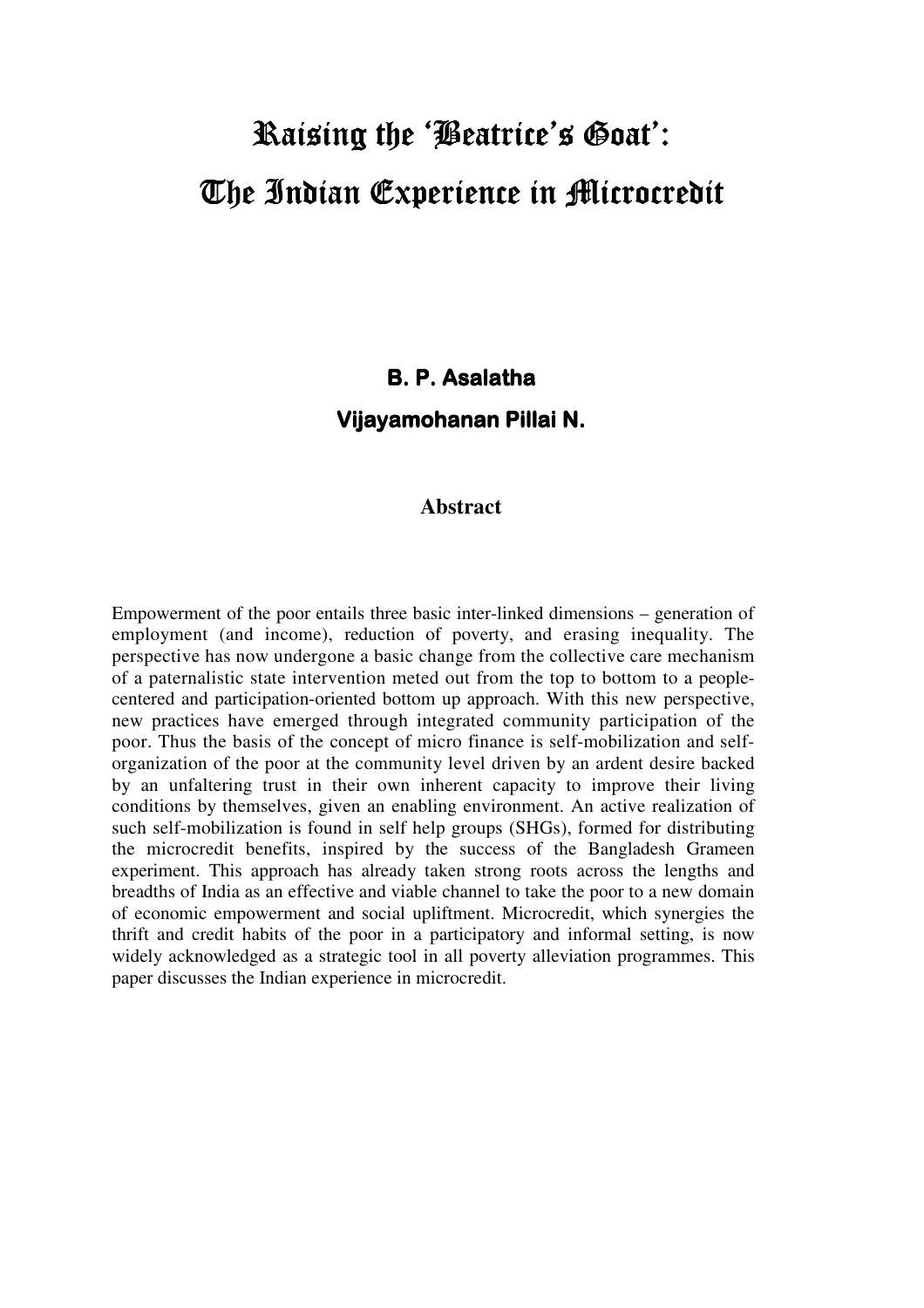

*Beatrice's Goat*, written by Page McBrier and illustrated by Lori Lohstoeter, is a children's story based on the true life story of Beatrice Biira, a poor Ugandan girl, whose life is transformed by the gift of a goat from the nonprofit world hunger organization Heifer International.

The picture book (Atheneum Books for Young Readers published by Simon & Schuster Children's Publishing Division, New York, in 2000) shows how the gift of the goat sustains the family, and allows Beatrice to achieve her dream of attending school.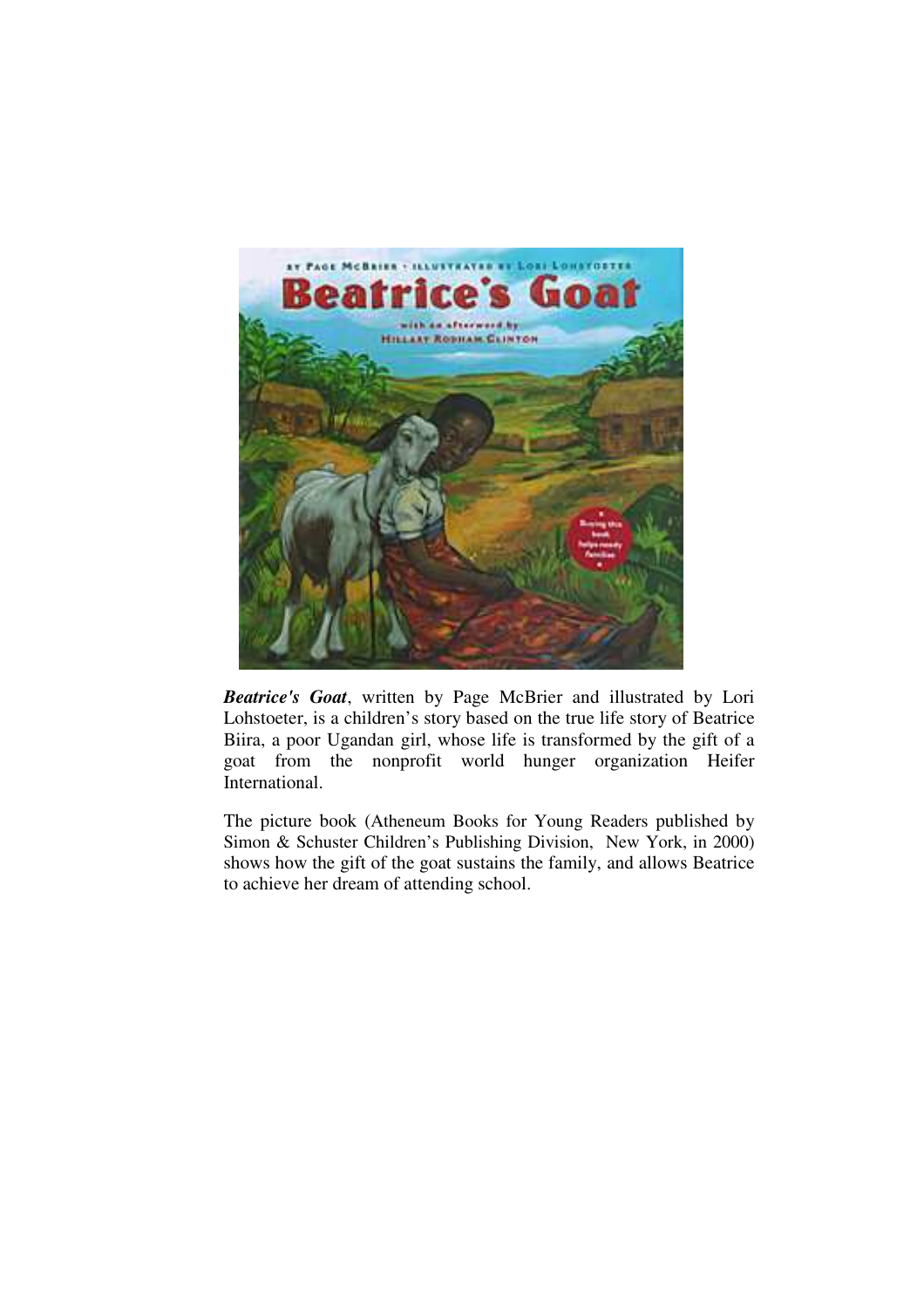"With all the money donated to help fight famine around the world, with all the grandiose plans conceived to conquer poverty, sometimes all it takes to save a child is a goat."



CBS News Magazine June 12, 2005 **"Beatrice's Goat Fed A Dream"**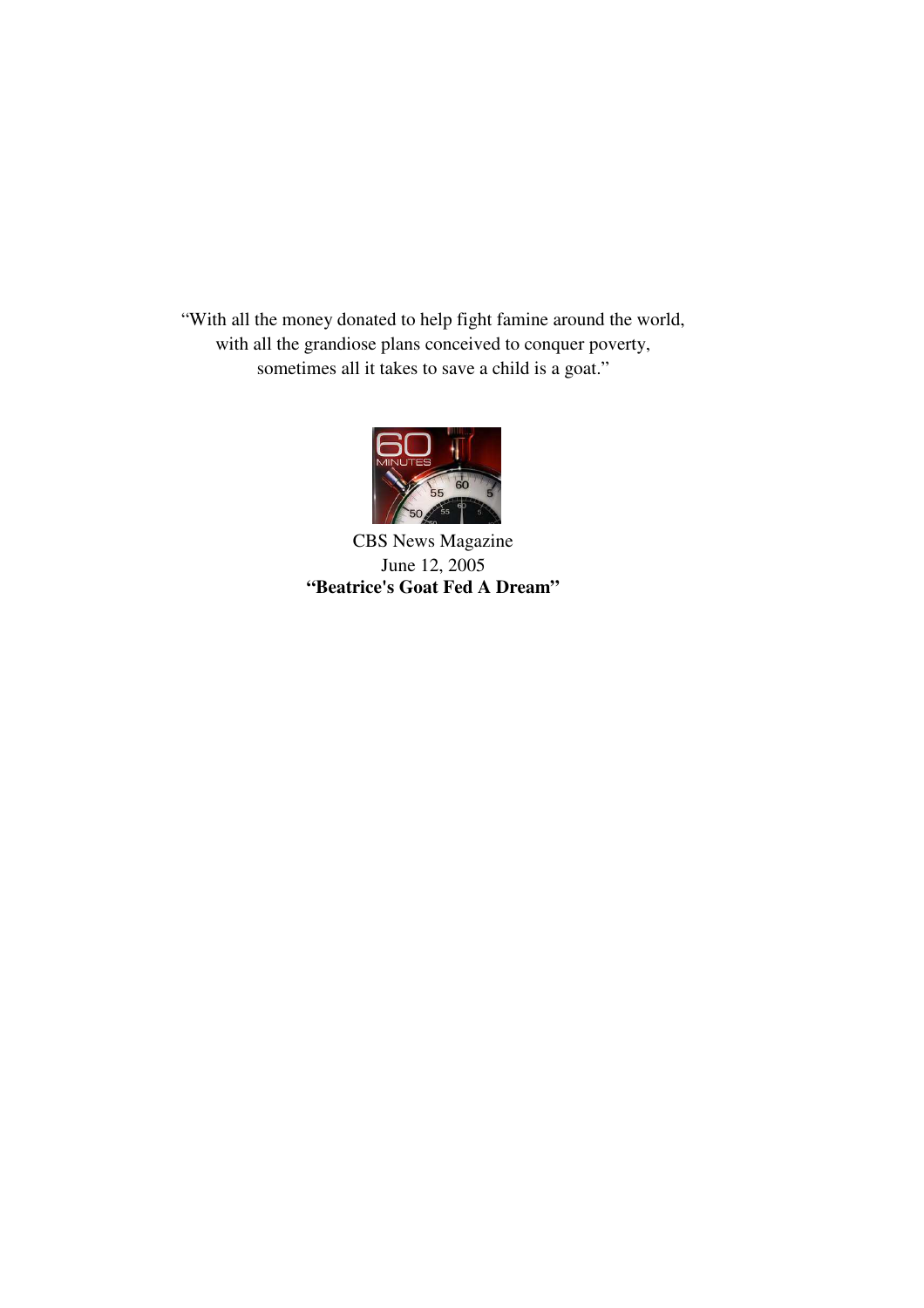## Raising the 'Beatrice's Goat': L The Indian Experience in Microcredit

#### **B. P. Asalatha**

#### Vijayamohanan Pillai N.

#### **1. Introduction**

 $\overline{a}$ 

'Why are so many people and firms in developing countries excluded from full participation in the financial sector?' This is the fundamental question addressed by the United Nations (UN) in its 2006 Report titled 'Building Inclusive Financial Sectors for Development', more popularly known as the Blue Book.

The United Nations General Assembly adopted 2005 as the International Year of Microcredit to address the constraints that exclude people from full participation in the financial sector. At the World Summit at the United Nations in September 2005, Heads of State and Government recognized 'the need for access to financial services, in particular for the poor, including through microfinance and microcredit.' The Monterrey Consensus $1$  that Heads of State and Government adopted at the International Conference on Financing for Development in 2002 explicitly recognized that 'microfinance and credit for micro-, small and medium enterprises… as well as national savings schemes are important for enhancing the social and economic impact of the financial sector.' They further recommended that 'development banks, commercial banks and other financial institutions, whether independently or in cooperation, can be effective instruments for facilitating access to finance, including equity financing, for such enterprises.<sup>2</sup>

The fundamental question on financial exclusion ('why are so many bankable people unbanked?') entails a definition of 'inclusive financial sector', defined in the Blue Book as a financial sector 'that provides "access" to everyone in each of the main customer groups. It would provide access to credit for all "bankable" people and

<sup>&</sup>lt;sup>1</sup> The (First UN-hosted) International Conference on Financing for Development was held from 18-22 March 2002 in Monterrey, N.L., Mexico. The Follow-up International Conference on Financing for Development to Review the Implementation of the Monterrey Consensus (Doha, Qatar, 29 November - 2 December 2008) resulted in the adoption by consensus of the Doha Declaration on Financing for Development. The Doha Declaration reaffirms the Monterrey Consensus and calls for a United Nations conference at the highest level on the world financial and economic crisis and its impact on development.

<sup>&</sup>lt;sup>2</sup> http://www.un.org/esa/ffd/ffdconf/ (accessed on 15 June 2009.)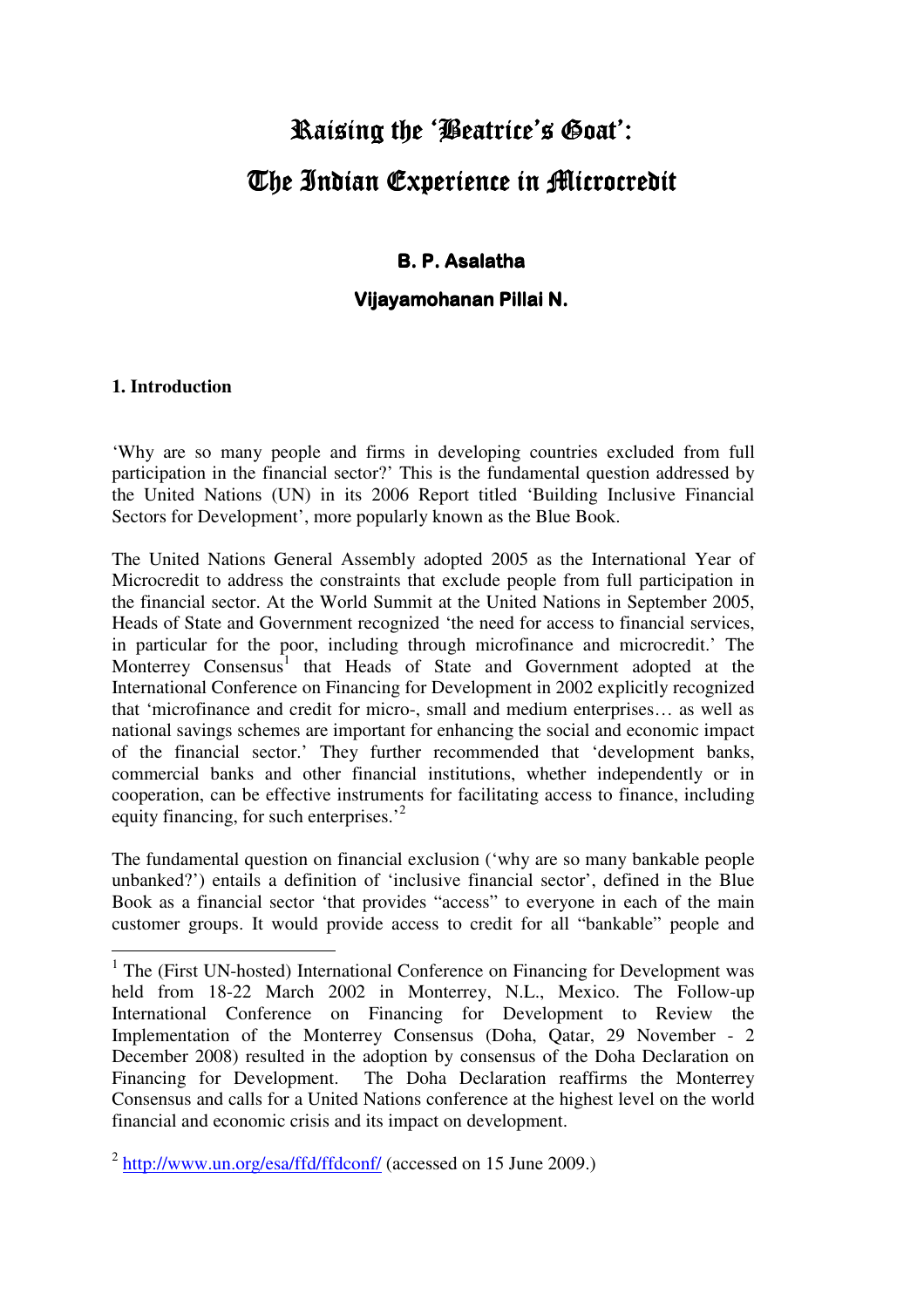firms, to insurance for all insurable people and firms and to savings and payments services for everyone.' (UN 2006: 1). The Blue Book continues: 'Financial inclusion, thus, has become an issue of worldwide concern, relevant equally in economies of the under-developed, developing and developed nations. Building an inclusive financial sector has gained growing global recognition bringing to the fore the need for development strategies that touch all lives, instead of a select few.'<sup>3</sup>

A working definition of financial inclusion is provided by the Committee on Financial Inclusion, appointed by the Government of India in 2006, 'as the process of ensuring access to financial services and timely and adequate credit where needed by vulnerable groups such as weaker sections and low income groups at an affordable cost. Holding a bank account itself confers a sense of identity, status and empowerment and provides access to the national payment system. Therefore, having a bank account becomes a very important aspect of financial inclusion. Further, financial inclusion, apart from opening and providing easy access to a No Frills account, should also provide access to credit, perhaps in the form of a General Credit Card (GCC) or limited OD against the no frills account. It should encompass access to affordable insurance and remittance facilities. It should also include credit counseling and financial education / literacy. While financial inclusion, in the narrow sense, may be achieved to some extent by offering any one of these services, the objective of "comprehensive financial inclusion" would be to provide a holistic set of services encompassing all of the above.' (Government of India 2008: Chapter 2)

Financial exclusion remains as a major problem among specific occupational groups, specific social groups and in specific regions, either in isolation or in conjunction. This necessitates, according to the Committee, a national-level action plan, the selfhelp groups (SHG) - Bank Linkage Programme through microfinance.

This paper discusses our experience in microcredit.

#### **2. Microcredit in Poverty Alleviation**

 $\overline{a}$ 

When the Norwegian Nobel Committee decided to award the Nobel Peace Prize for 2006, divided into two equal parts, to Muhammad Yunus and Grameen Bank "for their efforts to create economic and social development from below", it was the foremost recognition of the significance of microcredit in poverty alleviation. This has in turn sent an almost euphoric message to policy-makers and aid organizations about the potential poverty reducing effects of microcredit.

Microfinance institutions aim to provide credit to the poor who have no access to commercial banks. In general, they receive financial support from international donors, NGOs or commercial banks, who lend them often against below market interest rates. These institutions in turn lend this money to self help groups (SHGs). In addition to loans, microfinance institutions also provide a wider range of financial services, such as savings funds and insurance services and also play an important role in training the potential borrowers how to run a firm, and deal with health provision.

<sup>&</sup>lt;sup>3</sup> http://www.uncdf.org/english/microfinance/pubs/bluebook/index.php (accessed on 15 June 2009.)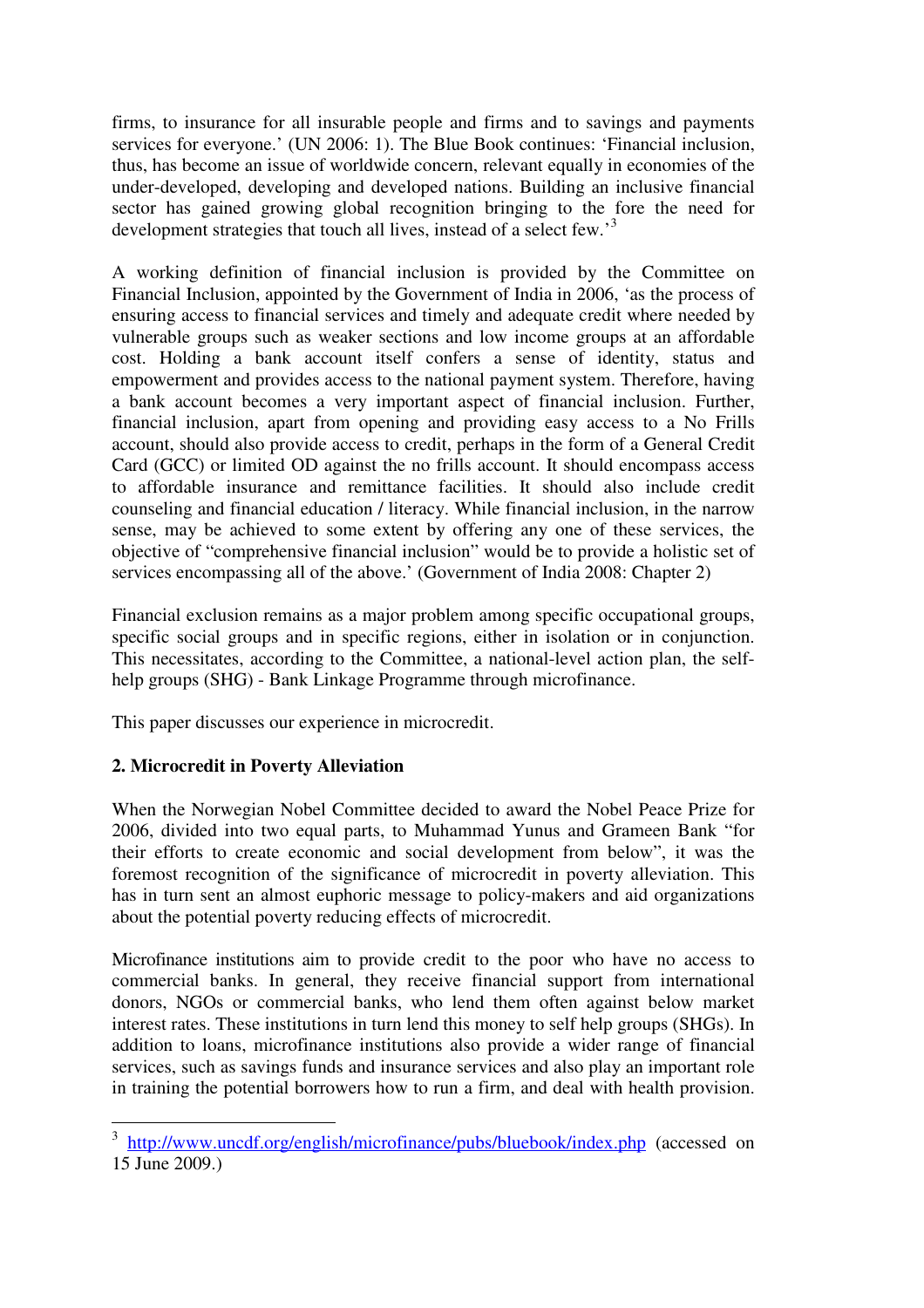In this study we consider only the microcredit aspects.

 $\overline{a}$ 

Microcredit movement assumed global significance through the Microcredit Summit held in February 1997 at Washington.<sup>4</sup> The summit representing 1500 institutions and 137 countries is considered a landmark in the collective crusade against poverty undertaken by the developed and developing countries together. The Summit launched a nine-year campaign to reach 100 million of the world's poorest families, especially the women of those families, with credit for self-employment and other financial and business services by the year  $2005$ .<sup>5</sup> According to the 1999 Microcredit Summit Campaign Report, as of June 1999, 925 established microcredit practitioners reported to have reached 22,185,898 current clients, out of whom about 56.6 % belonged to poorest families.<sup>6</sup> And as of December 31, 2007, 3,552 microcredit institutions reported reaching 154,825,825 clients, about 68.8% of whom were among the poorest when they took their first loan. Out of these poorest clients, 83.4 percent were women (Sam Daley-Harris 2009: 3).<sup>7</sup> Now that the goal was reached, the Campaign was re-launched (in November 2006) to 2015 with two new goals: i) Working to ensure that 175 million of the world's poorest families, especially the women of those families, are receiving credit for self-employment and other financial

<sup>&</sup>lt;sup>4</sup> The Microcredit Summit Campaign is a project of the RESULTS Educational Fund, a U.S.-based grassroots advocacy organization committed to ending hunger and poverty. The Campaign brings together microcredit practitioners, advocates, educational institutions, donor agencies, international financial institutions, nongovernmental organizations and others involved with microcredit to promote best practices in the field, to stimulate the interchanging of knowledge, and to work towards reaching the goals. The core themes of the Microcredit Summit Campaign are: i) Reaching the poorest; ii) Reaching and empowering women; iii) Building financially self-sufficient institutions; and iv) Ensuring a positive, measurable impact on the lives of clients and their families.

<sup>&</sup>lt;sup>5</sup> "Our purpose as an assembly is to launch a global campaign to reach 100 million of the world's poorest families, especially the women of those families, with credit for self -employment and other financial and business services by the year 2005. We commit to the development of sustainable institutions which assist very poor women and their families to work their way out of poverty with dignity." http://www.gdrc.org/icm/summit/declare-support.html

<sup>&</sup>lt;sup>6</sup> http://www.microcreditsummit.org/pubs/reports/socr/report99.htm (Accessed on 15 June 2009)

 $<sup>7</sup>$  It should be noted here that David Roodman of the Center for Global Development</sup> and author of the Commitment to Development Index (that ranks the 21 richest developed countries on their commitment to policies that benefit poor nations) expresses some skepticism regarding this claim on his 'Microfinance Open Book Blog'. He cites examples from the State of the Microcredit Summit Campaign Report 2009 that he believes may result in double-counting of the 100 million number claimed by the Campaign. (http://blogs.cgdev.org/open\_book/2009/03/does-themicrocredit-summit-campaigns-100-million-add-up.php accessed on 17 June 2009.)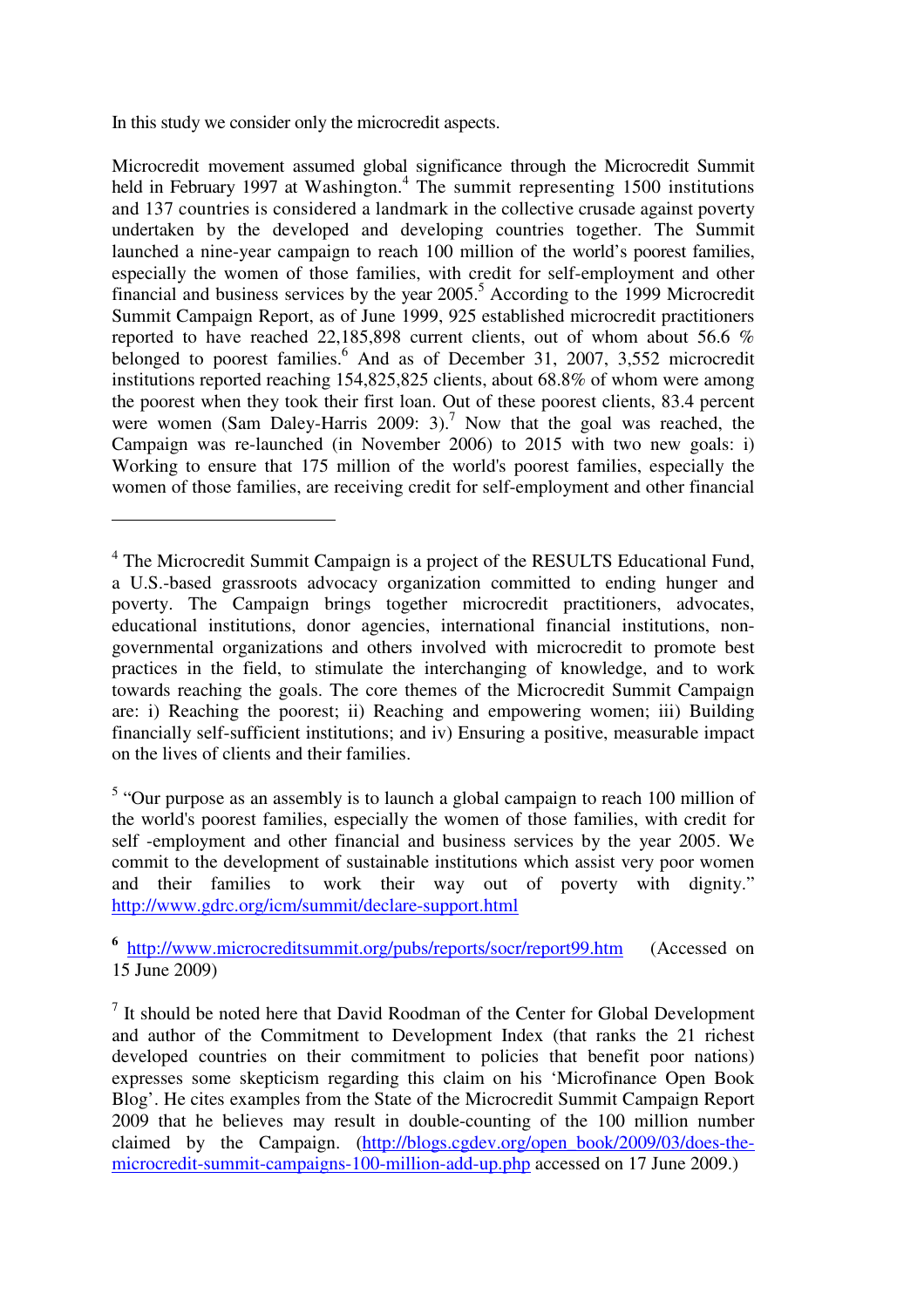and business services by the end of 2015; and ii) Working to ensure that 100 million families rise above the US\$1 a day poverty threshold adjusted for purchasing power parity (PPP), between 1990 and 2015.

A recent survey among 518 microfinance institutions in Africa, Latin America, Eastern Europe and Asia reveals that the majority of the microcredit borrowers are served by institutions in south and east Asia. The largest microfinance institutions are found in countries such as Bangladesh, India, Indonesia and Thailand. Bank Rakyat in Indonesia serves over 3.3 million clients; Grameen Bank, ASA and BRAC, all located in Bangladesh, have 4 to 5 million active borrowers. In India, large microfinance institutions are SHARE with 814,000 active borrowers and Spandana with 772,000 borrowers (www.mixmarket.org). Surprisingly, the outreach, that is, the extension of services, of microfinance institutions to poor people in the most populated countries in Asia, such as India and China, is relatively low (Weiss and Montgomery 2004).

The advocates of microcredit argue in favour of its substantial poverty reduction potential (Littlefield *et al*. 2003; Dunford 2006). Access to credit can contribute to a long-lasting increase in income by means of a rise in investments in income generating activities and to a possible diversification of sources of income; it can contribute to an accumulation of assets; it can reduce the vulnerability due to illness, drought and crop failures, and it can contribute to better education, health and housing of the beneficiary. In addition, microcredit can contribute to an improvement of the social and economic situation of women. Finally, microfinance can have positive spillover effects such that its impact surpasses the economic and social improvement of the beneficiary.

Notwithstanding the predominantly positive view on microcredit, several authors doubt that microcredit can contribute to a substantial reduction in poverty. Many critics show that microcredit does not reach the poorest of the poor (Scully 2004), or that the poorest are deliberately excluded from microfinance programmes (Simanowitz 2002). First, the extreme poor often decide not to participate in microfinance programmes since they lack confidence or they value the loans to be too risky (Ciravegna 2005). The poorest of the poor, the so-called core poor, are generally too risk averse to borrow for investment in the future. They will therefore benefit only to a very limited extent from microfinance schemes. Second, the core poor are often not accepted in group lending programmes by other group members because they are seen as a bad credit risk (Hulme and Mosley 1996; Marr 2004). Third, staff members of microfinance institutions may prefer to exclude the core poor since lending to them is seen as extremely risky (Hulme and Mosley 1996). Finally, the way microfinance programmes are organized and set up may lead to the exclusion of the core poor. Examples for this exclusion are the requirement to save before a loan can be granted, the minimum amount of the loan that needs to be accepted and the requirement that a firm is registered before the loan can be granted (Kirkpatrick and Maimbo 2002; Mosley 2001).

Several critics also argue that group loans lead to high transaction costs. The main advantage of group loans according to the advocates of microfinance is that group loans drastically reduce monitoring costs, since group members live in the same village and know each other well. Therefore, they are able to assess the riskiness of a project against low costs (some even believe that in group lending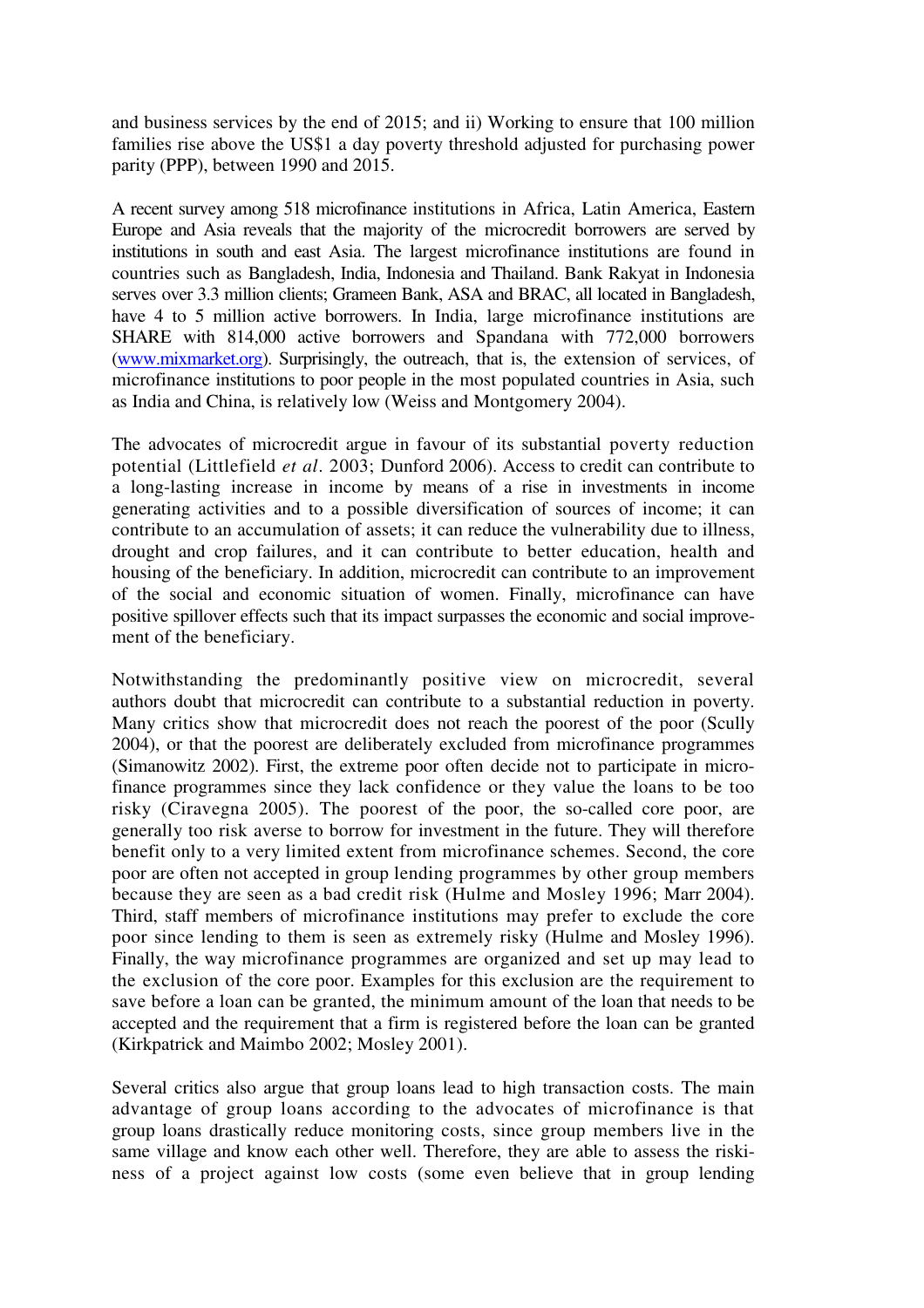programmes monitoring is almost costless). Additionally, group members can prevent any moral hazard behaviour without costs by using social sanctions. This, however, ignores the fact that group members sometimes live far away from each other, and need to spend time and energy to assess each other's projects (Marr 2004). Moreover, most microfinance schemes have regular group meetings. During these meetings, information about the projects is exchanged and repayment problems are discussed. These group meetings often imply high transaction costs (Armendáriz De Aghion and Morduch 2000; Murray and Lynch 2003). Obviously, then, these costs may reduce the positive income generating effects from access to credit.

In addition, it has been argued that sometimes the size of the needed loan exceeds the maximum amount that can be borrowed in terms of a group loan. This especially hampers the future growth of those agents who have invested in successful and growing projects (Khawari 2004; Madajewitcz 2003). Group loans are rigid, and often it is very difficult to adapt the loan to the desired credit needs of individual borrowers within the group.

Finally, some authors criticize the impact of microcredit on women. Many microfinance schemes have a clear focus on women. Research shows that women are more reliable and have higher payback ratios. Moreover, women use a more substantial part of their income for health and education of their children (Pitt and Khadker 1998). Thus women play a very important role in reducing poverty within households. However, the critics argue that often women are forced to hand over the loan to men, who subsequently use the loan for their own purposes. This may lead to an additional burden on women, if they are held responsible for the repayment (Goetz and Gupta 1996).

The theoretical discussion about the impact of microfinance on poverty reduction calls for thorough empirical research. Therefore, it is surprising that there are only a few solid empirical studies available on the possible poverty reducing effects of microcredit. A major problem is how to measure the contribution of microcredit. Three issues are of importance: first, which contribution is seen as the most important (improvement of income, accumulation of assets, empowerment of women, etc); second, does microcredit reach the core of the poor or does it predominantly improve income of the better-off poor; and third, do the benefits outweigh the costs of microfinance schemes (Dunford 2006)?

Most studies measure the impact of microcredit by comparing recipients of microfinance with a control group that has no access to microcredit. This approach may be problematic, however. First, changes of the social and/or economic situation of the recipients of microcredit may not be the result of microfinance. For instance, it is well known that relatively rich agents are less risk averse than relatively poor agents. This may induce rich agents to apply for microcredit whereas poor agents do not apply. In this situation, an ex post comparison of income of the two groups may lead to the incorrect conclusion that microfinance has stimulated income. Second, in order to improve the probability of microfinance being successful, microfinance organizations may decide to develop their activities in relatively more wealthy regions. Obviously, this biases any comparison between recipients of microcredit and the control group (Karlan 2001; Armendáriz De Aghion and Morduch 2005).

The empirical literature on the outreach of microfinance, in terms of the number (breadth) and socio-economic level (depth) of clients who are served by microfinance institutions is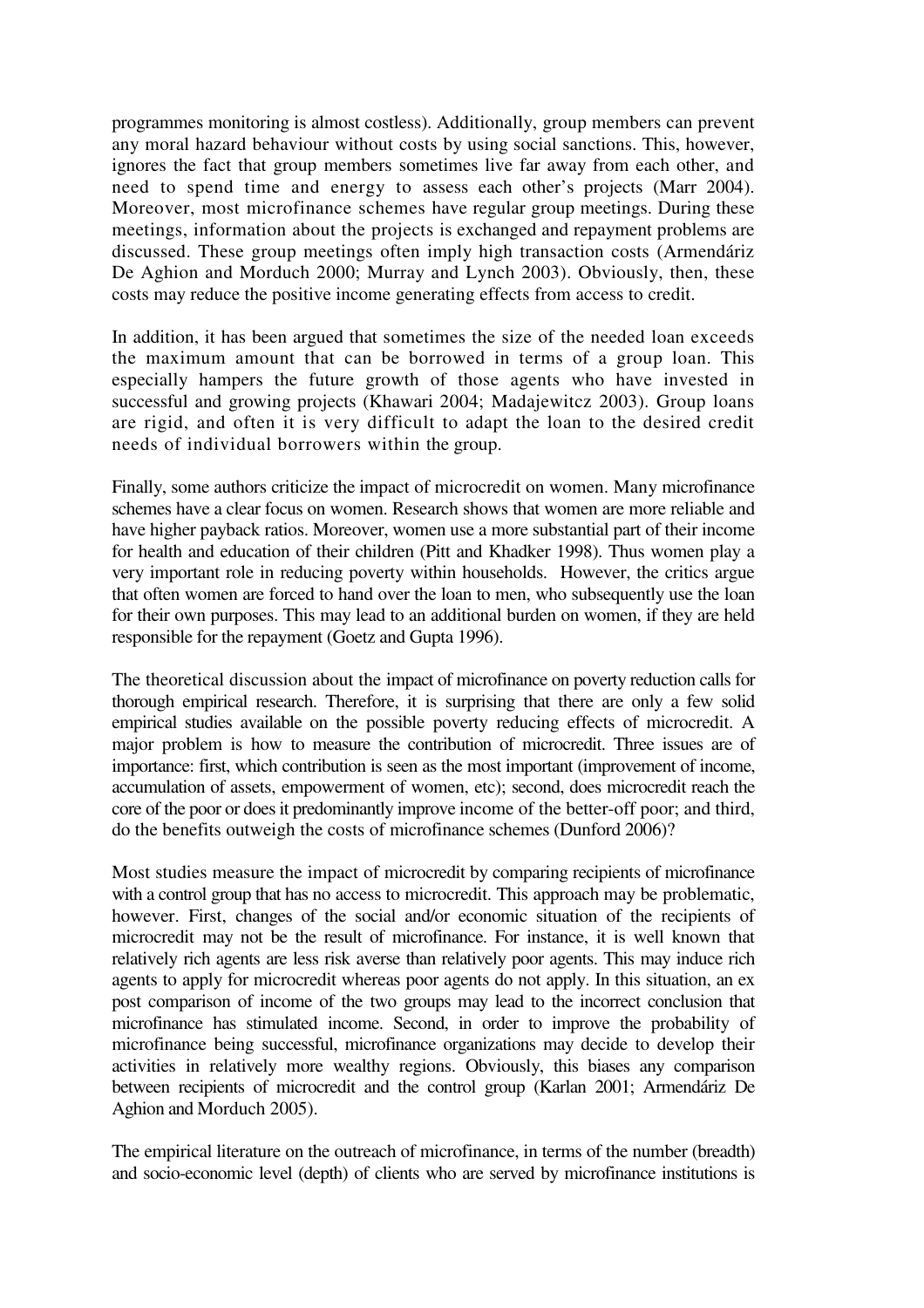vast. However, most of these studies suffer from being anecdotal and case study driven. Moreover, only some of the outreach studies are published in established refereed international scientific journals, so that it is difficult to value their quality. Nevertheless, some conclusions can be drawn based on the existing literature.

Most studies conclude that microcredit positively contributes to poverty reduction. Microcredit, therefore, may help to solve the poverty problem. This seems to be good news. However, there is much discussion about the question of the extent to which microfinance reaches the core poor. Here, a new measurement problem arises, i e, how to identify the core poor (Dunford 2006). Nevertheless, Khandker (2005) and Eda Rural Systems (2004) find that the extremely poor benefit more from microfinance than the moderately poor. On the other hand, several other studies indicate that it is the *better off* poor rather than the *core* poor who stand to benefit most. Evidence for this is given in, for example, Hulme and Mosley (1996) and Copestake *et al*. (2005).

It should be noted that the outreach of microcredit is still small. Despite the enormous increase in microcredit to poor borrowers, in 2004 only 6 per cent of borrowers with an income below \$ 365 were able to borrow from microfinance institutions [Daley-Harris 2006]. Moreover, the size of the loans is often small. According to MixMarket (www.mixmarket.org), the average loan size in 2005 was only about \$ 470. It is not to be expected that microfinance, without additional measures in the area of education, health, and infrastructure, is able to substantially reduce poverty.

A promising development in the field is the growing involvement of traditional commercial banks in microfinance around the world. In several developing countries large state banks and private banks have started to provide microfinance services. In Pakistan, for instance, a number of private commercial banks have moved into microfinance. In Malaysia, Nepal and Thailand there are programmes stimulating commercial banks to become involved in microfinance. In India the National Bank for Agriculture and Rural Development (NABARD) has initiated a programme to involve private banks also in microfinance. According to recent studies, the growth of microfinance in India is led by a number of commercial banks such as ICICI, HSBC and ABN AMRO, together with private venture capital funds and social venture capitalists [Lakshman 2006; Iyer 2006]. In what follows we discuss the bank – SHG linkage programme of the NABARD.

#### **3. Evolution of Microfinance in India**

Empowerment of the poor entails three basic inter-linked dimensions – generation of employment (and income), reduction of poverty, and erasing inequality. Poverty alleviation strategies have had a long history across the globe in line with the historical conditions of the concerned societies. The perspective has now undergone a basic change from the collective care mechanism of a paternalistic state intervention meted out from the top to bottom to a people-centered and participation-oriented bottom up approach. With this new perspective, new practices have emerged through integrated community participation of the poor. Thus the basis of the concept of micro finance is self-mobilization and self-organization of the poor at the community level driven by an ardent desire backed by an unfaltering trust in their own inherent capacity to improve their living conditions by themselves, given an enabling environment. In general, Microfinance is said to rest on the following principles: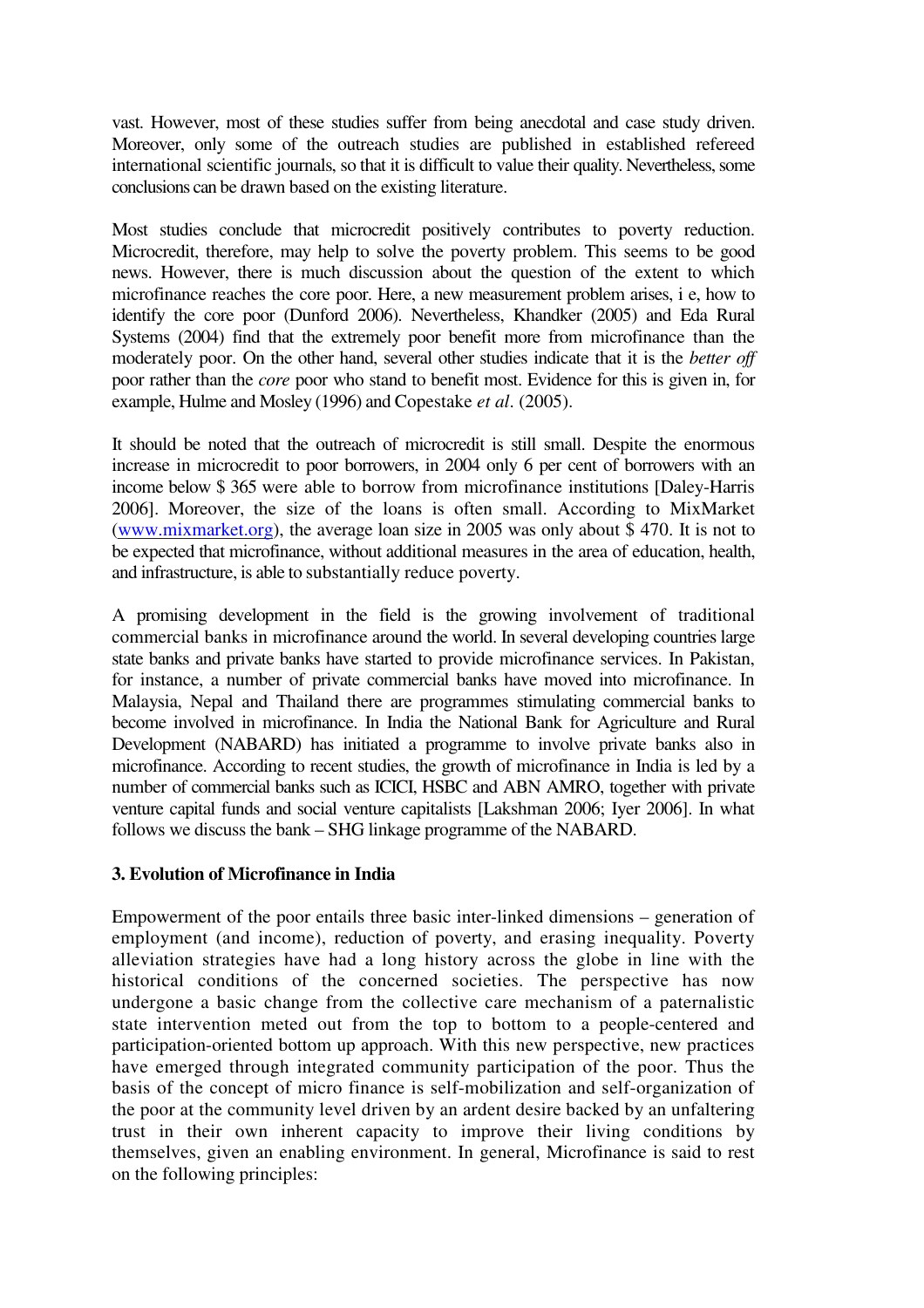- i) Self-employment/enterprise formation is a viable means for poverty alleviation;
- ii) Lack of access to capital assets/credit is a constraint for existing and potential microenterprises; and
- iii) The poor are able to save despite their low-level and sporadic incomes and to write their own history through self-mobilization.

An active realization of such self-mobilization is found in self help groups (SHGs), formed for distributing the microcredit benefits, inspired by the success of the Bangladesh Grameen experiment. This approach has already taken strong roots across the lengths and breadths of India as an effective and viable channel to take the poor to a new domain of economic empowerment and social upliftment. Microcredit, which synergies the thrift and credit habits of the poor in a participatory and informal setting, is now widely acknowledged as a strategic tool in all poverty alleviation programmes.

Over the last decade micro finance has become an accepted institutional framework for taking financial services to the poor. Micro finance has now evolved into a type of independent financial system of its own and there are a number of variants in micro finance institutions and systems. But broadly they can be classified into two—the individual approach and the group approach. An example of the group approach, where the group itself, not the individual member, is the client, is the self-help group (SHG) program in India.

At present, there are two models of micro finance delivery in India: SHG-bank linkage programme (SBLP) model started in the early 1990s and the microfinance institution (MFI) model. The SBLP model has emerged as the dominant model in terms of number of borrowers and loans outstanding, and in terms of coverage, this model is considered to be the largest micro finance programme in the world (Reserve Bank of India 2008: 197). Below we outline the evolution of these two models in India, starting with their prototypes.

#### *Indigenous 'pre-co-operative' microfinance groups*

 $\overline{a}$ 

In all countries there have been a wide variety of small, informal and unregistered savings and loans groups, such as rotating savings and credit association (ROSCA), a group of individuals who make regular contributions to a fund which is given to each member in turn.<sup>8</sup> When there are ten participants, each contributing Rs 10 monthly, each one in turn will receive Rs. 100 at every monthly meeting – the individuals chosen in turn by some method such as drawing lots (Bouman 1977). As a result,

<sup>8</sup> The system is variously called *susus* in West Africa and the Caribbean, *tontines* in Cambodia, *wichin gye* in Korea, *arisan* in Indonesia and *djanggis* in Cameroon. See Clifford Geertz (1956) for a documentation of the *arisans* of Modjokuto in Eastern Java.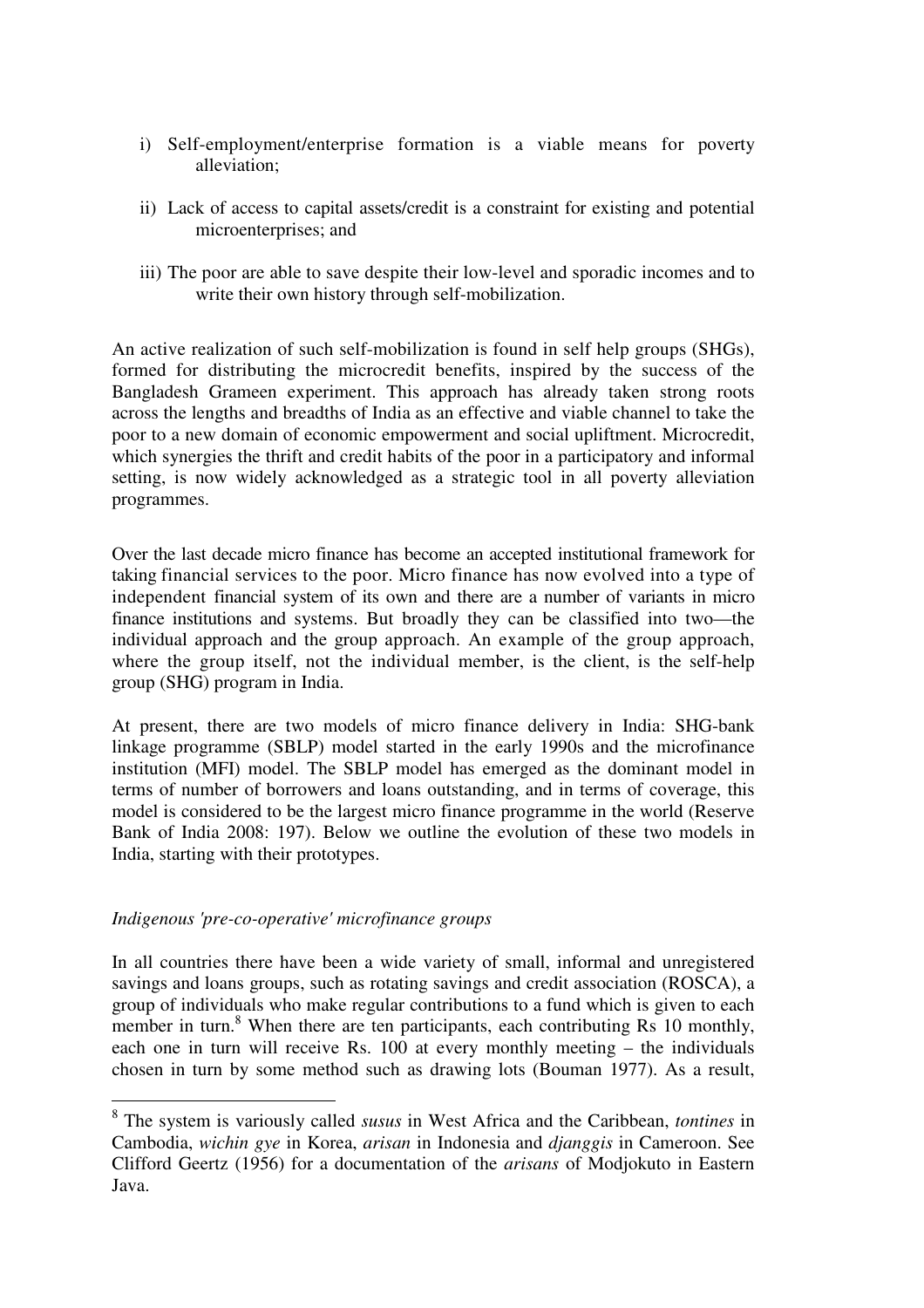each member is able to access a larger sum of money during the period of the group, and use it for whatever purpose she wishes. This method of saving is a popular alternative to the risks of saving at home, where family and relatives may demand access to savings (Rutherford 2000). The whole transaction is transparent to all in the group. Since no money is retained inside the group, there is no need to keep any records. Moreover, the system involves only low risk to members as it is time limited, typically lasting not more than 6 months. This reduces the size of the loss, should someone take funds early and not pay back. The members in the group select each other, and this ensures that participation is based on trust and social forces, and a genuine commitment to participate. Thus ROSCA is a model of transparency, simplicity and low risk that is well adapted to communities with low literacy level and weak systems for protecting collective property rights.

Contractual saving appears the prime mover of these societies, but the credit element seems to become more important with the promise of economic opportunities. In such conditions, the lottery selection system is replaced by a system of competitive bidding for the fund (Bouman 1977). Chit Fund, most popular in India, is such a savings and credit scheme. In a chit scheme, a certain number of individuals come together to pool a certain amount of money at periodic intervals. Usually the number of individuals and the number of periods will be the same. At the end of each period, there is an auction of the pooled money where the members of the chit participate and bid for the money. The money goes to the highest bidder. The bid amount is then divided by the number of members for determining per head contribution during that period. Usually the discount continues to decrease over periods. The person getting money in the last period receives the full scheme amount.

With a long history, rural unorganised chit funds (*chitty*) have been widely popular in the villages of southern states of India. *Chitty* funds have played an important role in the financial development of people of Kerala, by providing easier access to credit. In Kerala, there exists a company under the State Government, called KSFE (Kerala State Financial Enterprises), the main business activity of it being the *chitty* business. Organised chit fund companies are now prevalent all over India. Chit funds in India are governed by various state or central laws, like Travancore Chit Act of 1945, Chit Funds Act, 1982 and Madras Chit Fund Act, 1961. Organised chit fund schemes are required to register with the Registrar of Firms, Societies and Chits. It should also be noted that chit funds are also misused and there are many instances of the promoters running what is basically a Ponzi scheme and absconding with the money.

#### *Cooperative societies*

Institutional initiatives in a spirit of microfinance started in 1904, when the Cooperative Societies Act was passed for ensuring production credit loans for farmers through primary credit societies. The formation of long-term cooperative credit institutions to meet investment needs of farmers started in 1928. The Syndicate Bank, started in 1921, concentrated on raising micro-deposits in the form of daily/weekly savings and also sanctioned micro-loans for its constituents. With the various priority sector targets under social banking in 1967 and after bank nationalization in 1969, microfinance concepts in banking institutions came to the fore. However, in the rural areas, the moneylenders and traders did extend loans at high rates of interest and even for consumption purposes. Under priority sector norms, microfinance was extended for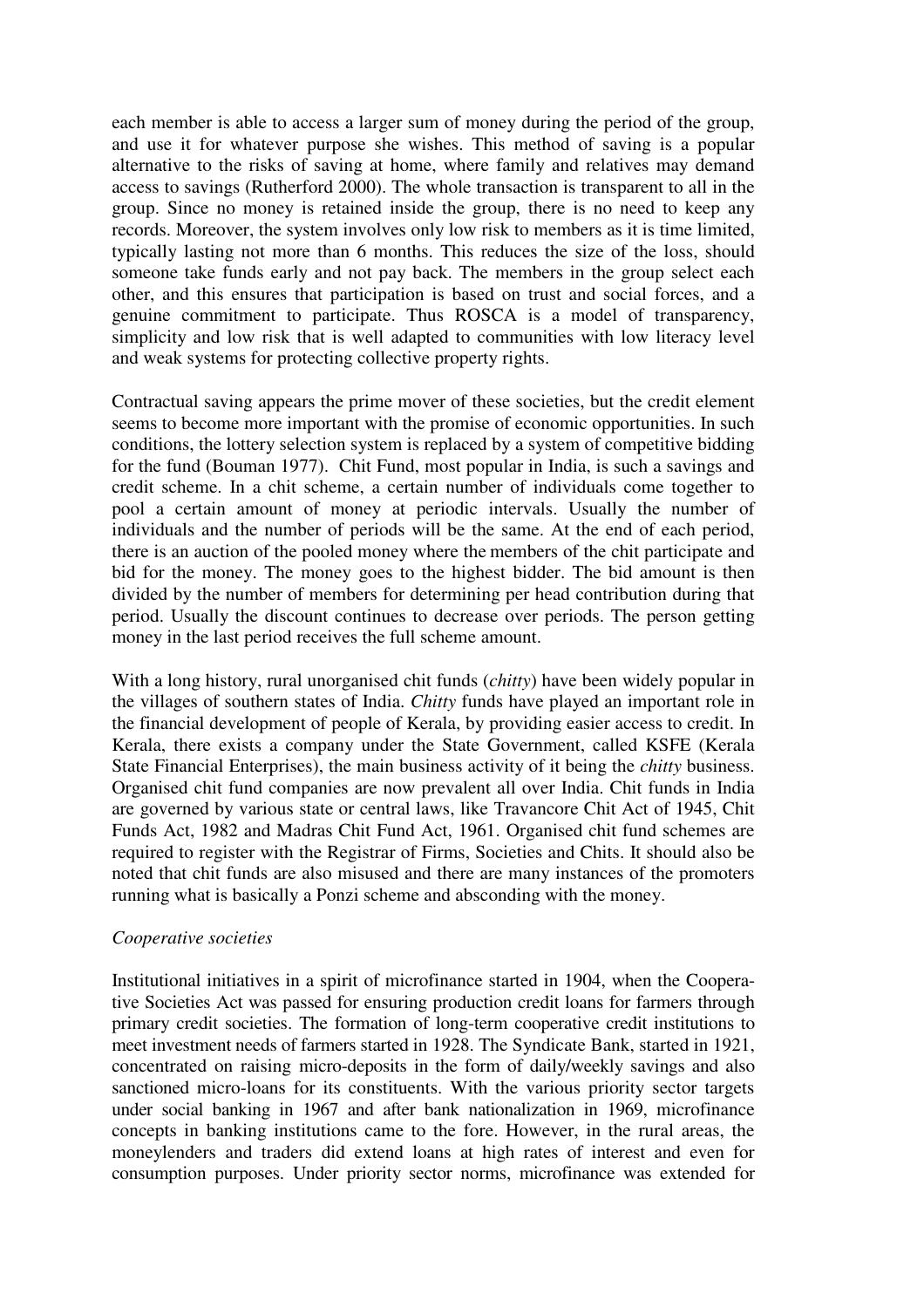investment credit purposes but included elements of production credit and even consumption credit. The Integrated Rural Development Programme and the revamped programme named *Swarnajayanti Grameen Swarozgar Yojana* (SGSY), laid emphasis on investment credit needs only. However, the rural poor did not receive these loans which were instead cornered by the better-off sections of the rural people. Also, repayment rates were poor possibly due to 'rent costs' incurred by the borrowers and poor monitoring and follow-up by bankers.

Another landmark in this context was the inception of the Self-Employed Women's Association (SEWA) in 1972. Though started as a Trade union for women in the unorganised sector, today SEWA boasts of running the first Women's Bank (Shri Mahila SEWA Sahakari Bank) in the country. The SEWA Bank was registered in May 1974 as a co-operative bank under the dual control of the Reserve Bank of India and the State Government. Since then it has been providing banking services to poor, illiterate self-employed women who in general face the two major financial problems of lack of working capital, and non-ownership of assets, as a result of which a big portion of their meager income goes towards interest on working capital and rent on trade equipment. By 2007-08, the SEWA Bank had 307,558 accounts with total deposits of Rs. 739.97 million; the number of loans and advances accounts was 103,679 and the amount of loans and advances, Rs 324.549 million.<sup>9</sup> SEWA has also networked many co-operatives and emerged as the largest federation of co-operatives in the country.

#### **3.1 Official Institutions**

In India there are around 1,000 NGOs engaged in microfinance, plus some 90,000 primary agricultural credit societies and thousands of self-help groups. There are at least three official second tier institutions that mange to on-lend to MFIs in India: i) Rashtriya Mahila Kosh, ii) National Bank for Agriculture and Rural Development and iii) Small Industries Development Bank of India.

(1) Rashtriya Mahila Kosh

The most prominent national level micro-finance apex organisation providing microfinance services for women in India is the National Credit Fund for Women or the Rashtriya Mahila Kosh (RMK), set up in March 1993 as an independent registered society by the Department of Women and Child Development in Government of India's Ministry of Human Resource Development with an initial corpus of Rs. 31 crores, "not to replace the banking sector but to fill the gap between what the banking sector offers and what the poor need".<sup>10</sup>

Its main objectives are: $11$ 

<sup>&</sup>lt;sup>9</sup> http://www.sewabank.com/financialdata.htm (accessed on June 30, 2009).

 $10$  http://rmk.nic.in/ (Accessed on June 30, 2009).

 $11$  http://rmk.nic.in/ (Accessed on June 30, 2009).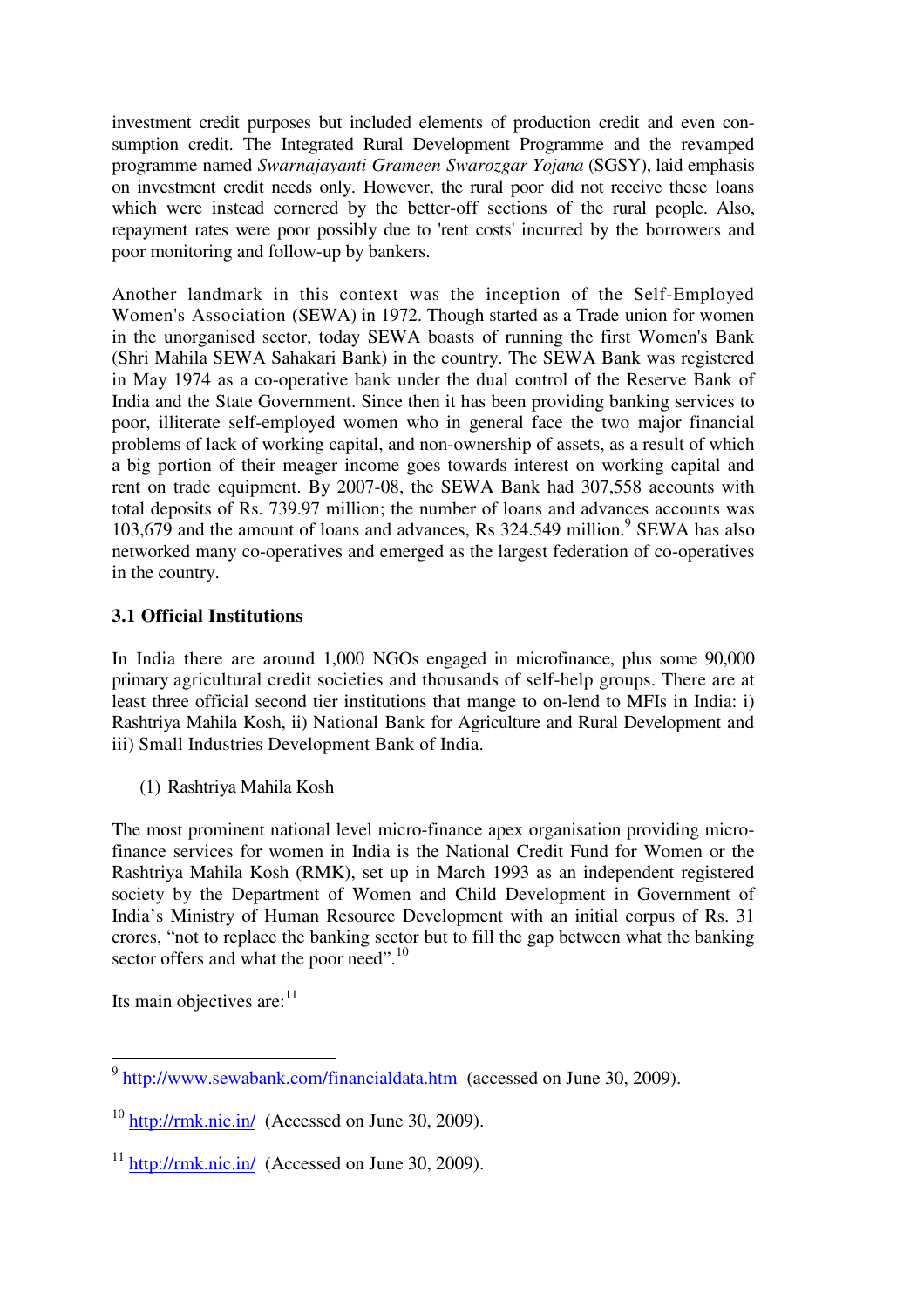- (i) to provide or promote the provision of microcredit to poor women for income generation activities or for asset creation;
- (ii) to adopt a quasi-informal delivery system, which is client friendly, uses simple and minimal procedures, disburses quickly and repeatedly, has flexibility of approach, links thrift and savings with credit and has low transaction costs both for the borrower and for the lender;
- (iii) to demonstrate and replicate participatory approaches in the organisation of women's groups for thrift and savings and effective utilisation of credit;
- (iv) to use the group concept and the provision of credit as an instrument of women's empowerment, socio-economic change and development;
- (v) to cooperate with and secure the cooperation of the Government of India, State Governments, Union Territory administrations, credit institutions, industrial and commercial organisations, NGOs and others in promoting the objectives of the Kosh;
- (vi) to disseminate information and experience among all these above agencies in the Government and non-government sectors in the area of microfinance for poor women; and
- (vii) to receive grants, donations, loans, etc., for the furtherance of the aims and objectives of the Kosh.

The common eligibility norms of all loan schemes are as follows: $12$ 

- 1. Three years experience in thrift and credit management (Six months for applying under Loan Promotion Scheme).
- 2. Above 90% recovery performance during the last three years.
- 3. Satisfactory fund management and financial performance.
- 4. Good track record in the field of Socio-economic sector.
- 5. The office bearers of the organisation should not be elected representative of any political party.
- 6. The organisation should have proper system of accounting, which should have been audited and published every year and there should not have any serious irregularities.
- 7. The application should clearly reflect the source of funds utilised earlier for credit.

 $\overline{a}$ 

 $12 \frac{\text{http://rmk.nic.in/}}{\text{http://rmk.nic.in/}}$  (Accessed on June 30, 2009).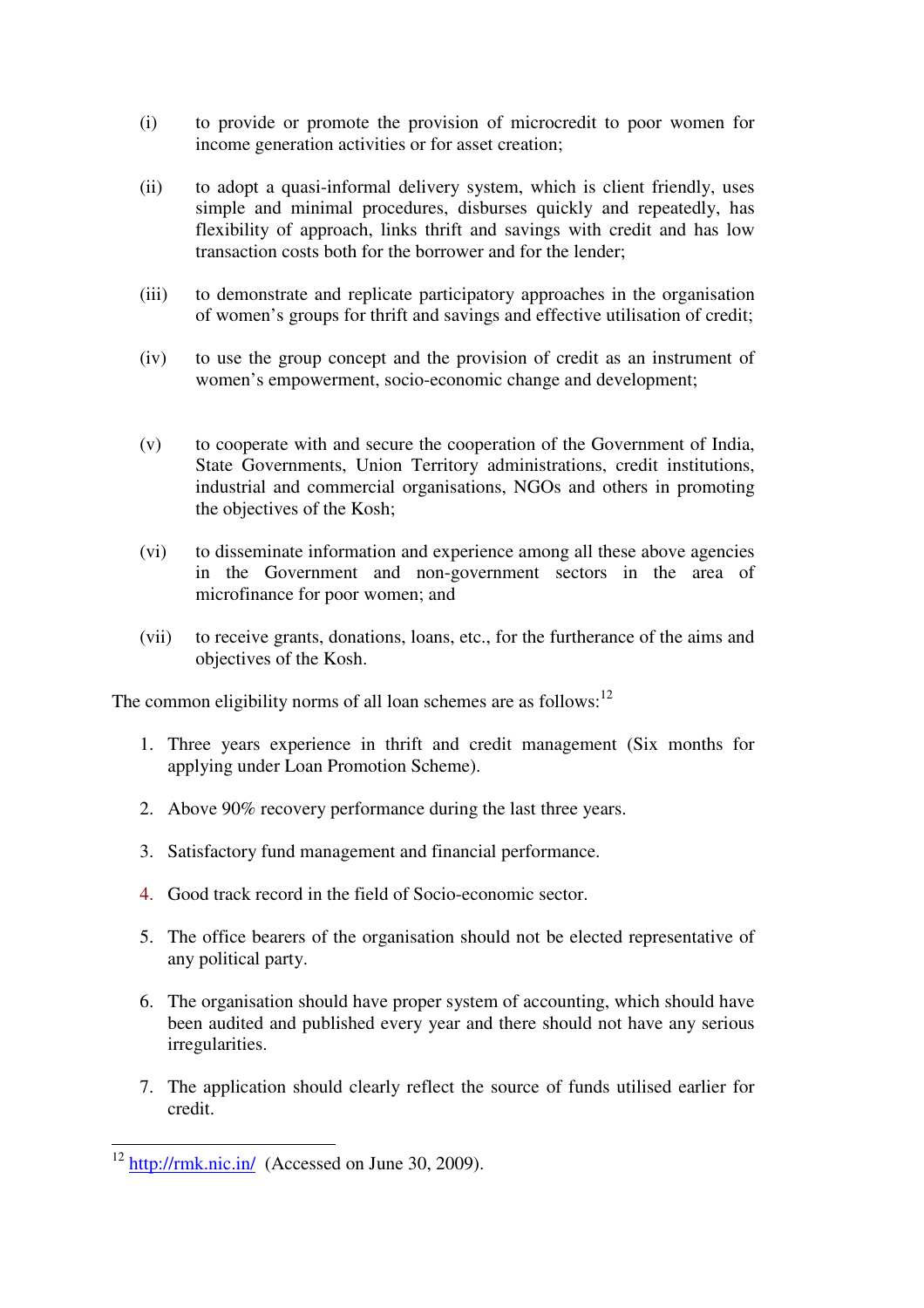8. The bylaws of the organisation should have provision for getting loans from various funding agencies.

As regards security, the common features are: $^{13}$ 

- 1. RMK does not take any collateral security for sanctioning loan up to Rs. 2 crores.
- 2. If total exposure of the borrowing organisation exceeds Rs. 2 crores it has to provide 10% of the sanction amount as security in terms of Fixed Deposit.
- 3. In case of State Government organisation, borrowing from RMK the organisation/ department has to arrange State Governemnt guarantee if their balance sheet shows deficit/loss.

It is stipulated that the organisation applying for loan to RMK has to contribute 10% of the total credit sanctions. The Fund provides a maximum loan of Rs. 25,000 per woman beneficiary for income generating activities, Rs. 50,000 for low cost house construction, and maximum of Rs. 10,000 for consumption loan per borrower.

Table 1 reports the achievements of the RMK. Note that the amount of loan disbursed in some of the years (1997-98 and the last three years) was higher than that sanctioned. The Fund has so far benefitted a total of 549641 poor women through 55434 SHGs, or approximately 10 women per SHG.

(1) The SHG-Bank Linkage Programme (SBLP) Model

The Fifth General Assembly of the Asia Pacific Regional Agricultural Credit Association (APRACA) held at Bangkok in December 1984, exhorted the agricultural and rural development finance institutions in the region to mobilise savings from the rural areas with the objective of providing loanable funds for agriculture and rural development. The experience in some of the countries where informal self help groups (SHGs) of rural people which promoted savings among members and used these resources for meeting their credit needs, were considered useful innovations. Again, the Third Consultation on the Scheme for Agricultural Credit Development (SACRED) held at Rome in 1985 called for active promotion of linkages between banking institutions and SHGs as a mean for improving the access of low income group to banking services. The Executive Committee Session of APRACA held at Seoul in October 1985 approved the holding of a South-East Asian sub-regional workshop to devise ways and means of improving such linkages. The APRACA Regional Workshop held at Nanjing, China in May 1986 recommended national level consultation and organisation of national surveys of SHGs in collaboration with APRACA and other agencies.

 $\overline{a}$ 

 $13 \frac{\text{http://rmk.nic.in/}}{\text{http://rmk.nic.in/}}$  (Accessed on June 30, 2009).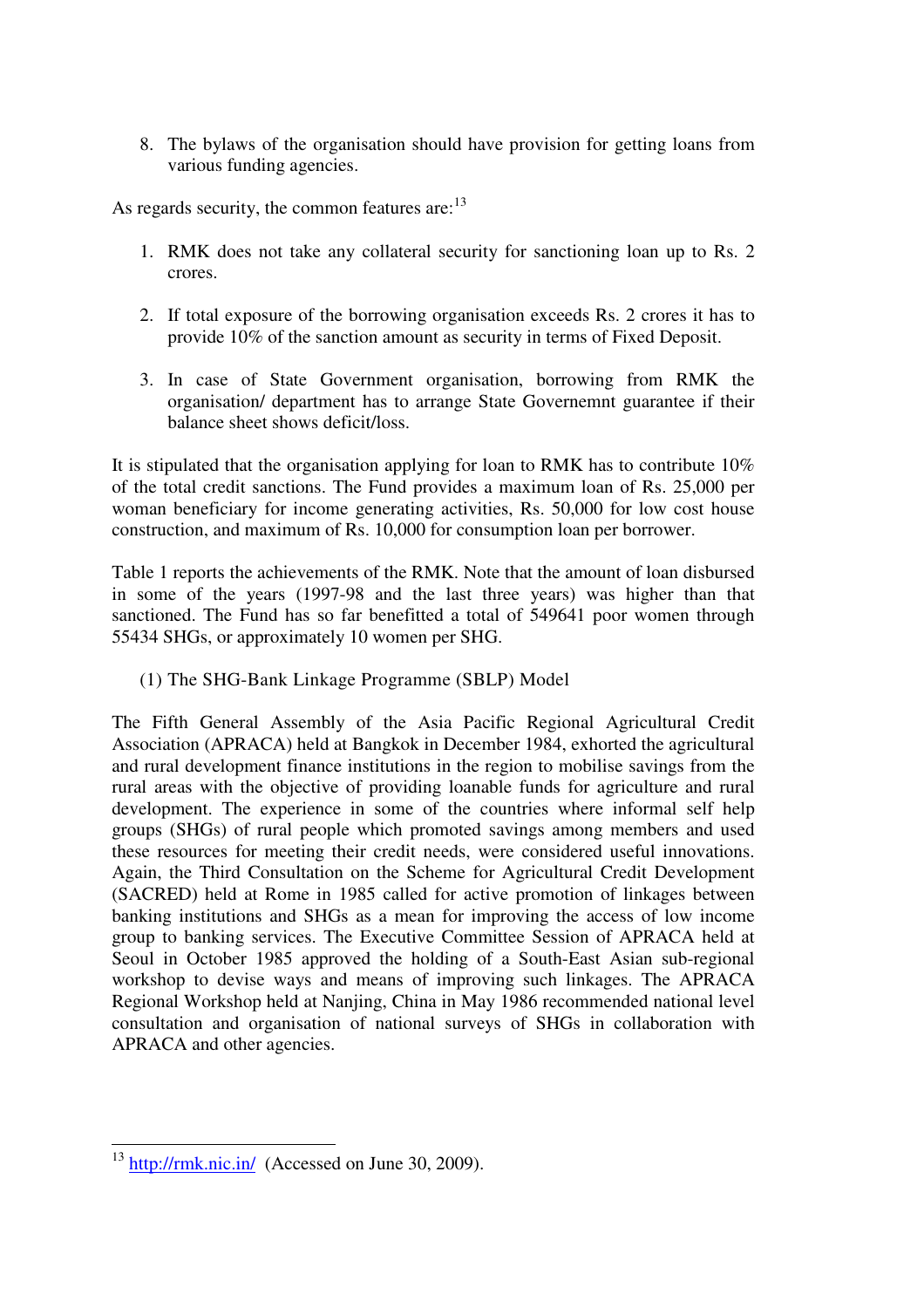| Year          | Loan<br>Sanctioned | Loan<br>Disbursed | No. of NGOs<br>/ Others | No. of SHGs | No. of<br>Women<br>beneficiaries |
|---------------|--------------------|-------------------|-------------------------|-------------|----------------------------------|
| 1993-94       | 439.33             | 140.82            | 24                      | 3707        | 37066                            |
| 1994-95       | 512.45             | 429.53            | 28                      | 2506        | 25059                            |
| 1995-96       | 861.66             | 563.83            | 48                      | 3750        | 37502                            |
| 1996-97       | 1700.55            | 916.76            | 70                      | 9106        | 91064                            |
| 1997-98       | 1271.40            | 1395.39           | 85                      | 5962        | 59621                            |
| 1998-99       | 1484.62            | 1141.50           | 133                     | 5198        | 51982                            |
| 1999-<br>2000 | 1958.75            | 1384.64           | 324                     | 5809        | 58089                            |
| 2000-01       | 2118.50            | 1675.80           | 151                     | 4656        | 46559                            |
| 2001-02       | 739.11             | 633.76            | 154                     | 1618        | 16183                            |
| 2002-03       | 1600.23            | 1058.37           | 89                      | 4430        | 44290                            |
| 2003-04       | 2505.60            | 1446.07           | 69                      | 3637        | 36371                            |
| 2004-05       | 1549.74            | 1886.87           | 40                      | 2232        | 22321                            |
| 2005-06       | 1930.90            | 2068.42           | 82                      | 2730        | 27305                            |
| 2006-07p      | 42.00              | 234.15            | 09                      | 93          | 930                              |
| <b>TOTAL</b>  | 18714.84           | 14987.72          | 1244                    | 55434       | 549641                           |

**Table 1: Achievement of Rashtriya Mahila Kosh** 

Note:  $p = up to 31.05.06$ .

Source: http://rmk.nic.in/ (Accessed on 30 June 2009).

The Sixth General Assembly of APRACA held at Kathmandu, Nepal in December 1986 considered a project proposal on "promotion of linkages between banking institutions and SHGs in rural savings mobilisation and credit delivery to the rural poor". It was decided that each member country would form a Task Force to conduct a survey of SHGs and thereafter, formulate suitable national level programmes. Thus a Task Force was set up in India in the Ministry of Agriculture to identify the existing SHGs, undertake a survey of the groups and draw a plan of action for channeling the flow of savings and credit between the rural poor and banks through SHGs and identify concrete projects for action research in this field.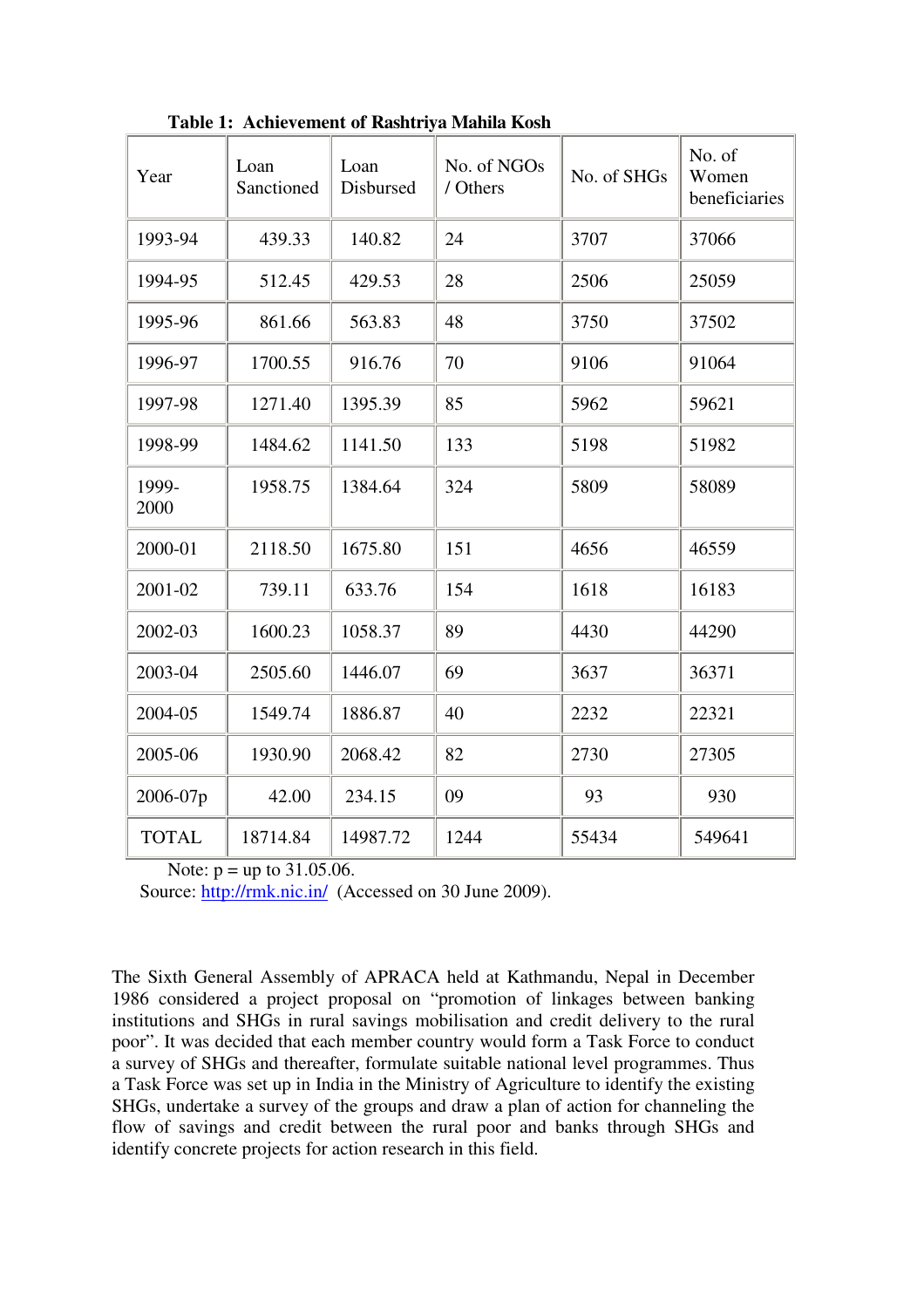As a part of its mandate, NABARD initiated certain research projects on SHGs as a channel for delivery of micro-finance in the late 1980s. Amongst these, the project sponsored by the Mysore Resettlement and Development Agency (Myrada) on "Savings and Credit Management of SHGs" was partially founded (with one million Rupees) by NABARD in 1986-87 to enable it to invest resources to identify affinity groups, build their capacity and match their savings after a period of 3-6 months. The grant was based on Myrada's experience in promoting SHGs since 1985 and the initiative of the NABARD chairperson at that time, Shri P.R. Nayak.

As a result of the feedback from this initiative, NABARD, in collaboration with some of the member institutions of the Asia Pacific Rural and Agricultural Credit Association (APRACA), undertook a survey in 1988-89 of 43 nongovernmental organizations (NGOs) in 11 states in India, to study the functioning of microfinance SHGs and their collaboration possibilities with the formal banking system (NABARD, 1991). This report discussed at the 18th Executive Committee Session and 10th Foundation Anniversary of APRACA held at New Delhi in November 1987. After an analysis of such action research, RBI accepted in 1990 the SHG strategy as an alternative credit model and issued a policy circular to all commercial banks to participate and extend finance to SHGs (RBI, 1991). Subsequently, NABARD (1992) issued guidelines to provide the framework for a strategy that would allow banks to lend directly to SHGs. And thus was launched the SHG-Bank Linkage Programme in 1992, with a two-year pilot project to link 500 SHGs. The strategy includes financing of SHGs promoted by external facilitators like NGOs, bankers, socially spirited individuals and government agencies, as also promotion of SHGs by banks themselves and financing SHGs directly by banks or indirectly where NGOs and similar organisations act as financial intermediaries. NABARD also issued a broad set of flexible guidelines in February 1992 (NABARD, 1992) to the formal rural banking system, explaining the project's modalities. The project was extended to the regional rural banks and cooperative banks, in addition to the commercial banks in 1993.

The pilot project was launched by NABARD after extensive consultations with Reserve Bank, commercial banks and non-Governmental Organisations (NGOs) with the following objectives: (i) to evolve supplementary credit strategies for meeting the credit needs of the poor by combining the flexibility, sensitivity and responsiveness of the informal credit system with the strength of technical and administrative capabilities and financial resources of the formal credit institutions; (ii) to build mutual trust and confidence between the bankers and the rural poor; and (iii) to encourage banking activity, both on the thrift as well as on credit sides, in a segment of the population that the formal financial institutions usually find difficult to cover.

The SHGs were expected to facilitate collective decision making by the poor and provide 'doorstep banking', the banks as wholesalers of credit, were to provide the resources, while the NGOs were to act as agencies to organise the poor, build their capacities and facilitate the process of empowering them. It was expected that the pilot project would prove advantageous to both banks as well as the SHGs. The banks would gain by a way of reduction in their transaction costs due to reduction in work relating to appraisal, supervision and monitoring of loans. The SHGs would benefit by getting access to a larger quantum of resources, as compared to their meager corpus generated through thrift. The banks were expected to provide credit in bulk to the group and the group, in turn, would undertake on-lending to the members. The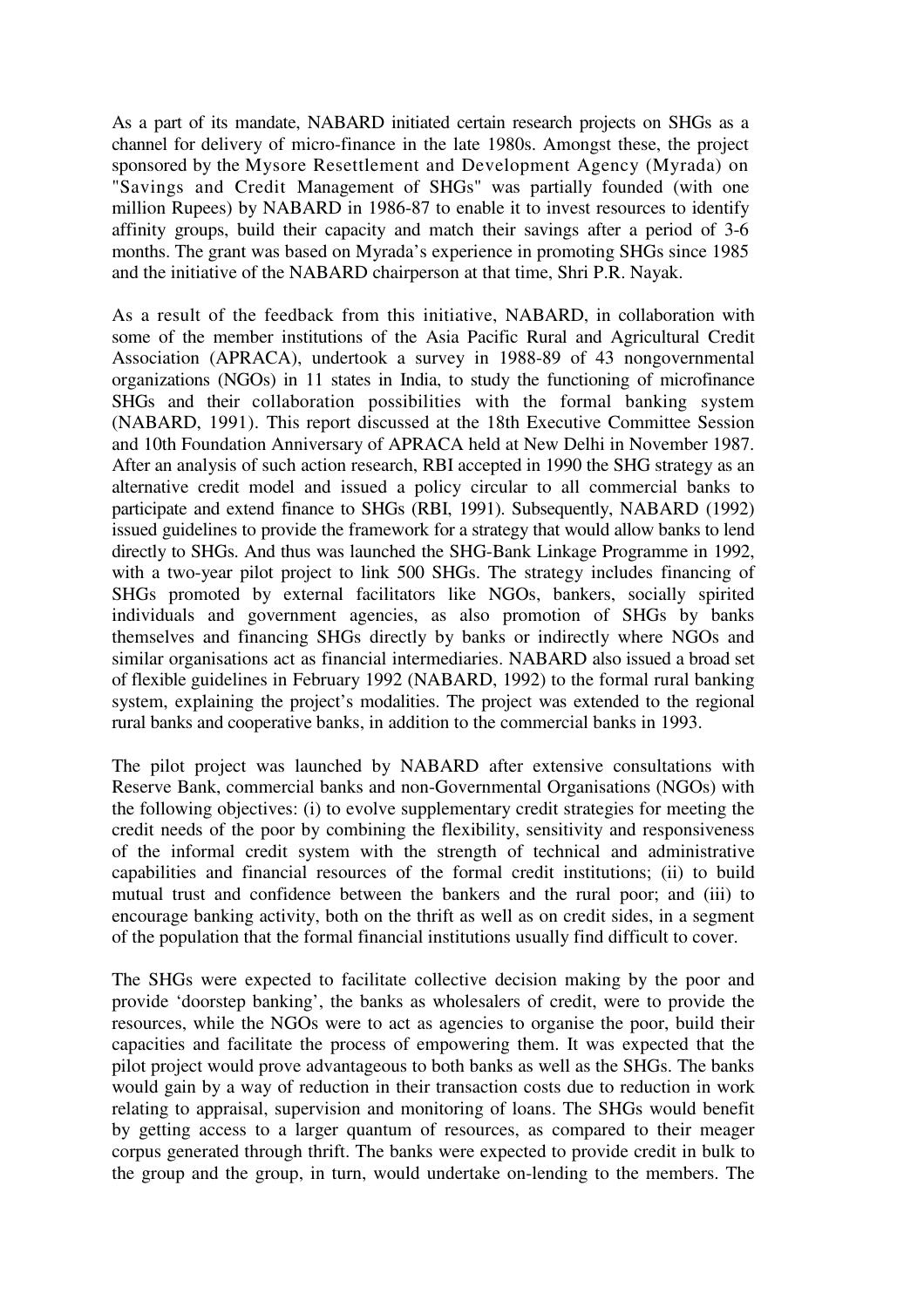quantum of credit given to the group by the bank would be in proportion to the savings mobilised by the group and could vary from 1:1 to 1:4. It was prescribed that the purposes for which the group would lend to its members should be left to the common wisdom of the group. The rate of interest to be charged by the SHG to its members was also left to the group to decide. The pilot project envisaged linking of only 500 SHGs to banks. By the end of March 1993, 225 SHGs were actually linked. With the figure reaching 620 at the end of March 1994, the pilot project was a success.

The Pilot phase was followed by setting up of a Working Group on NGOs and SHGs by the Reserve Bank of India in 1994, which came out with wide ranging recommendations on internalization of the SHG concept as a potential intervention tool in the area of banking with the poor. The Reserve Bank of India accepted most of the major recommendations and advised the banks to consider lending to the SHGs as part of their mainstream rural credit operations. Based on very successful feedback of the pilot run of the Programme, NABARD in 1998 crystallized its Vision for providing access to one third of the rural poor through linking of 1million SHGs by 2007. What followed was massive scaling up of the training and capacity building awareness programmes by NABARD covering a large number of officials and staff of NGOs, banks, government agencies and rural volunteers in SHG promotion, nurturing, appraisal and financing. The vision of linking 1 million SHGs was achieved in the year 2004.

With the NABARD programme on self help groups (SHGs) in 1992, the emphasis shifted to loans without collateral, 100 per cent repayment norms and lending to groups of people who would also invest their savings and regulate their groups and group loans, thus reducing transaction costs for the borrowers and for the banks. Other innovative concepts were sanctioning of production-cum-consumption loans, unregulated interest rates, weekly/monthly savings and loan repayments.



Note:  $p =$  Provisional Source: NABARD Reports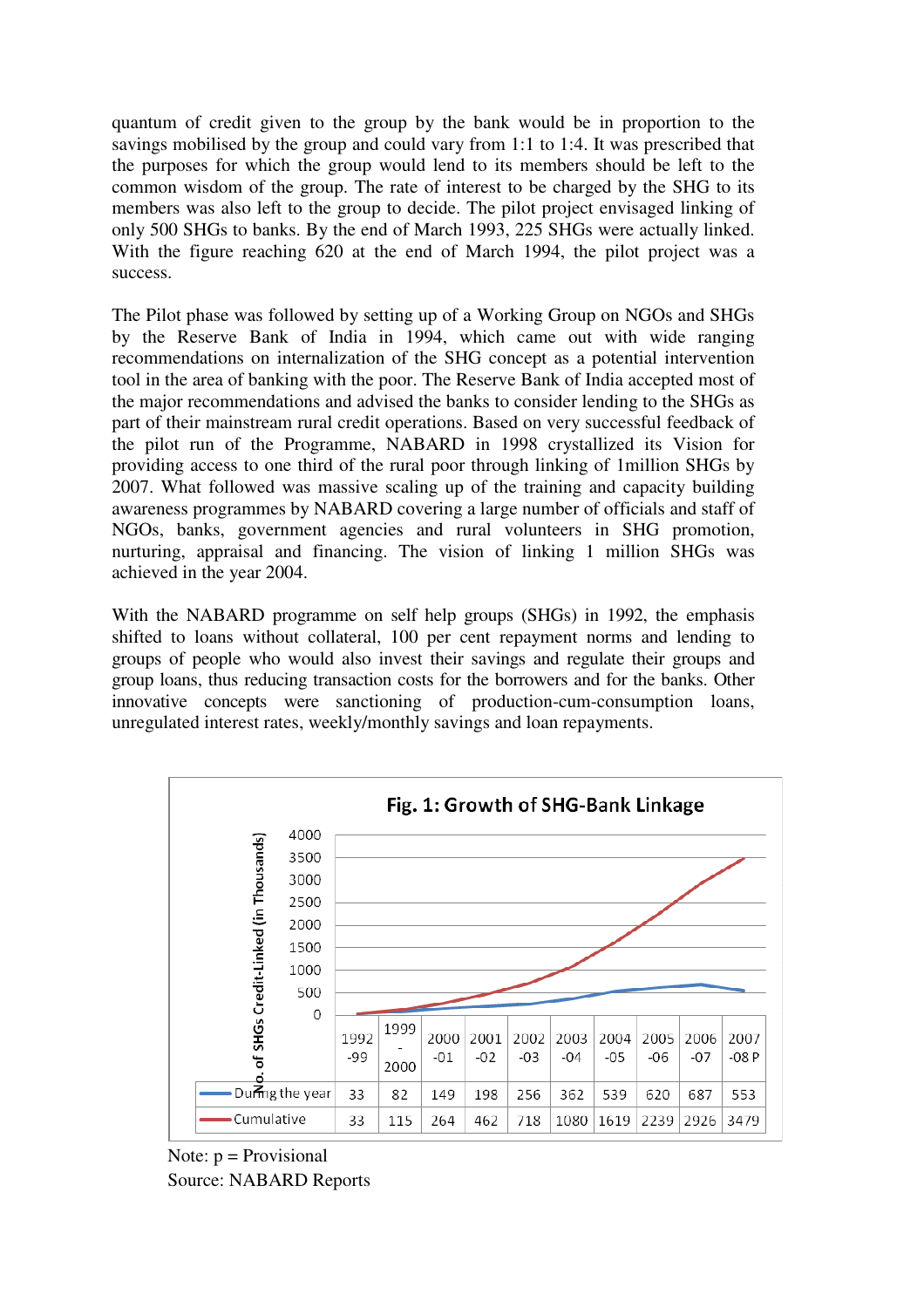The progress was very slow during the initial years till 1999 as only 32,995 groups were credit-linked with Rs. 0.57 billion loans during the period 1992 to 1999 (see Figures 1 and 2). Since then the SBL programme has been growing rapidly and the number of SHGs financed increased from 81,780 with Rs. 1.36 billion loans in 1999-2000 to more than 620 thousand (with Rs. 44.99 billion loans) in 2005-06 and 687 thousand (with loans of Rs. 65.7 billion) in 2006-07; a provisional number of 552,992 new SHGs were provided with bank loan and 186,883 existing SHGs with repeat loans (a total of Rs.  $42.28$  billion loans) are reported for  $2007-08$ .<sup>14</sup> It goes without saying that the number of SHGs will have to be more than doubled in order to cover all the 50 million odd poor households in India, and the extent of credit to the members of each SHG will have to be increased substantially.



Source: NABARD Reports

 $\overline{a}$ 

In terms of relative shares of different agencies, commercial banks continued to account for the largest share, both in terms of number of SHGs credit linked and bank loans disbursed, followed by regional rural banks and co-operative banks (Table 1). Among the commercial banks, public sector banks accounted for the largest share of loans disbursed to SHG sector (88.8 per cent) in 2006-07. Out of the total loans disbursed by the commercial banks, 86.9 per cent of the loans were disbursed exclusively to women SHGs (Reserve Bank of India 2008).

<sup>&</sup>lt;sup>14</sup> From 2006-07 onwards, NABARD reports data on number of SHGs financed by banks and bank loans as inclusive of SHGs and existing groups receiving repeat loans' under *Swarnjayanti Gram Swarozgar Yojna*' (SGSY). Owing to this change, NABARD discontinued the publication of data on a cumulative basis from 2006-07 (with a reported number of 1106 SHGs), as such data for 2006-07 onwards are not comparable with the data in the previous years.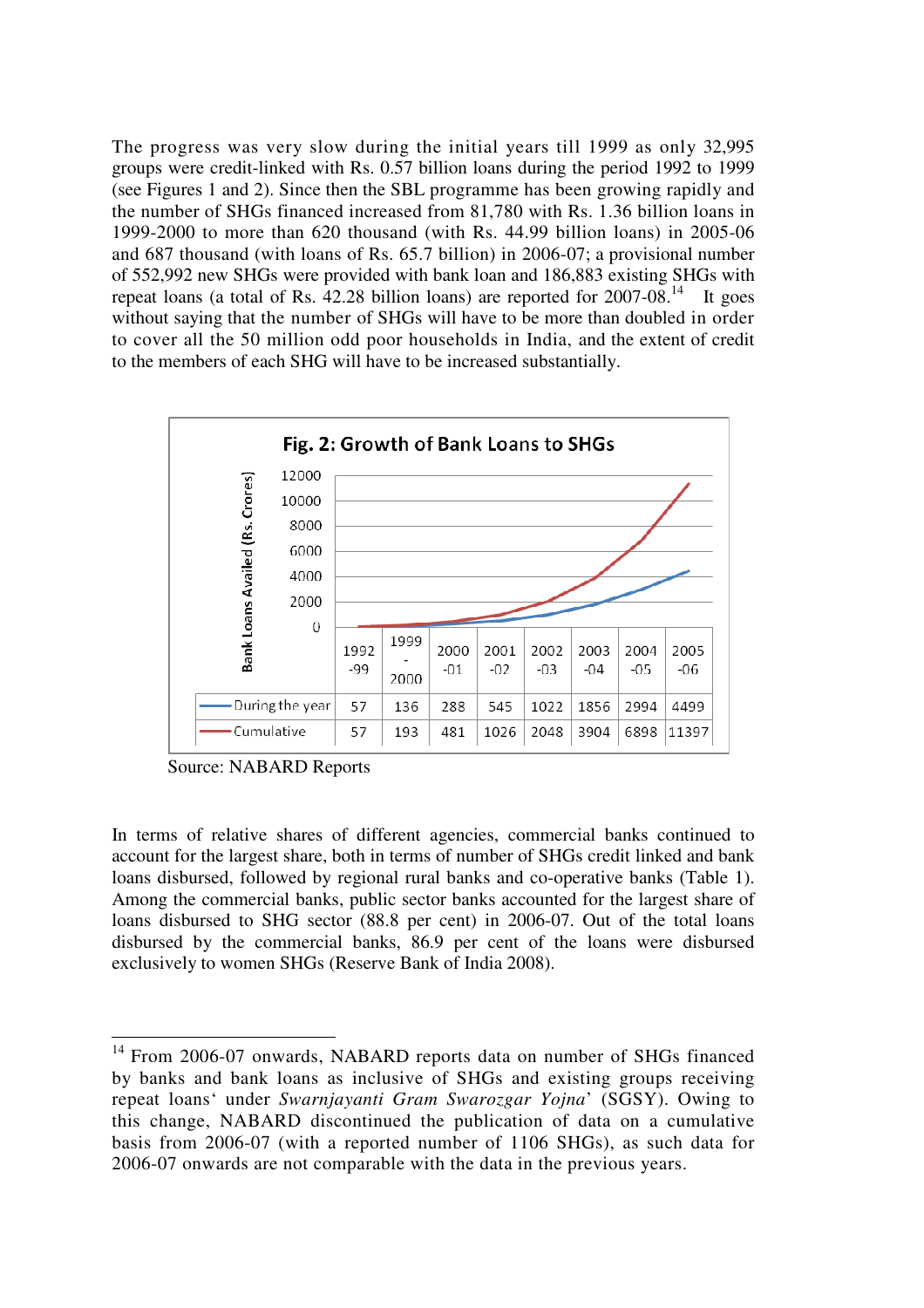|                                   | Agency           |             |                   |          |  |  |  |
|-----------------------------------|------------------|-------------|-------------------|----------|--|--|--|
|                                   | Commercial banks | <b>RRBs</b> | Cooperative banks | Total    |  |  |  |
| SHGs credit-linked (in thousands) |                  |             |                   |          |  |  |  |
| 2002-03                           | 361.061          | 277.34      | 78.959            | 717.36   |  |  |  |
| 2003-04                           | 538.422          | 405.998     | 134.671           | 1079.091 |  |  |  |
| 2004-05                           | 843.49           | 563.85      | 211.14            | 1618.48  |  |  |  |
| 2005-06                           | 1188             | 740         | 310               | 2238     |  |  |  |
| 2006-07                           | 572              | 381         | 153               | 1106     |  |  |  |
| $2007 - 08p$                      | 312              | 241         | 187               | 740      |  |  |  |
| Bank loan disbursed (Rs. billion) |                  |             |                   |          |  |  |  |
| 2002-03                           | 11.5             | 7.27        | 1.72              | 20.49    |  |  |  |
| 2003-04                           | 22.55            | 12.78       | 3.71              | 39.04    |  |  |  |
| 2004-05                           | 41.59            | 20.99       | 6.4               | 68.98    |  |  |  |
| 2005-06                           | 69.87            | 33.22       | 10.87             | 113.96   |  |  |  |
| 2006-07                           | 39.19            | 20.53       | 5.99              | 65.71    |  |  |  |
| 2007-08p                          | 20.43            | 15.99       | 5.86              | 42.28    |  |  |  |

**Table 1: Agency-wise SBLP Position** 

Note:  $p =$  Provisional;  $RRBs =$  Regional Rural Banks

Source: NABARD Reports

The growth of number of SHGs has decelerated in recent years, particularly in the southern region, where rapid progress was made earlier. The scheme is catching up slowly in the northern region and the share is increasing particularly in the eastern region, reducing the spatial disparity though the concentration in the southern region still rules (Table 2). The MFIs have also expanded their operations, which might have impacted the growth of the SBLP to some extent.

|               | Regional Distribution $(\%)$ of SBLP |         |         |         |         |         |  |  |  |
|---------------|--------------------------------------|---------|---------|---------|---------|---------|--|--|--|
| Region        | 2000-01                              | 2001-02 | 2002-03 | 2003-04 | 2004-05 | 2005-06 |  |  |  |
| Northern      | 3.4                                  | 4.2     | 4.9     | 4.9     | 5.3     | 5.9     |  |  |  |
| North-Eastern | 0.2                                  | 0.3     | 0.6     | 1.1     | 2.1     | 2.8     |  |  |  |
| Eastern       | 8.4                                  | 9.9     | 12.7    | 14.7    | 16.4    | 17.6    |  |  |  |
| Central       | 10.9                                 | 10.4    | 11.4    | 11.8    | 12.2    | 12      |  |  |  |
| Western       | 5.9                                  | 6.4     | 5.9     | 5.1     | 5.9     | 7.4     |  |  |  |
| Southern      | 71.1                                 | 68.8    | 64.6    | 62.5    | 58      | 54.3    |  |  |  |
| All-India     | 100                                  | 100     | 100     | 100     | 100     | 100     |  |  |  |

**Table 2: Regional Distribution of SBLP (%)** 

Source: NABARD Reports

In order to scale up efforts and reduce the regional imbalances in outreach, 13 nonsouth Indian States (Assam, Bihar, Jharkhand, Gujarat, Himachal Pradesh, Maharashtra, Madhya Pradesh, Chattisgarh, Orissa, Rajasthan, Uttar Pradesh,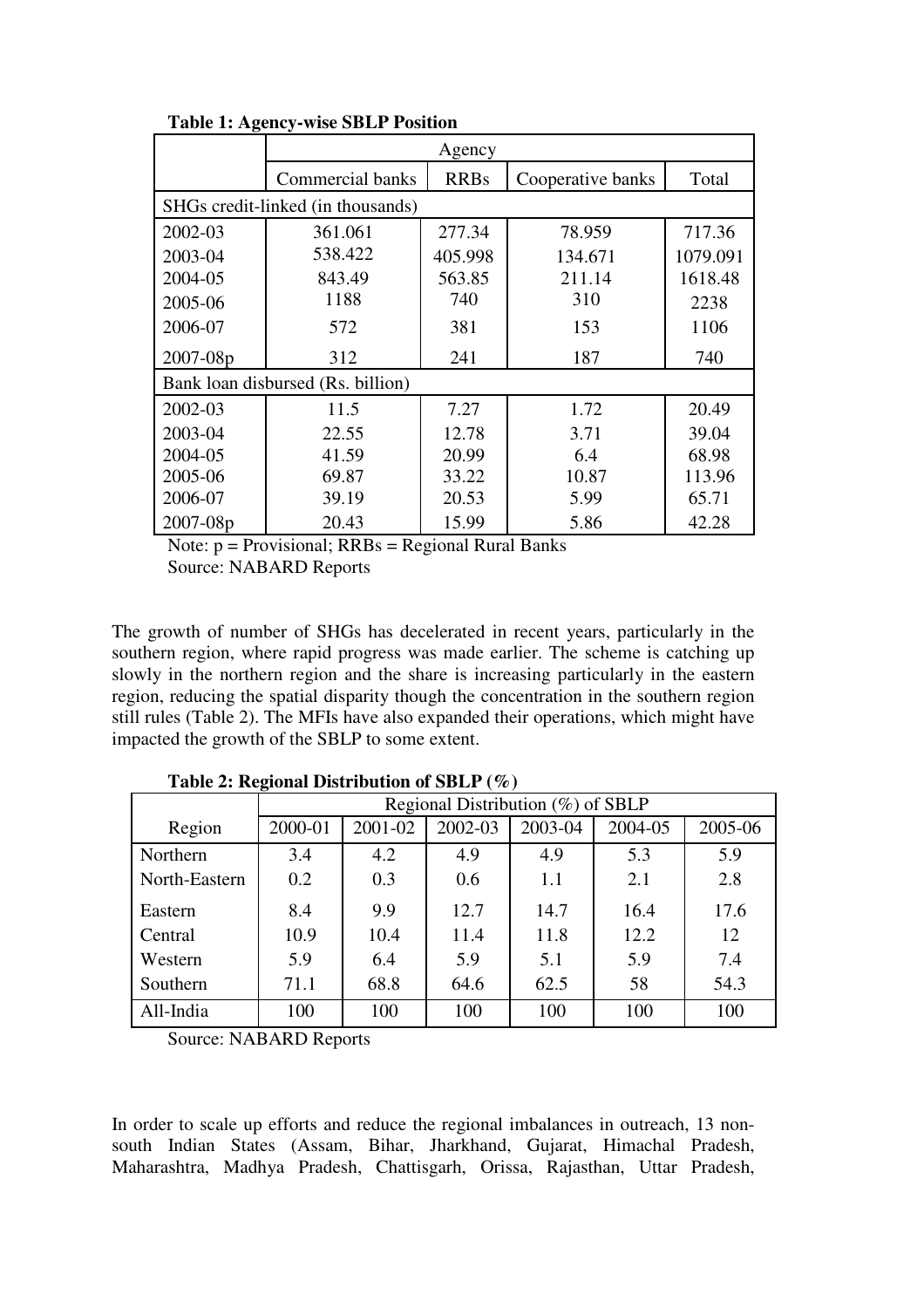Uttaranchal and West Bengal) with high incidence of rural poverty and where the micro finance movement had not taken roots were identified by NABARD. Special efforts by NABARD resulted in an increase in the number of SHGs credit linked in these States from 100 thousand as on March 31, 2002 to 1.4 million as on March 31, 2007. Thus, the spread of the programme in the 13 States led to a significant decline in the share of the southern States in SHGs linked to banks.

As on March 31, 2007, the number of SHGs maintaining savings bank accounts with the banking sector was 4.2 million with outstanding savings of Rs. 3,513 crore, thereby covering more than 58 million poor households under the programme. Commercial banks had the maximum share of the SHG's savings (53.9 per cent), followed by RRBs (32.9 per cent) and co-operative banks (13.2 per cent). Among the commercial banks, the public sector banks accounted for the largest share of savings (95.9 per cent), while private sector banks accounted for marginal share (4.1 per cent). It is noteworthy that around 87.3 per cent of the savings were by exclusive women SHGs (*ibid*.).

About 37 per cent of banks reported recovery of above 95 per cent under the programme, 36 per cent banks reported recovery in the range of 80-94 per cent and another 20 per cent banks, in the range of 50-79 per cent. While the recovery rate of public sector banks varied between 52 per cent and 99 per cent, that of private sector banks varied between 60 per cent and 100 per cent. Out of the 26 private sector banks, the recovery rate of four banks was 100 per cent.

It is reported (Reserve Bank of India 2008) that the programme has proved its efficacy as a mainstream programme for banking with the poor, who mainly comprise the marginal farmers, landless labourers, artisans and craftsmen and others engaged in small businesses such as hawking and vending in the rural areas. The main advantages of the programme are timely repayment of loans to banks, reduction in transaction costs both to the poor and the banks, doorstep "saving and credit" facility for the poor and exploitation of the untapped business potential of the rural areas. The programme, which started as an outreach programme has not only aimed at promoting thrift and credit, but also contributed immensely towards the empowerment of the rural women (*ibid*.).

There are three different models that have emerged under the SBLP:

- i) Model I: SHGs promoted, guided and financed by banks.
- ii) Model II: SHGs promoted by NGOs/ Government agencies and financed by banks. This has emerged as the most popular model under the SBLP programme.
- iii) Model III: SHGs promoted by NGOs and financed by banks using NGOs/formal agencies as financial intermediaries.

It should be noted that out of these three models, about 80.7 percent of the SHGs were financed by banks under Model II, involving NGOs and Government agencies (Table 3).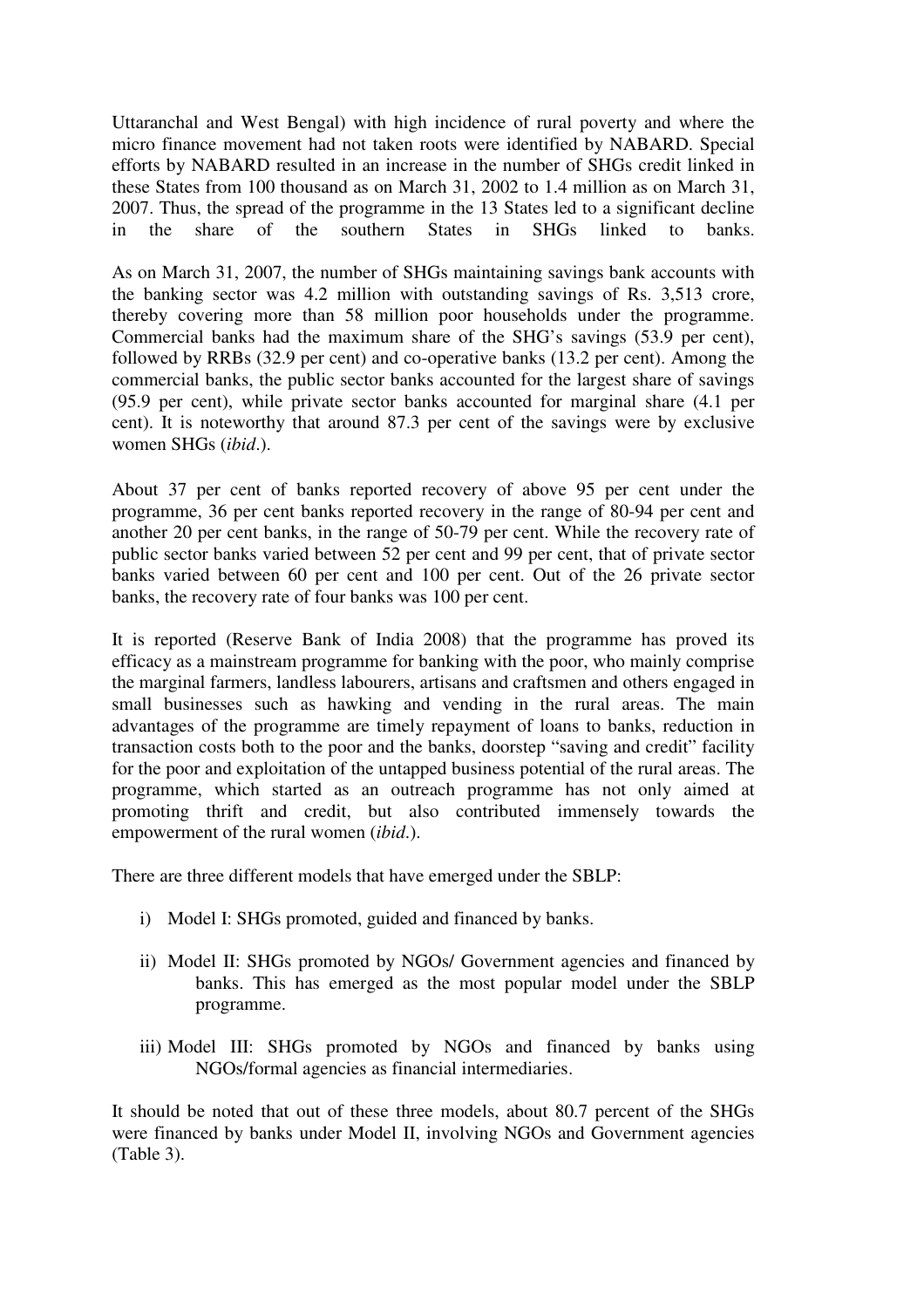|           | 2003-2004   |             | 2004-2005   |          | 2005-2006   |          |
|-----------|-------------|-------------|-------------|----------|-------------|----------|
|           | No. of      | <b>Bank</b> | No. of      | Bank     | No. of      | Bank     |
|           | <b>SHGs</b> | loans       | <b>SHGs</b> | loans    | <b>SHGs</b> | loans    |
|           | (in '000)   | (Rs.        | (in '000)   | (Rs.     | (in '000)   | (Rs.     |
|           |             | billion)    |             | billion) |             | billion) |
| Model I   | 218         | 5.5         | 343         | 10.13    | 449         | 16.37    |
| Model II  | 777         | 31.65       | 1158        | 55.29    | 1646        | 92       |
| Model III | 84          | 18.9        | 117         | 35.6     | 143         | 5.61     |
| Total     | 1079        | 56.05       | 1618        | 101.02   | 2238        | 113.98   |

 **Table 3: Model-wise SBLP Position** 

Source: NABARD Reports

 $\overline{a}$ 

#### (2) Micro Finance Initiatives by SIDBI

Small Industries Development Bank of India (SIDBI) launched its micro finance programme in February 1994 on a pilot basis.<sup>15</sup> The programme provided small doses of credit funds to the NGOs all across the country. NGOs acted as financial intermediaries and on-lent funds to their clients. Limited amount of capacity building grant was also provided to the NGOs.

With a view to reducing the procedural bottlenecks, expanding the outreach, meeting the huge unmet demand of the sector and striving towards its formalisation, SIDBI reoriented its policy and approach to create a sustainable micro finance model that would significantly increase the flow of credit to the sector. To take the agenda forward, the SIDBI Foundation for Micro Credit (SFMC) was created in January 1999 with a mission is "to create a national network of strong, viable and sustainable Micro Finance Institutions from the informal and formal financial sector to provide micro finance services to the poor, especially women''.<sup>16</sup>

SFMC is envisaged to emerge as the apex wholesaler for micro finance in India providing a complete range of financial and non-financial services such as loan funds, grant support, equity and institution building support to the retailing Micro Finance Institutions (MFIs) so as to facilitate their development into financially sustainable entities, besides developing a network of service providers for the sector. SFMC is also poised to play a significant role in advocating appropriate policies and regulations and to act as a platform for exchange of information across the sector.

SIDBI was one of the first institutions that identified and recognised NGO/MFI route as an effective delivery channel for reaching financial services to those segments of the population not reached by the formal banking network. As a result of bulk lending

<sup>&</sup>lt;sup>15</sup> Small Industries Development Bank of India (SIDBI) is an apex financial institution for promotion, financing and development of small scale industries in India.

<sup>16</sup> http://www.sidbi.in/Micro/aboutus.htm (Accessed on 30 June 2009).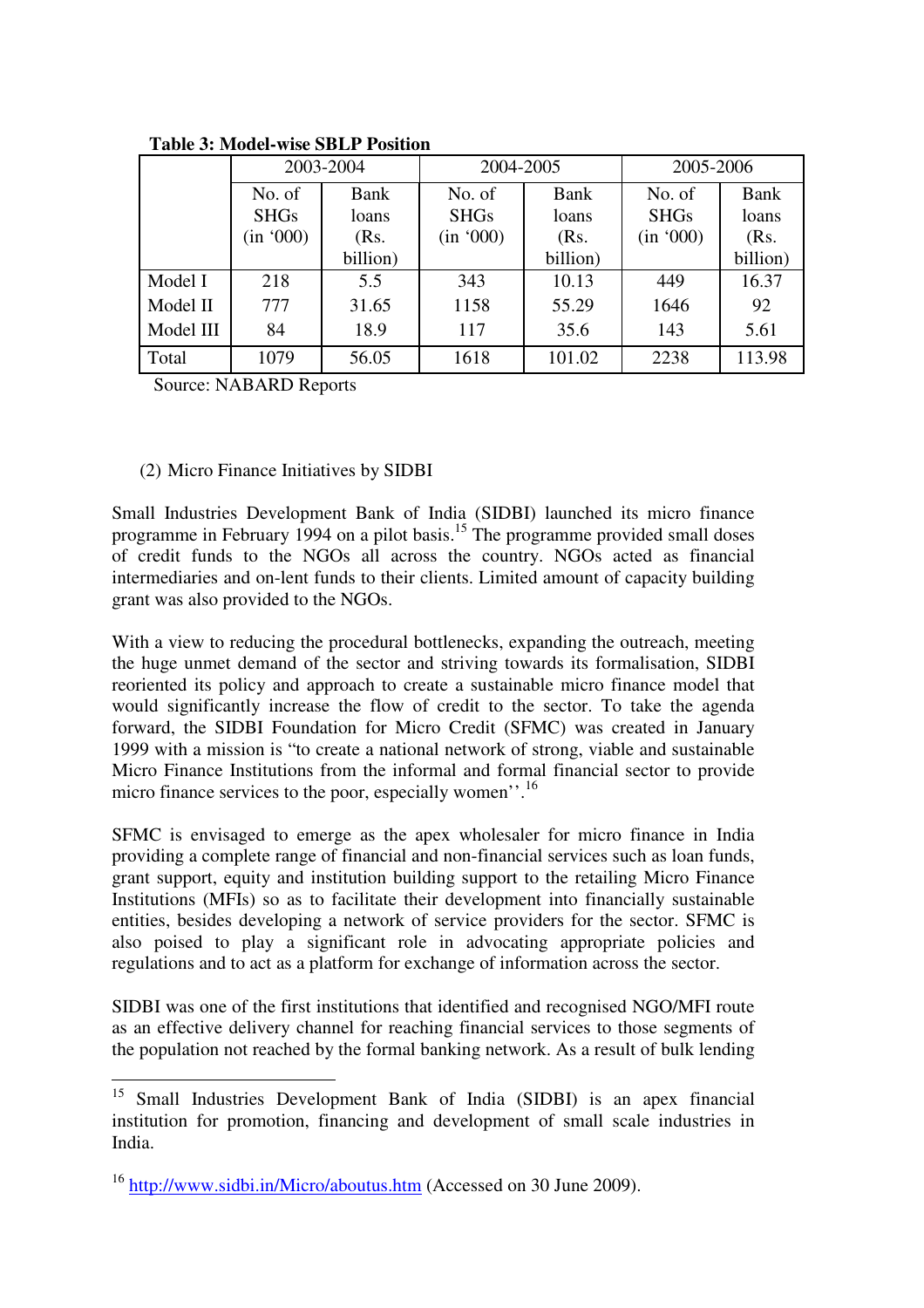funds provided, coupled with intensive capacity building support to the entire micro finance sector, it has come to occupy a significant position in the Indian micro finance sector. Today, SIDBI is one of the largest providers of micro finance through the MFIs.

SIDBI's pilot programme of 1994 brought out one of the major shortcomings in micro finance lending programme. It showed that collateral-based lending does not work insofar as micro finance is concerned. NGOs/ MFIs acting as financial intermediaries do not have tangible collateral to offer as security for the loans. Doing away with collateral-based lending in MF necessitated that a mechanism be developed which would minimise the risks associated with lending. With a view to catering to this objective, SIDBI pioneered the concept of capacity assessment rating (CAR) for the MFIs. As part of its developmental agenda, SIDBI encouraged a private sector development consulting firm to develop a rating tool for the MFIs which was rolled out in 1999. Today, rating is a widely accepted tool in this sector. SIDBI has also succeeded in developing a market for rating services and has adopted the institutional capacity assessment tool (I-CAT) of Access Development Services (ADS), a private sector consulting organisation, for rating of start-up/small and midsized MFIs.. There are now four mainstream rating agencies, *viz*., M-CRIL, CRISIL, CARE and ADS and till March 31, 2009, 497 ratings have been commissioned to them.

SIDBI introduced a product called 'transformation loan' in 2003 to enable the MFIs to transform themselves from an informal set up to more formal entity. This loan is a quasi-equity product with longer repayment period and features for conversion into equity at a later date, when the MFI decides to convert itself into a corporate entity. Consequently, a number of MFIs went ahead with the transformation and some of them have now grown significantly and are serving millions of clients across several states. Recognising the need to offer the MFIs equity capital so as to adequately capitalise them, SIDBI set up a fund of Rs. 50 crore which was christened as SIDBI Growth Fund for MFIs. The fund takes care of equity investment in large corporate MFIs, as well as equity capital in start-up or smaller institutions, along with quasiequity support for MFIs that are on the verge of transformation.

SIDBI also supports incubation of potential local community based organisations through two-tier/umbrella NGOs/MFIs. The approach not only helps SIDBI to increase its outreach through double intermediation but also enables it to channelize finance to smaller NGOs that otherwise may not meet the criteria for getting direct assistance from SIDBI. SIDBI has also been able to nurture and develop a few new intermediaries set up by experienced professionals. Another approach in this direction involves incubation of new start-up MFIs promoted by first-generation development/micro finance professionals. The incubation support is either given through well-reputed management institutes or through institutions specialising in capacity building and technical support services.

The main eligibility norms of SIDBI assistance are as follows:<sup>17</sup>

(i) The MFI has been in existence for at least five years and /or it has a

 $\overline{a}$ <sup>17</sup> http://www.sidbi.in/Micro/apply.htm (Accessed on 30 June 2009).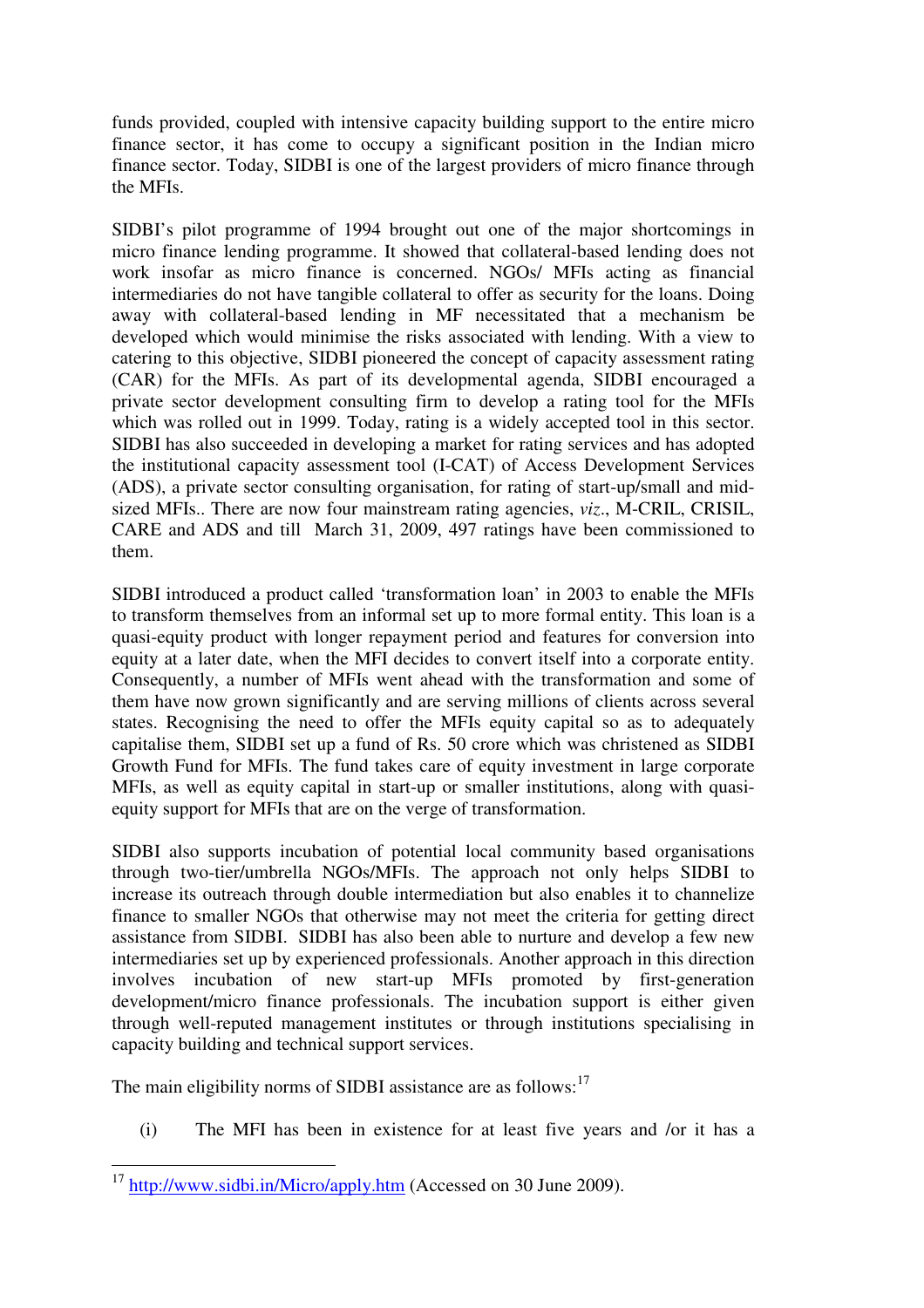demonstrated track record of running a successful micro-credit programme at least for the last three years. Any new MFI, desirous of initiating a micro credit programme may also be considered for assistance if it has been promoted and managed by experienced micro finance professionals with experience of at least three years in micro credit. The condition for previous track record of micro finance may be relaxed in case of NBFCs desirous of entering in this field by adding new products or modifying existing products catering specifically to the economically weaker sections of society. However, such relaxation would be considered for only those NBFCs which have been rated AA (or equivalent) by mainstream rating agencies such as CRISIL / CARE / ICRA etc. and have been duly registered with RBI.

- (ii) Its micro finance programme is generally oriented towards poverty reduction and majority of its clientele are poor, more so women.
- (iii) The MFI has achieved minimum outreach of 3000 poor members (through individual lending / SHGs / partner NGOs or MFIs) or demonstrates the capability to reach this scale within a period of next twelve months or so.
- (iv) It should choose clients irrespective of class, creed and religion and its activities should be secular in nature.
- (v) It maintains a satisfactory and transparent accounting, MIS and internal audit system or is willing to adopt such practices with SIDBI assistance.
- (vi) It has a relatively low risk portfolio or has a definite plan to further improve its recovery performance.
- (vii) It has its accounts audited by an external auditor on annual basis or agrees to do so immediately after the loan is sanctioned by SIDBI.
- (viii) It has established or agrees to establish within a period of one year or so, after the loan is sanctioned, a separate system of accounts and monitoring for its micro finance operations.
- (ix) It is moving on a clear and credible path to operational and financial selfsufficiency.
- (x) It has plans to broad-base its resource base further.
- (xi) It possesses competent and adequate staff for proper appraisal and intensive supervision.

As on March 31, 2008, the SIDBI had 58 partners in the underserved States, out of its total partner base of 104. The increased thrust on development of underserved States has also resulted in the share of these States going up from 19 per cent (Rs.38 crore) in the total outstanding micro finance portfolio of SIDBI in the financial year 2005 to over 31 per cent (Rs.299 crore) in the financial year 2007-08.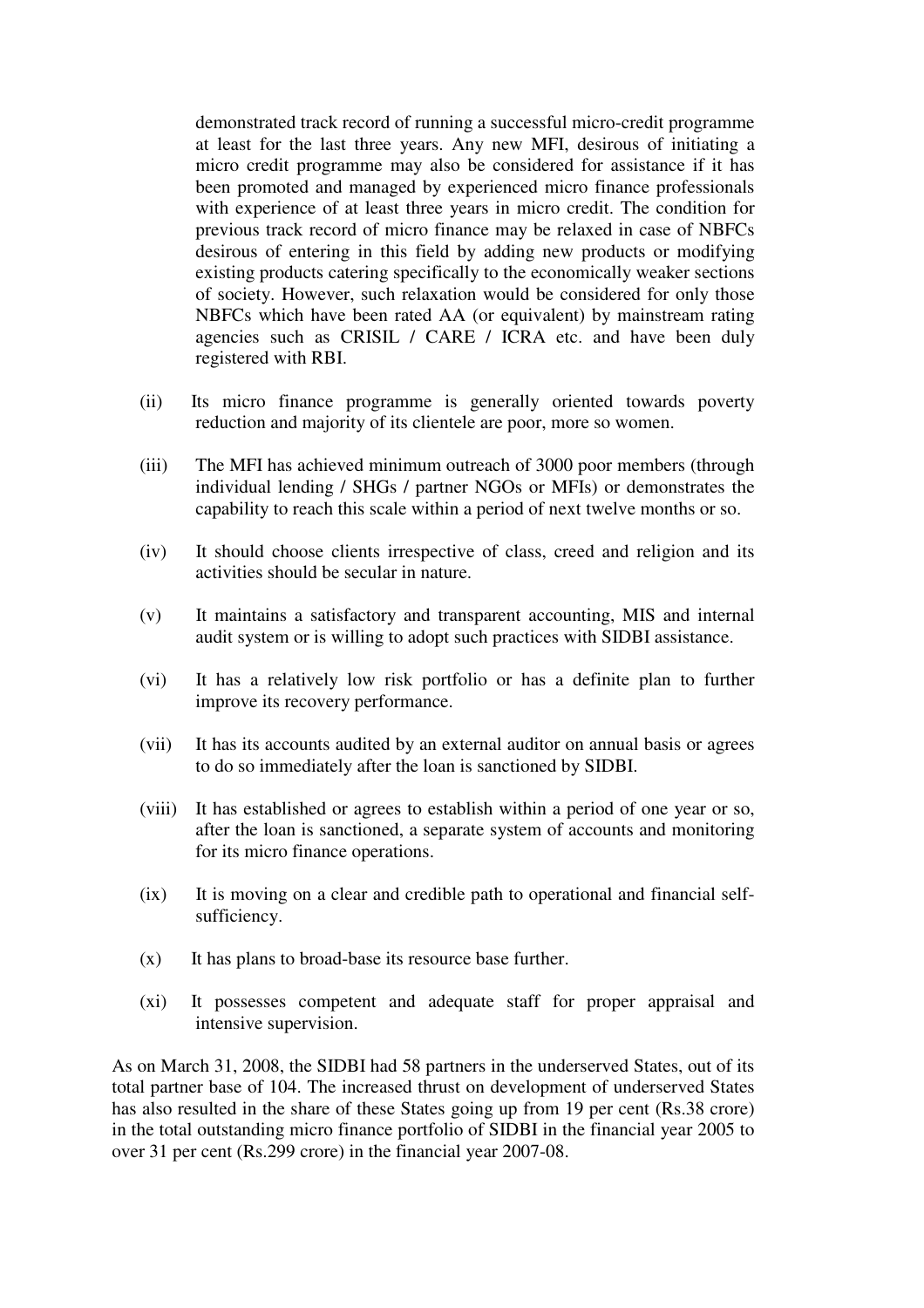SIDBI has recently initiated a large-scale intervention in the form of a seven-year longitudinal impact assessment study of its microfinance programme pertaining to 4510 households comprising 3253 client households and 1257 non-client households of 25 MFIs.<sup>18</sup> The study (September 2008) was a two stage socio-economic research to assess on a national scale, the development impact of MFI programmes in relation to different product designs and delivery systems in various parts of the country, specifically to view what is most suited for the poor and under privileged classes in the Indian scenario and also to assess the extent to which these programmes have benefited the target group. It also aimed at improving the industry practices and enhancing the understanding of the processes of MFIs' interventions to the beneficiaries. The primary objective was to find out whether the targeted goal of the National Micro Finance Support Project (NMFSP) of SIDBI, i.e. "substantial poverty alleviation and reduction in the vulnerability in India amongst the poor using micro finance services", was achieved.

The study highlights the benefits received by the client households from their association with microfinance, in terms of expansion and diversification of livelihood activities, growth in employment opportunities, income growth, asset acquisition, savings, access to loans from various sources, reduction in vulnerability and enhancement of women empowerment. A Clients' Retrospective, based on in-depth interviews, gives a holistic picture of the changes brought about in their lives, as a result of the assistance. The study has also brought out that there is a vast unfulfilled demand for microfinance in India, and the MFI sector has immense potential and scope to grow, supplement and complement the SHG-Bank Linkage Programme.

#### *Some Recent Policy Initiatives:*

 $\overline{a}$ 

#### *Micro Finance Development and Equity Fund*

Recognizing the need for up-scaling the micro finance intervention in the country, the Union Finance Minister, in the budget for the year 2000-01, announced creation of a Micro Finance Development Fund (MFDF). The objective of the MFDF is to facilitate and support the orderly growth of the micro finance sector through diverse modalities for enlarging the flow of financial services to the poor, particularly for women and vulnerable sections of society, consistent with sustainability. Consequently MFDF with a corpus of Rs.100 crore was established in NABARD. The Reserve Bank and NABARD contributed Rs.40 crore each to the fund, while the rest was contributed by eleven select public sector banks.

As per the Union Budget announcement for the year 2005-06, the MFDF was redesignated as 'Micro Finance Development and Equity Fund' (MFDEF) with an increased corpus of Rs.200 crore. The fund is being managed by a board consisting of representatives of NABARD, commercial banks and professionals with domain knowledge, with the Reserve Bank as a member of the Advisory Committee.

The Union Budget for the year 2008-09 announced that banks would be encouraged

<sup>&</sup>lt;sup>18</sup> The study is available at http://www.sidbi.in/NOTICES/Impact\_study.pdf (accessed on 22 July 2009).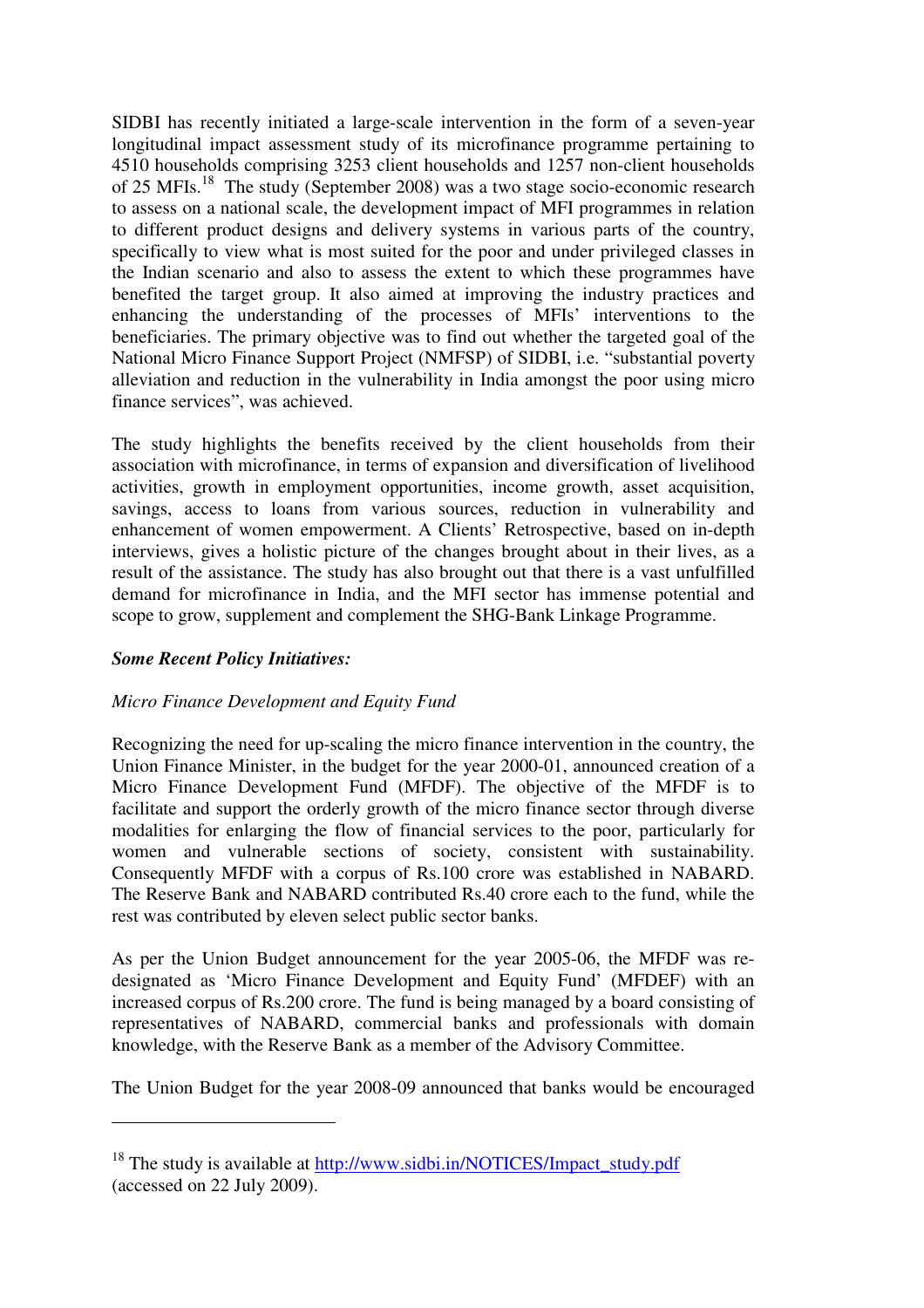to embrace the concept of total financial inclusion. The Government would request all scheduled commercial banks to follow the example set by some public sector banks and meet the entire credit requirements of SHG members, namely: (a) income generation activities; (b) social needs like housing, education, marriage: and (c) debt swapping. Consequent upon this, in April 2008, banks were advised by the Reserve Bank to meet the entire credit requirements of SHG members, as envisaged in the Union Budget.

#### *SHG-post office linkage programme*

A pilot SHG-post office linkage programme was launched by NABARD in December 2003. This programme envisaged credit linking 200 SHGs in select 5 districts, viz., Sivaganga, Pudukottai, Tiruvannamalai, Tanjavur and Tiruvarur districts of Tamil Nadu. The objectives of the pilot programme were to (i) examine the feasibility of utilising the vast network of post offices in rural areas for disbursement of credit to rural poor on agency basis; and (ii) to test the efficacy of Department of Posts in providing micro finance services to rural clientele. The salient features of the scheme are:

- (i) Post offices open savings accounts in the name of SHGs promoted by identified NGOs.
- (ii) The SHGs with savings accounts in the post office and which are six months old are provided loan by the post office, in multiples of their savings, based on the rating exercise on the lines of those adopted by banks.
- (iii) Post offices provide term loans to SHGs repayable within two years in 24 monthly installments.
- (iv) Post offices charge an interest of 9 per cent per annum on the loans given to SHGs using a reducing balance method.
- (v) Post offices do not collect any loan processing charges or any other charges from SHGs.

Under the project, NABARD would provide financial support for capacity building programmes of postal officials. While loans are given at interest rates of 9 percent per annum to SHGs by post offices, post offices would be allowed to retain an interest margin of 3 percent. The amount of actual interest collected from the SHGs would be shared between NABARD and post offices in the ratio of 2:1. As at end-March 2008, an aggregate of 1,963 branch post offices/sub post offices in the identified districts are implementing the project. A total of Rs. 100 lakh has been sanctioned as RFA to the post offices by NABARD. So far 1142 postal staff have been given training and Rs. 49 lakh has been released as loans to SHGs as of March 2008. Roll out of the pilot project in a few other States is under consideration.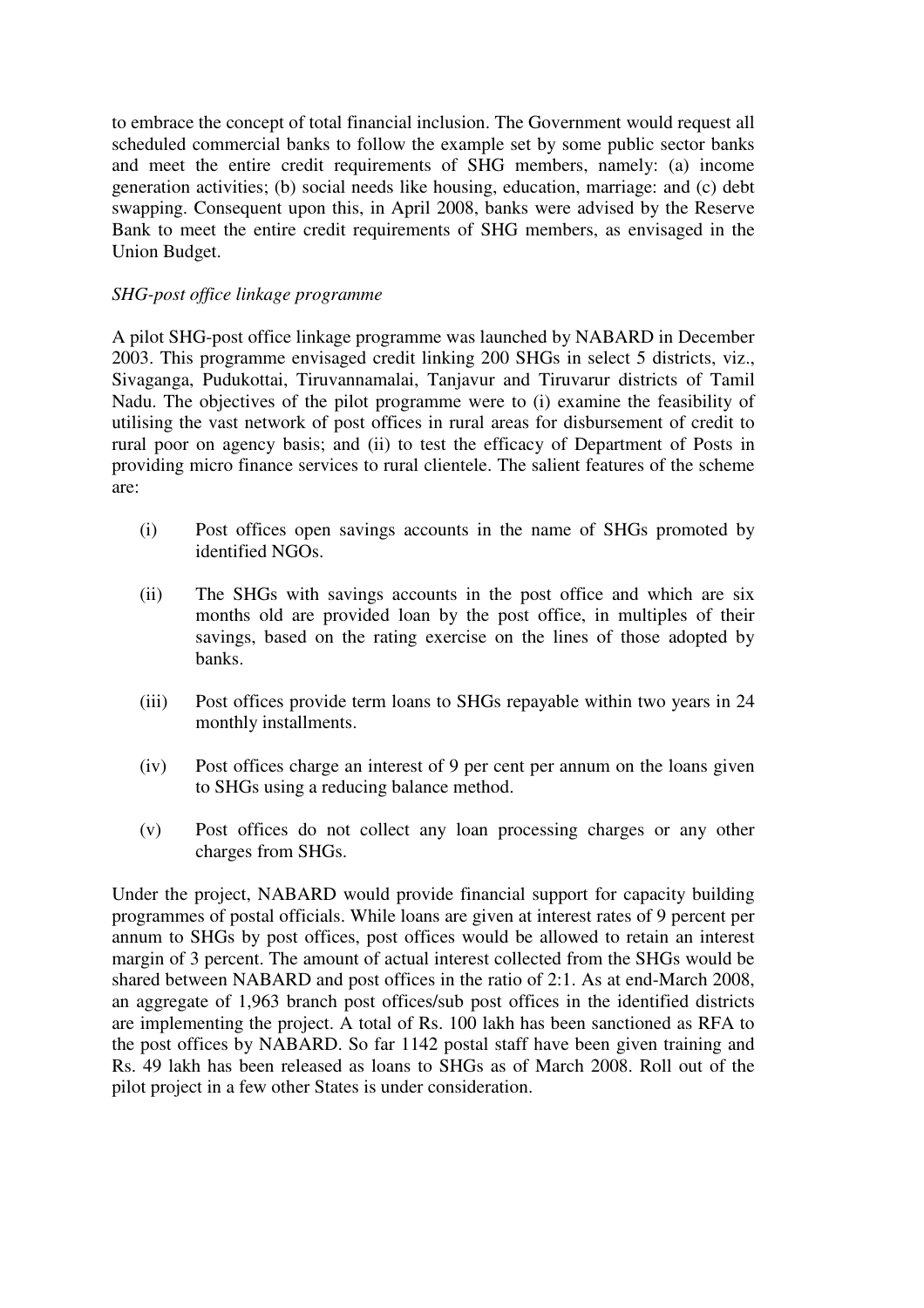#### **3.2 Micro Finance Institution (MFI) Model**

While the SBLP model remains the most widely used model of micro finance in India, the MFI model has also gained momentum in the recent past. The MFI model in India is characterised by a diversity of institutional and legal forms in that the MFIs exist in a variety of forms like trusts registered under the Indian Trust Act, 1882/Public Trust Act, 1920; societies registered under the Societies Registration Act, 1860; Co-operatives registered under the Mutually Aided Cooperative Societies Acts of the States; and non-banking financial companies (NBFC)-MFIs, which are registered under Section 25 of the Companies Act, 1956 or NBFCs registered with the Reserve Bank. These MFIs are scattered across the country and due to the multiplicity of registering authorities, there is no reliable estimate of the number of MFIs. The most frequently used estimate is that their number is likely to be around 800. Attempts have been made by some of the associations of MFIs like *Sa-Dhan* to capture the business volume of the MFI sector. As per the *Bharat Micro Finance Report Quick Data 2008* of *Sa-Dhan*, in March 2008, the 225 member MFIs of Sa-Dhan had an outreach of 14.07 million clients with an outstanding micro finance portfolio of Rs.61.24 billion in 398 districts, out of which 207 are poorest districts.<sup>19</sup>

It is worth noting that in January 2007, Sa-Dhan issued a voluntary mutual code of conduct applicable to all the categories of member microfinance institutions, by which the member institutions agree to promote and strengthen the micro finance movement in the country by bringing the low income clients to the mainstream financial sector. They also agree to build progressive, sustainable and client-centric micro finance institutions in the country to provide integrated financial services to the clients. Their aim should be to promote co-operation and co-ordination among micro finance institutions and other agencies to achieve higher operating standards and avoid unethical competition in order to serve the clients better. $^{20}$ 

A *Bank Partnership Model* has also developed whereby banks can use MFIs as their agent for handling credit, monitoring, supervision and recovery. In this model, the bank is the lender and the MFI acts as an agent for handling items of work relating to credit monitoring, supervision and recovery, while the borrower is the individual. The MFI acts as an agent – it takes care of all relationships with the client, from the first contact through the final repayment.

Another variation of this model is where the MFI, an NBFC, holds the individual loans on its books for a while, before securitising them and selling them to the bank. Such refinancing through securitisation enables the MFIs to have greater funding access.

A recent model developed in this context follows the permission in January 2006 of the Reserve Bank given to banks to utilise the services of NGOs, MFIs (other than NBFCs) and other civil society organisations as intermediaries in providing financial

 $\overline{a}$ 

<sup>&</sup>lt;sup>19</sup> http://www.sa-dhan.net/files/Sa-dhan-indian-map.htm (Accessed on 20 July 2009)

<sup>20</sup> Sa-Dhan, 2007. *Core Values and Voluntary Mutual Code of Conduct for Micro Finance Institutions*, available on www.sa-dhan.net/Resources/corevalues.pdf. (Accessed on 30 June 2009)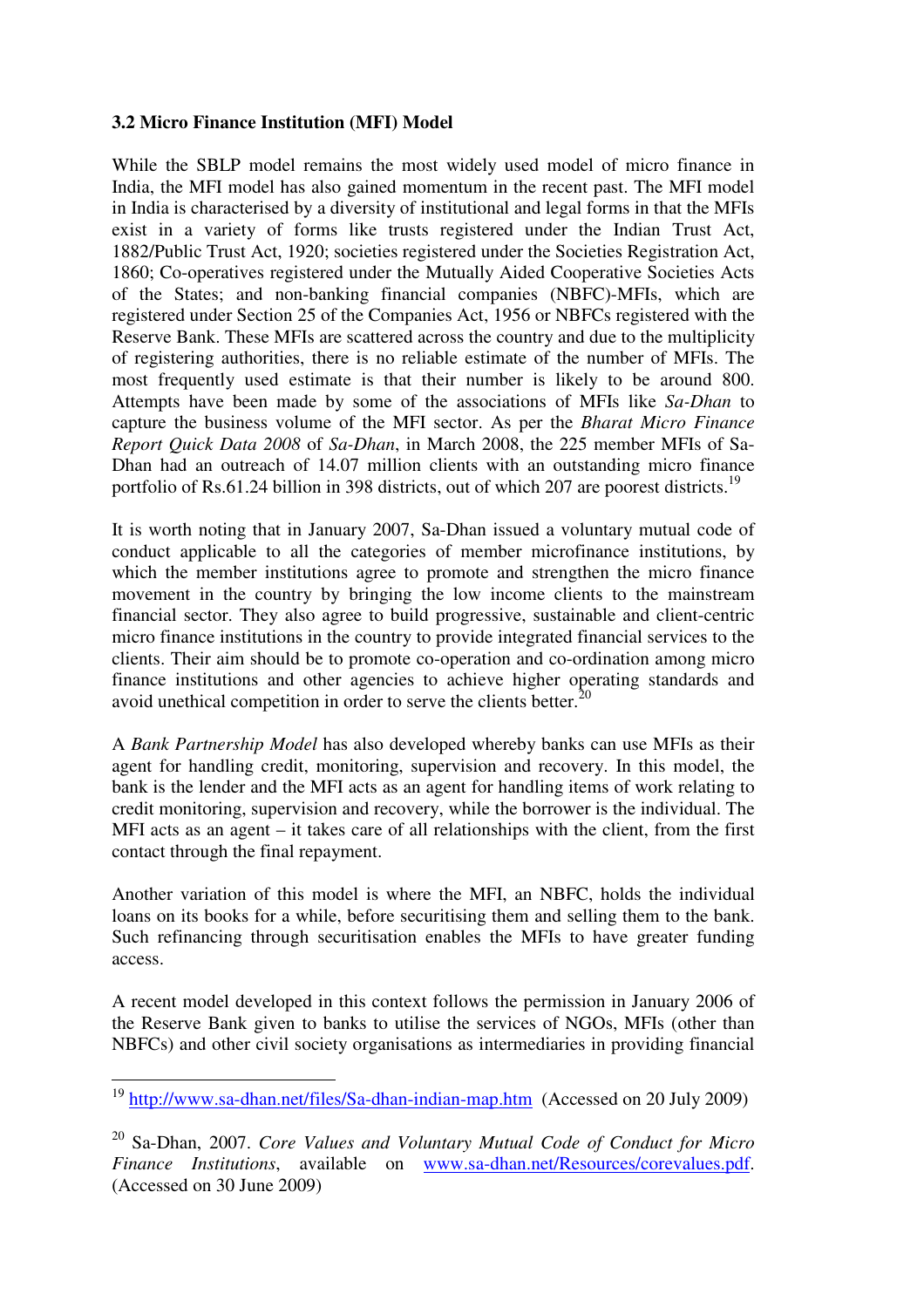and banking services through the use of business facilitator and business correspondent (BC) models. This BC model allows banks to do 'cash in-cash out' transactions at a location much closer to the rural population, thus addressing the last mile problem. The BC model uses the MFI's ability to get closer to poor clients – a necessity for savings mobilisation from the poor – while relying on the financial strength of the bank to safeguard the deposits. Pursuant to the announcement made by the Union Finance Minister in the Union Budget of 2008-09, banks were also permitted to engage retired bank employees, ex-servicemen and retired government employees as business correspondents (BCs) with effect from April 24, 2008, in addition to entities already permitted earlier, subject to appropriate due diligence.

#### **4 Self-Help promoting Agencies**

An enabling environment is essential for developing micro finance especially through the SHGs; and this comes with self-help promoting institutions (SHPIs) that have appeared since the beginning of the last decade. As already implied in the above sections, in India, the promotional institutions are basically of three types: (i) Government (2) Banks and (3) NGOs. These institutions have over a period of time developed systems and practices, some of which can be emulated as best practices and some others which should be learning points for caution.

#### **4.1 Government as a SHPI**

As in all developing countries, in India development was considered to be the government's responsibility and it started several subsidy-linked credit programs where it had a major role right from the stage of identifying of the borrowers to the disbursement of credit and subsidy. The results of these pro-grams were not positive. Experience has shown that the noninvolvement of the people has led to an attitude of total dependence on administrative efforts. This was especially true in credit programs for the rural poor. To overcome this, government started adopting participatory approaches to rural development, particularly the SHG approach. The entry of the government into the self-help group movement was through the *Rashtriya Mahila Kosh*, which started funding NGOs for forming and nurturing SHGs. Later, the *Indira Mahila Yojana* came into existence, which also facilitated the group formation and nurturing process. A few States like Andhra Pradesh, Maharashtra, Karnataka, and Tamil Nadu have taken very successful initiatives in this regard.

In India a number of microcredit schemes have been introduced, first in the form of cooperatives and later in the form of loan *melas* for rural financing. Targeting womenspecific programmes however started much later mainly by NGOs such as SEWA, PRADAN, MYRADA etc. The Government later entered this arena through *Rashtriya Mahila Kosh*, *Indira Mahila Yojana*, STEP and through NABARD. Of late the Rural Women's Development and Empowerment Project known as '*Swashakti*' has reached a take off stage in nine States by involving NGOs fully for its delivery of various components of the Project leading to holistic empowerment of women, by making them stakeholders along with the State Government Departments, Banks and beneficiaries.

There has also been a significant shift in the manner of funding the schemes. The Micro-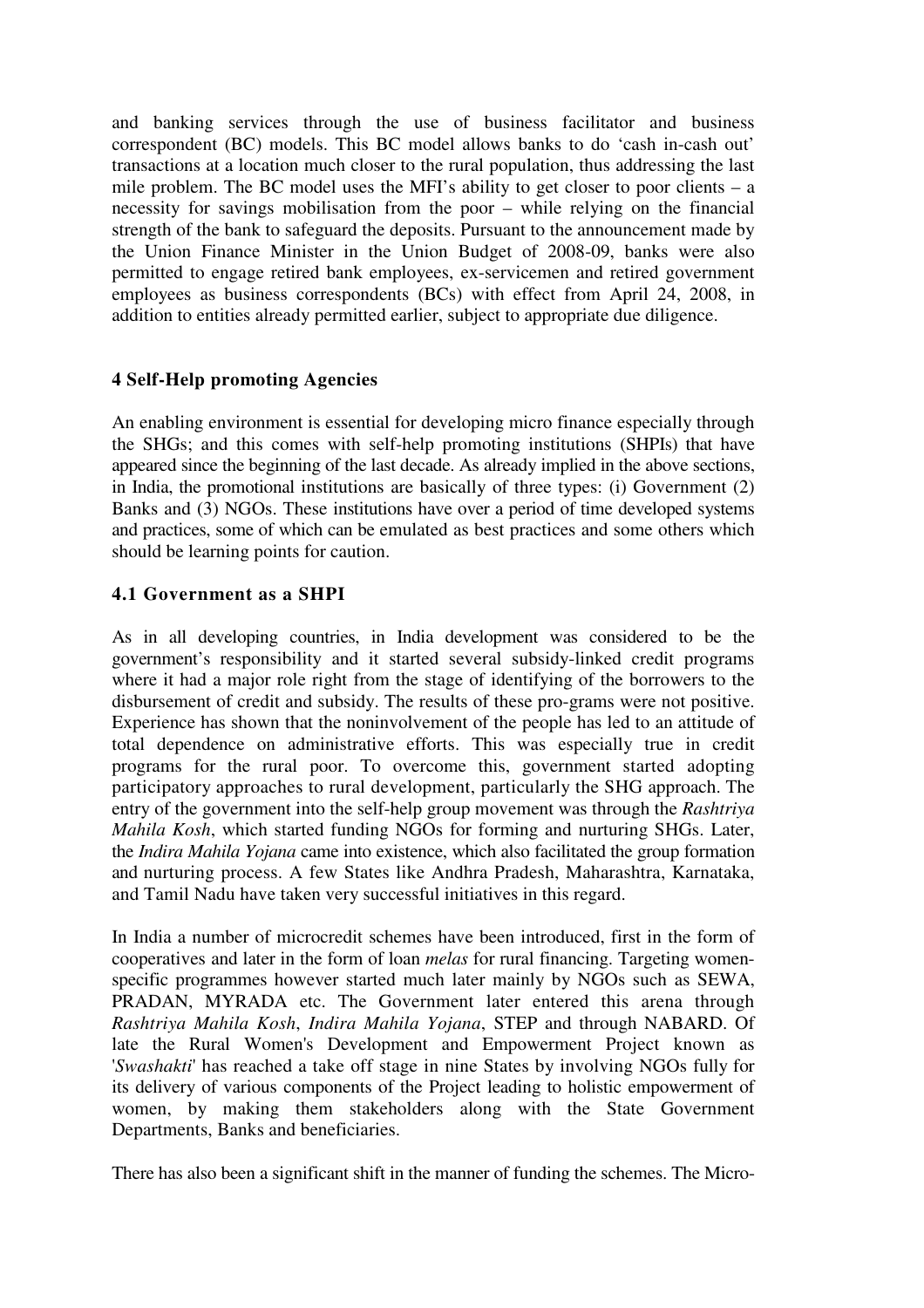Credit Rating International Ltd. (M-CRIL) in a study found that micro-finance had started to shift from being almost exclusively donor funded to being significantly finance through debts. Loan funds were sourced increasingly from apex level NGOs and developmental banks like NABARD and SIDBI, cooperative banks such as SEWA and even commercial banks. The Reserve Bank for example has been actively intervening to ensure that development banks and commercial banks play a active role in financing the SHGs and small micro-enterprises without demanding collateral and without putting the women's group through banking loans and such other bureaucratic red-tapes. The Government promoted SHGs through the following programmes in various parts of India to strengthen SHG movement:

(a) DWCRA Groups

Groups with a maximum membership of 15 women are formed by the Department of Rural Development under the Development of Women and Children in Rural Areas (DWCRA) scheme. Thrift is used an important point for entry and micro financing among members. The scheme focuses on organization of women into groups to foster a collective approach to their problems and to enhance their bargaining power. These organized women pull many of the Government programmes into their respective villages for their benefit.

Under DWCRA Rs. 25,000 is provided to the group as lump sum grant. The members can use it collectively or share it on prorate basis and can be used for any income generating activity. DWCRA recognizes that thrift and credit is essential for improving livelihood. Members are encouraged to save their money as a common fund. Training in leadership, attitudinal changes, and skills for income generation is an integral part of the DWCRA scheme.

(b) SGSY Scheme:

*Swaranjayanthi Gram Swarozgar Yojana* (SGSY) is a modified version of IRDP with a focus on group approach. Cost of group formation and development is met from SGSY funds amounting to Rs.i0, 000 per group over a period of 3- 4 years. Process approach and social mobilization with minimum of 50% of women groups are salient SHGs approaches. Grading of groups is done once in six months to ascertain their status of performance and corrective capacity building is undertaken. Assistance for economic activities is given through bank loan-cum subsidy scheme to individuals in groups as well as to groups.

(c) *Anganwadi* groups:

These groups are formed by the Department of Women and Welfare at the habitation level for implementing health, nutrition, and literacy programmes for women. Micro finance is extended to the members for taking up income generating activities as individual or as group enterprises.

(d) Joint forest management groups:

Village communities in notified forest areas are formed into *Vana Samrakshana Samithis* (VSS) to conserve forest wealth. Social mobilization through the SHG route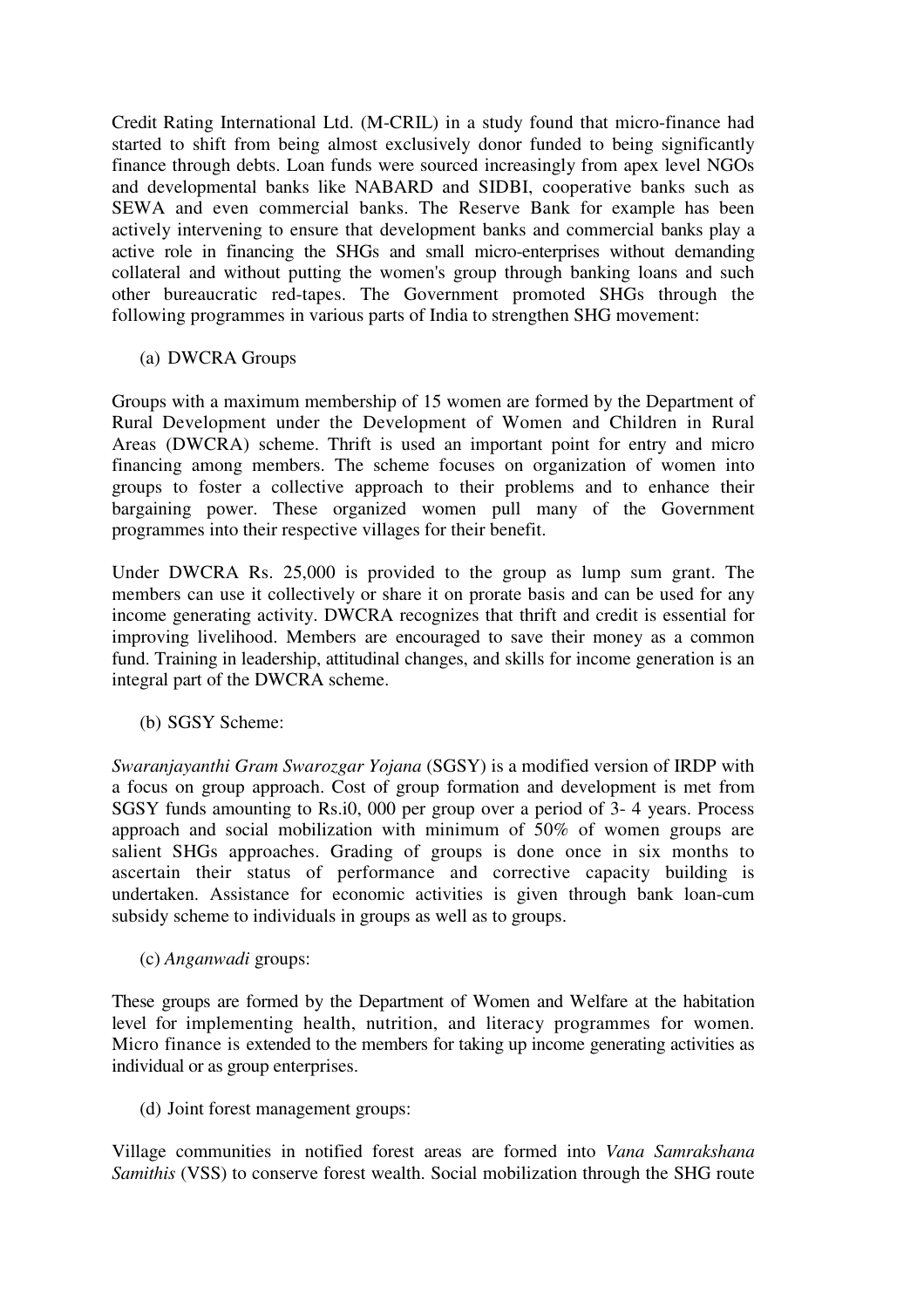is being achieved under this programme. Village communities are exhorted to take up alternative income generating activities.

(e) Watershed management groups:

Farmers in the watershed areas are formed into groups for implementing improved techniques of watershed development with the intervention of a facilitating agency, normally an NGO. While on-farm development activities are funded through grant support, these groups are also encouraged to take up microfinance, with thrift as an entry point activity.

(f) *Rashtriya Mahila Kosh* groups (RMK groups)

These are groups formed by NGOs and funded by RMK, a fund set up by the Government of India for associating women to undertake income-generating activities. Credit is extended to individual women in the group mode.

(g) Micro finance programmes of CAPART

The Council for Advancement of People's Action and Rural Technology (CAPART) is set up by the Ministry of Rural Development, Government of India, to fund voluntary organizations (VOs) and community based organizations (CBOs) engaged in serving rural areas. CAPART occupies a significant space in shaping the development innovations of non-governmental organizations (NGOs) and catalyzing development initiatives to reach the poor.

The main objectives of the scheme are:

- (i) to fund VOs and CBOs already working with self help groups to extend their reach to new areas and improve the quality of existing groups.
- (ii) to extend training support to potential VOs and registered CBOs who are desirous of working in the area of micro finance and self help groups.
- (iii) to identify and support VOs and registered CBOs having outstanding experience in formation of SHGs and micro finance who would act as resource centres. The unit cost for the promotion of group is worked out to a maximum of Rs.9,000 per group, which includes expenditure for a 3-year project cycle.
- (iv) to fund Rs.10,000 per SHG without interest, where bank linkages are not available as revolving fund.
- (v) to finance up to Rs.2.00 lakhs as bridge funds for a federation of over 100 active SHGs

(h) *Swa-shakti* Project (Assisted by International Fund for Agricultural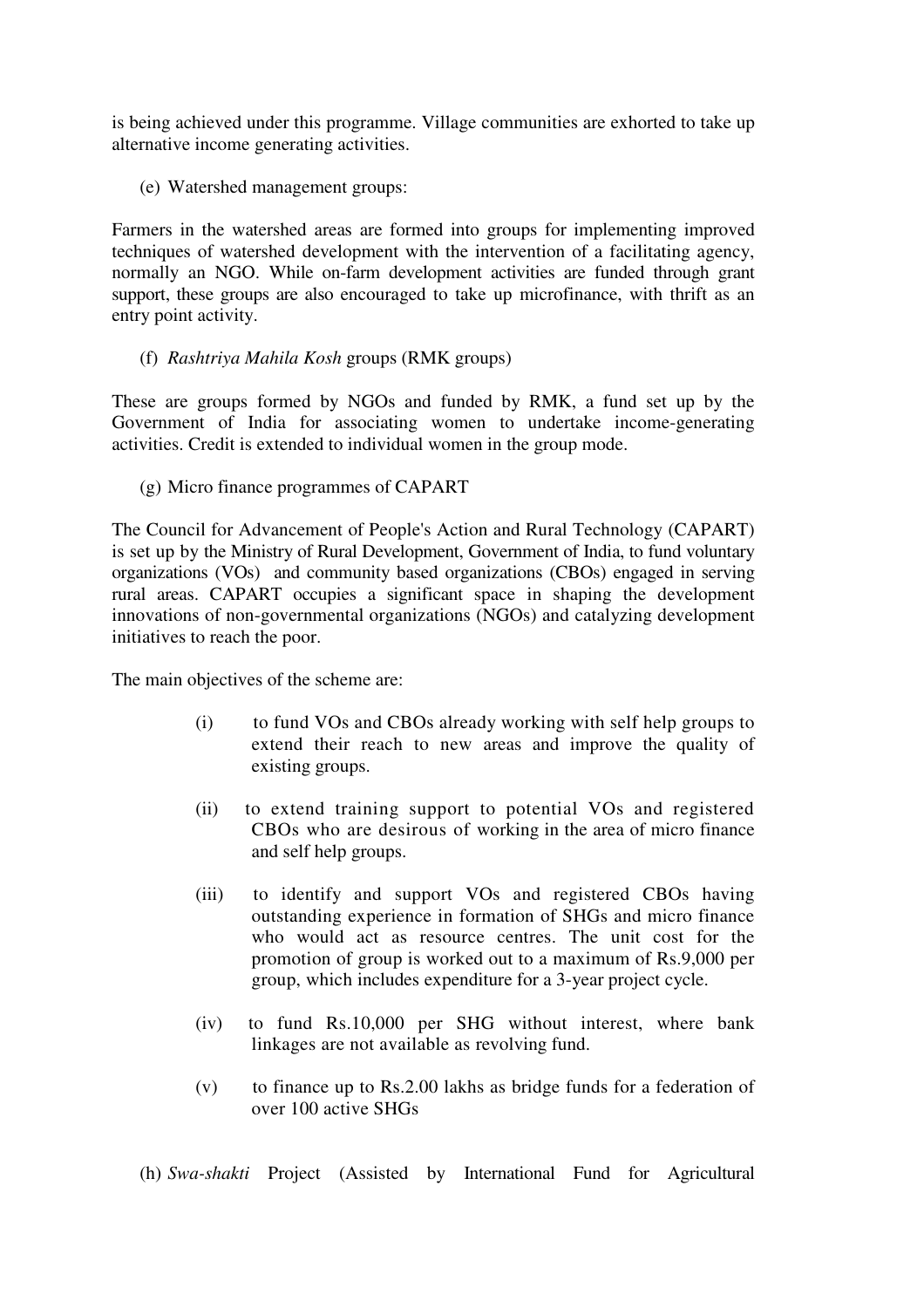#### Development (IFAD) and World Bank)

This is a rural women's development and empowerment project encompassing six important states of Bihar, Gujarat, Haryana, Madhya Pradesh, and Uttar Pradesh with a central project

support unit in the Department of Women and Child Development of the Government of India to facilitate the implementation.

The broad components of the scheme are as follows:

- 1. Institutional capacity building for women's development: promotion of women SHGs, cluster associations, and capacity building.
- 2. Supporting mechanism for income generating activities:

mobilization of investment funds, provision of business management, and technical support services;

mechanism to access social programmes and leverage funds for community asset creation;

to assist in improving women's access to social services such as health and child care; and

to create and improve community assets such as drinking water, sanitation, and Day care centres.

3. Provide effective project management systems:

to strengthen the capacity of central and state level agencies to manage the activities.

(i) The Tamil Nadu Women's Empowerment Project

This project, an IFAD-supported project implemented through the Tamil Nadu Women's Development Corporation, was the first project in the country, in about 1990, to incorporate the SHG concept into a state-sponsored programme. MYRADA was asked to play a lead role, which it agreed to do in Dharmapuri District of the State. It should be noted that this was a year or more before the launch of the SHG-Bank Linkage Programme. The empowerment of women was sought both through SHG strengthening, with capacity-building modules, and through the provision of credit for income-generating activities.

(j) *Kudumbashree* Project

The project is launched by the Government of Kerala with the active support of the Government of India and NABARD for wiping out absolute poverty from the state within a period of 10 years. This project aims at combining the self help group approach with demand led convergence of available services and resources to tackle the multiple dimension and manifestation of poverty holistically. The project is implemented through Community based organisations. This project is based on the successful experience of the Alapuzha model (a district in Kerala) of poverty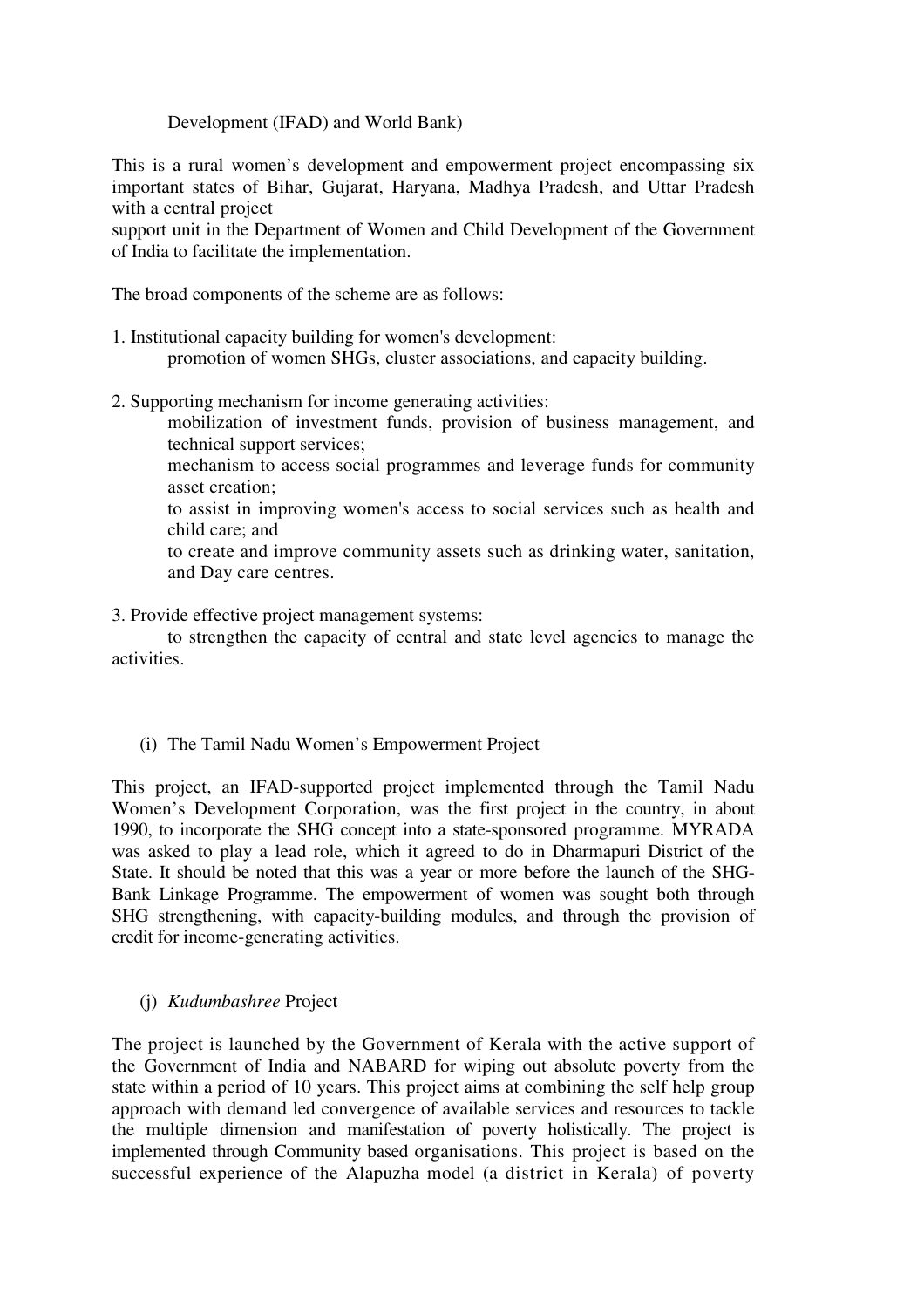alleviation with community participation, which won the UN Award at the  $50<sup>th</sup>$ Anniversary of UN at New York in 1995. *Kudumbashree* aims at

- 1. empowerment of women through community based organizations;
- 2. formation of informal banks for the poor;
- 3. promotion of micro enterprises and establishment of rural marketing networks; and
- 4. striving for convergent community action.
- (k) District Poverty Initiatives project: (*VELUGU*)

This project is being implemented in Andhra Pradesh with the aid of World Bank. The project aims to organize the poorest of the poor in selected districts through convergence of resources.

The project has components of organization capacity building, linkages, and capital support. The project envisages common interest groups to focus on accelerated progress in poverty alleviation. CIG members, mostly drawn from existing groups, are motivated to take up economic activities and community welfare programmes through the provision of revolving fund (Rs. 20, 000) called common investment fund.

(l) SJSRY (*Swarna Jayanthi Shahari Rozgar Yojana*)

SJSRY is an anti-poverty programme launched by the Government of India for eradicating absolute poverty from urban areas. The community development structure provides the channel for the delivery system of the scheme. The scheme has two sub components: Urban Self Employment Programme (USEP) and Development of Women and Children in Urban Area (DWCUA). DWCUA helps urban poor women in setting up gainful employment through group activity.

#### **4.2 Banks as a SHPI**

Among the formal institutions, next to government, banks play a major role as selfhelp promotion institutions in India. For several years, since the nationalization of the commercial banks, there has been a commitment at the highest policy levels, towards improving access to financial services for the poor. Several policy measures have also been in force to ensure this, such as the allocation of committed bank funds to small loans (priority sector banking), subsidized interest rates (ranging from 4% to 10%) for micro loans, and the opening of small rural bank branches. Hence, the mainstream banking system in India has always been involved in microfinance as a special area of their operation.

At the operational level, this policy commitment has been implemented usually by linking bank credit to a targeted program of the government of India. The Integrated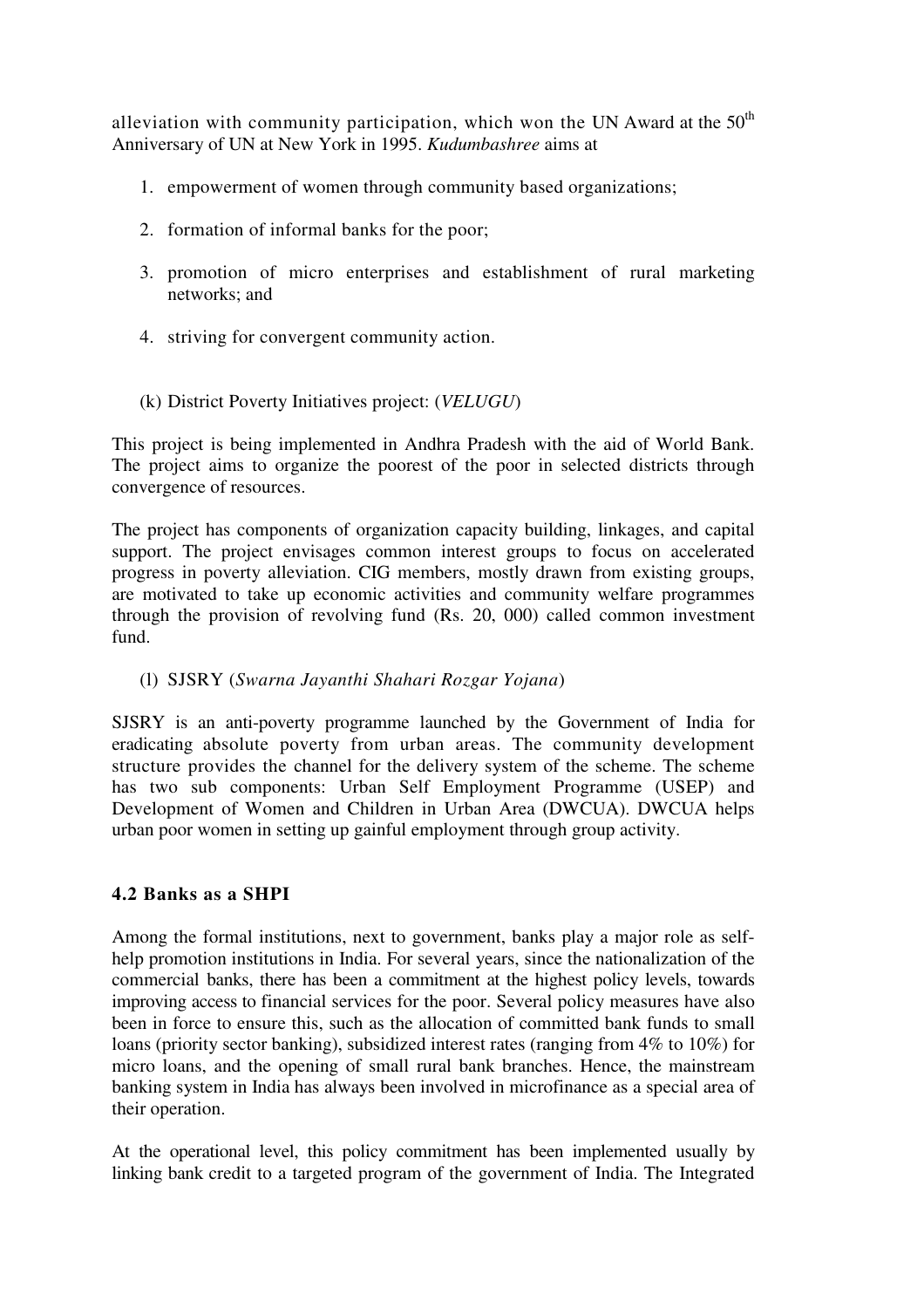Rural Development Program (IRDP) was a typical example. Based on this program, several projects of the government of India have had a strong microfinance component either through the banks or through government-established financial institutions. A further institutional focus was given to rural lending through small loans by establishing the regional rural banks in 1975. The SHG linkage program is located in this national policy and institutional context, where there is a vast network of primary lending institutions to deliver microfinance on the one hand, and an apex national level institution, namely NABARD, to provide policy support and refinance on the other.

Banks have been slow in entering the field of microfinance from the angle of both promoter as well as lender. In general, banking institutions have treated the formation and promotion of SHGs as an activity which is strictly for voluntary agencies or nongovernmental organizations and not for mainstream commercial bankers. But the problem in India is that well-intentioned NGOs, which can take up these activities, are con-fined to relatively smaller pockets of the country. If banks see a new opportunity and a new market in microfinance they can-not always expect a ready-made institution to absorb their lending portfolio. It may be necessary for some banks to take up the work of forming and promoting SHGs on their own if they view it as a profitable market and a profitable business opportunity. Several banks, especially regional rural banks (RRBs), have done pioneering work in forming, promoting, and later financing SHGs.

In this method, the role of mobilizing and forming the SHG is taken up by the bank branch itself. There is no NGO facilitation. Although this model is not common, many banks have shown interest in forming SHGs themselves. However, this alternative is fairly unique, as banks do not usually go into social mobilization roles. Irrespective of the quality of the SHGs formed, the weaknesses of this alternative are obvious. The core competency of a banker is finance and not SHG formation. Even if the SHG formed is for the limited purpose of fund rotation, substantial effort has to be made to form SHGs. Further, SHGs formed only for receiving external funds may not be sustainable. The advantage of this alternative, however, is that it exposes the banker to social realities firsthand. Also, in all the places where NGOs are not operating, some mechanism needs to be found to improve access to microfinance.

The effectiveness of SHG model as an effective conceptual model for empowerment is far from realized. The burden of target has been too heavy to be carried on the shoulders of participating actors. To Make SHG model an effective empowerment model needs addressing important issues. These Issues namely – capacity building, adequate personnel, financial and human resources, market linkages and capacity building at several stages have important bearing on the success of SHG as an effective tool of empowerment for women.

#### **4.3 NGO as a SHPI**

Though government and banks have been played positive roles in the promotion of SHGs, in terms of numbers, the non-governmental organizations (NGOs) rank as the premier SHPIs. NGOs have so far been the main innovators in microfinance. They have many advantages. Their very name, non-governmental, indicates that they are outside the framework of government. In India, where governmental systems are fairly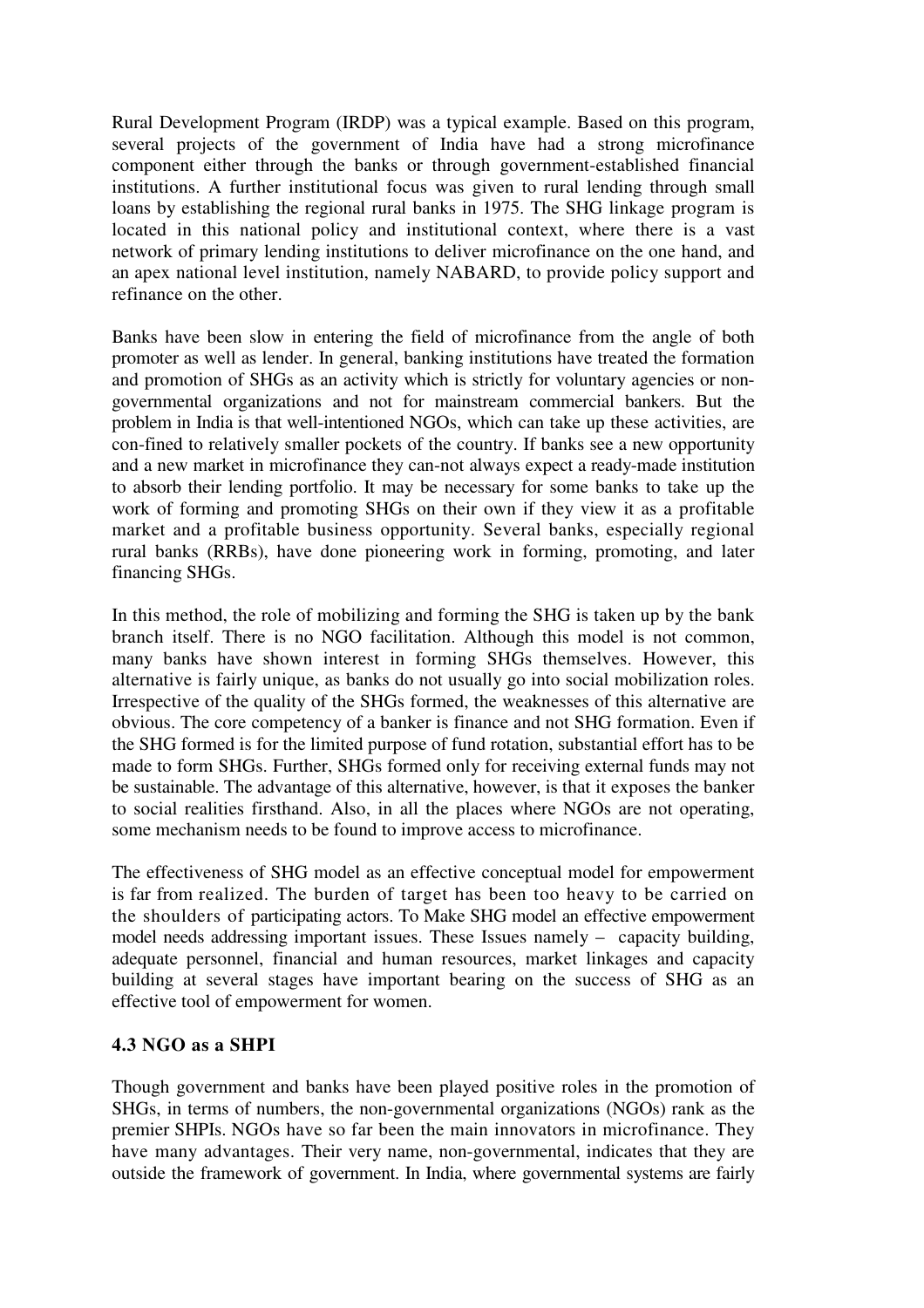rigid and bureaucratic, NGOs are characterized by their flexibility and ability to evolve simplified work systems.

While a group approach has been a developmental concept actively pursued by development practitioners for many years, the focused formation of SHGs under the microfinance framework is a relatively newer concept. It was initiated only in the late eighties by a few NGOs as an exclusive idea. The number of NGOs involved in the formation of microfinance based SHGs has increased many fold in the nineties. Contributing factors in this expansion has been the creation of an enabling environment for this kind of work by several national and international organizations, including multilateral, bilateral, and international NGO donors, plus an encouraging policy environment created by the government of India and the Reserve Bank of India. The SHG linkage program of NABARD through its widening network of institutions has also contributed to expanding the microfinance-based SHG movement.

Because of the expansion of the microfinance-related SHG program agenda, a wide diversity is observed in the approaches adopted by different agencies. Some NGOs act as banking intermediaries, channeling finance to different SHGs formed and centralizing all the accounts and financial systems at the NGO level. Others have formed collectives of several SHGs together, forming a federation of SHGs, and were linked them up with banks. There is also a fair amount of diversity in the levels of competencies and capacities to manage a microfinance SHG program within these agencies.

The non-governmental organizations that are a part of the SHG-bank linkage programs throughout the country have developed and fostered different types of institutional mechanisms for these groups. While most NGOs have opted for a conventional SHG of 15 to 20 members, some others have opted for different forms, notably the *Mahila Mandal* or federal type where the group is a single entity at the village level, as a sort of village level federation.

While basically all NGOs in the SHG movement have the economic empowerment of the poor, especially women, as their goal, their approaches and their working methods differ.

In Southern India organisations like PRADAN, MYRADA, ASSEEFA, MALAR and others have entered into this rural credit system to promote self help. An offshoot of the Total Literacy Campaign in Kanyakumari District of Tamil Nadu, MALAR has emerged as an organization of poor women who share the interest income to sustain a full time structure, office and training schedule. This has kindled a new hope. Already 10 districts in Tamil Nadu have undergone training at MALAR and started similar organizations for micro-credit.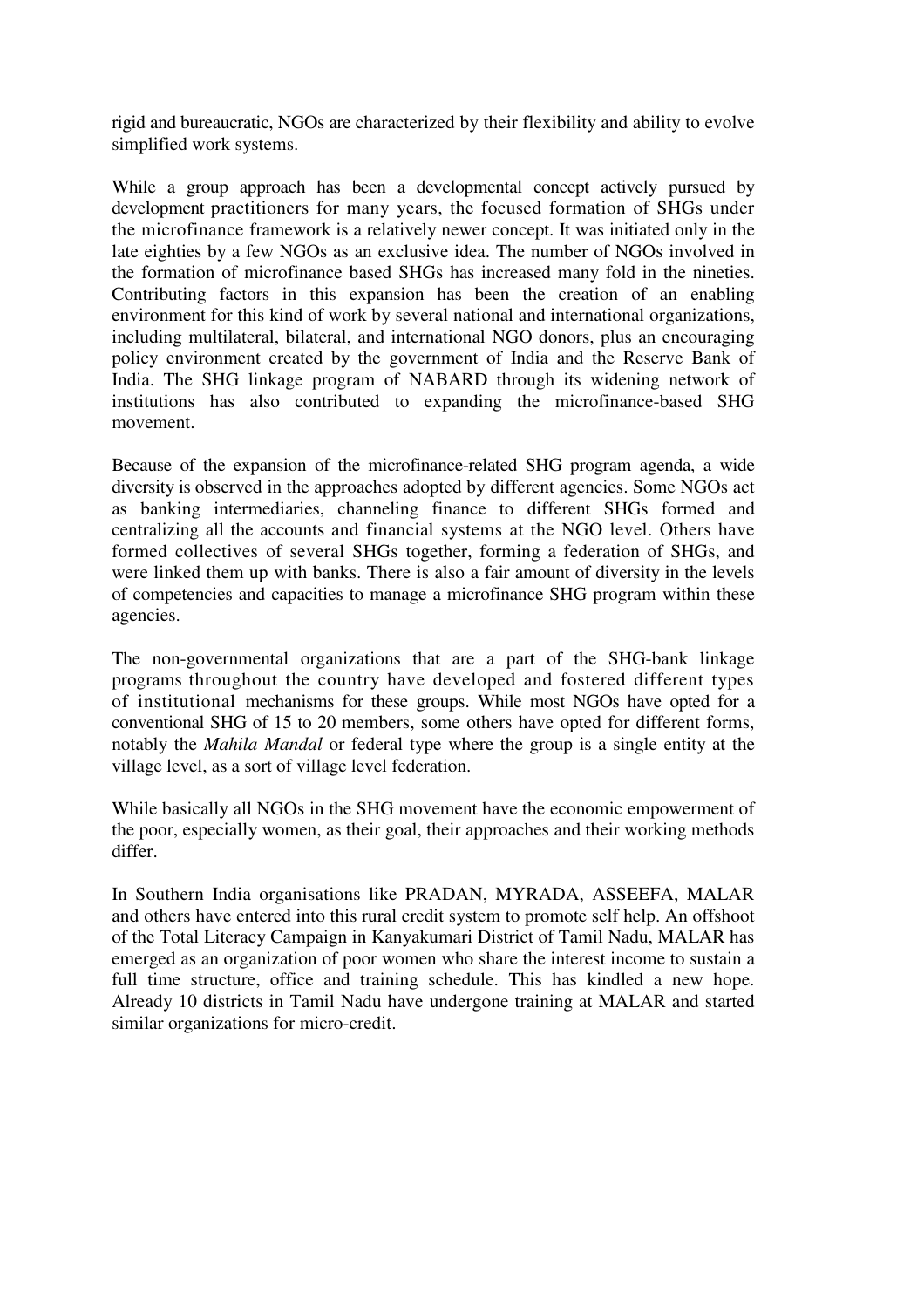| <b>States</b>        | Growth of SHGs Over<br>the Years |             |         | Growth      | Growth of<br>SHGs per 1000<br>Females |             |               | Growth      |
|----------------------|----------------------------------|-------------|---------|-------------|---------------------------------------|-------------|---------------|-------------|
|                      | 1998 -<br>99                     | 1999-<br>00 | 2000-01 | Rate $(\%)$ | 1998-<br>99                           | 1999-<br>00 | 2000<br>$-01$ | Rate $(\%)$ |
| Andaman & Nicobar    | 3                                | 9           | 10      | 82.57       | 0.018                                 | 0.051       | 0.061         | 86.84       |
| Andhra Pradesh       | 6579                             | 29242       | 84939   | 259.31      | 0.179                                 | 0.786       | 2.258         | 255.39      |
| Assam                | 10                               | 46          | 156     | 294.97      | 0.001                                 | 0.004       | 0.012         | 288.79      |
| <b>Bihar</b>         | 121                              | 857         | 1846    | 290.59      | 0.003                                 | 0.018       | 0.046         | 324.17      |
| Goa                  | $\overline{4}$                   | 14          | 27      | 159.81      | 0.005                                 | 0.018       | 0.041         | 180.97      |
| Gujarat              | 879                              | 1345        | 1375    | 25.07       | 0.038                                 | 0.057       | 0.059         | 24.70       |
| Haryana              | $\overline{4}$                   | 107         | 334     | 813.78      | 0.000                                 | 0.012       | 0.034         | 783.19      |
| Himachal Pradesh     | 133                              | 48          | 1166    | 196.09      | 0.041                                 | 0.014       | 0.390         | 210.24      |
| Jammu & Kashmir      | $\overline{2}$                   | 53          | 137     | 727.65      | 0.000                                 | 0.011       | 0.029         | 725.62      |
| Karnataka            | 2002                             | 3167        | 5627    | 67.65       | 0.079                                 | 0.124       | 0.217         | 65.51       |
| Kerala               | 1291                             | 1709        | 1826    | 18.93       | 0.079                                 | 0.104       | 0.112         | 18.59       |
| Madhya Pradesh       | 461                              | 1533        | 3174    | 162.39      | 0.018                                 | 0.040       | 0.110         | 200.29      |
| Maharashtra          | 1058                             | 3029        | 5509    | 128.19      | 0.024                                 | 0.069       | 0.119         | 121.14      |
| Orrissa              | 975                              | 2021        | 3850    | 98.71       | 0.056                                 | 0.114       | 0.213         | 95.49       |
| Pondicherry          | 15                               | 144         | 150     | 216.23      | 0.028                                 | 0.257       | 0.308         | 233.26      |
| Punjab               | 1                                | 18          | 71      | 742.61      | 0.000                                 | 0.002       | 0.006         | 728.69      |
| Rajasthan            | 465                              | 526         | 2513    | 132.47      | 0.019                                 | 0.021       | 0.093         | 123.84      |
| Tamil Nadu           | 2618                             | 7671        | 16676   | 152.38      | 0.087                                 | 0.251       | 0.541         | 149.99      |
| <b>Uttar Pradesh</b> | 1464                             | 7744        | 5457    | 93.07       | 0.019                                 | 0.097       | 0.069         | 92.59       |
| West Bengal          | 554                              | 2317        | 5351    | 210.79      | 0.015                                 | 0.061       | 0.138         | 205.40      |
| All India            | 18639                            | 61600       | 140194  | 173.97      | 0.039                                 | 0.128       | 0.283         | 167.91      |

**Table 4: Growth of SHGs and SHGs per 1000 Females across the States (1998 - 2001)** 

(Source: NABARD & Micro-finance, 2000 - 01)

#### **5. Impact of SHGs in India**

There are several instances of experiments of SHGs that have made a positive impact on the income and employment situation of the poor (see Reserve Bank of India 2008 Box V.7 for a couple of instances). A few assessment studies have been carried out on the impact of the SBLP in India at the grassroots level. Puhazhendi and Satyasai (2000) observed a shift towards higher income slabs between pre and post-SHG situation. About 74 per cent of the sample households were below an annual income level of Rs.22,500 during pre-SHG situation. The proportion declined to 57 per cent in the post-SHG situation indicating increased income levels. Further, involvement in the group significantly contributed to improving the self-confidence of the members. The communication with other group members also improved after association with the SHGs. The members were relatively more assertive in confronting with social evils and problematic situations. In another assessment, Puhazhendi and Badatya (2002) found that availing loans from moneylenders and other informal sources with higher interest rates was significantly reduced due to SHG intervention. It was also observed that consumption-oriented loans were replaced by production-oriented loans during post-SHG situation.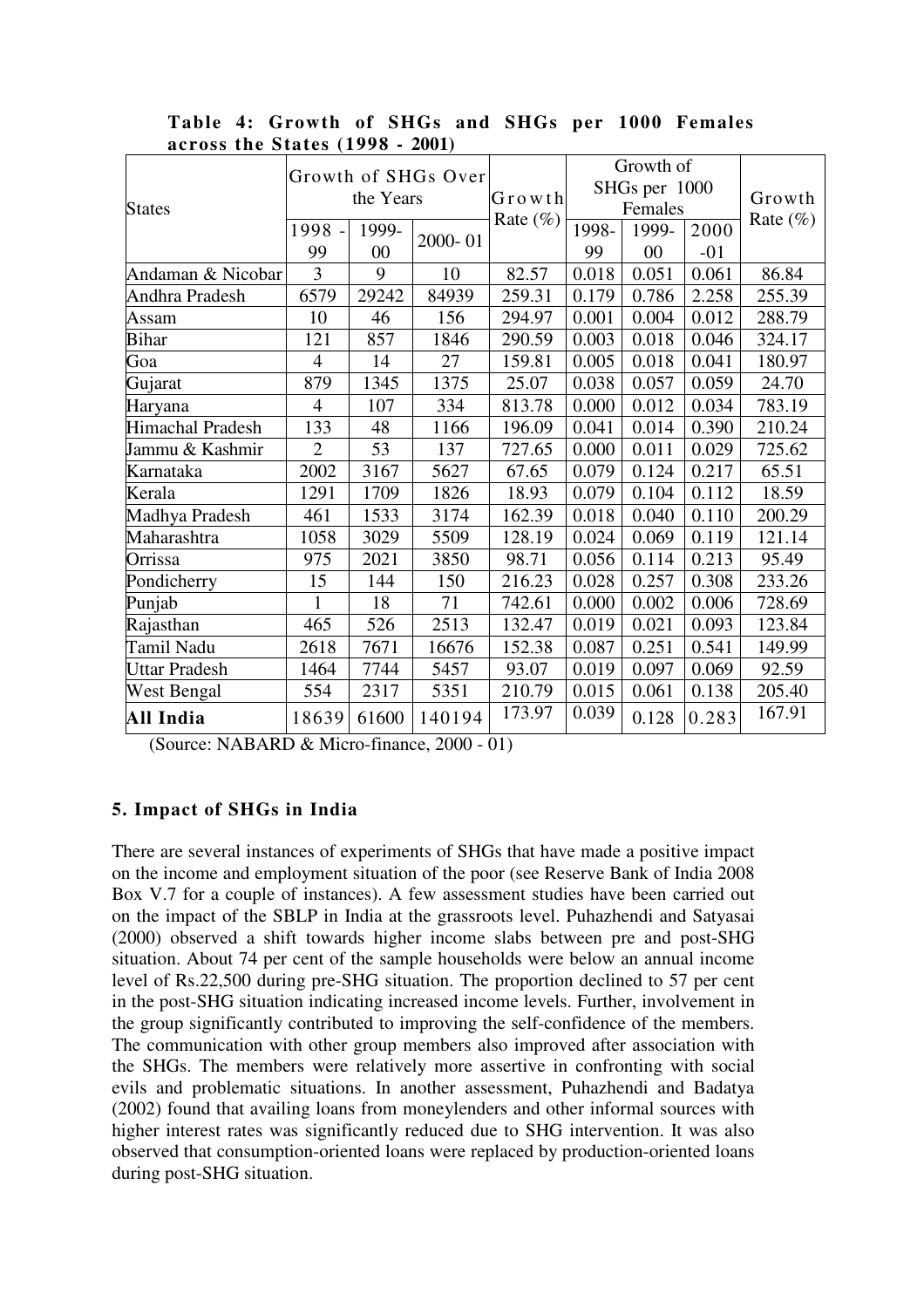Reserve Bank of India (2008) reports that some studies have also indicated the size of the loans is small and is often not sufficient to take up income generating activities. As a result, the loans are utilised for consumption purposes or for taking up subsistence-income generating activities.

A study conducted by EDA Rural Systems and APMAS (2006) brought out that a significant proportion of sampled groups (40 per cent) had a weak record of account keeping. The study pointed out that financial statements are not being regularly prepared by the SHGs. Only 28 per cent of the SHGs (22 per cent in the South and 35 per cent in the North) prepared an income and expenditure statement and an equal number of SHGs prepared a balance sheet and portfolio information. While members were usually able to provide approximate figures of total savings and total SHG loans outstanding, they were not able to provide information about profits earned or loan outstanding to banks. Further, the SHGs do not have a clear policy on how to deal with defaults or with dropouts, which formed about 10 per cent of membership.

The study also observed that 30 per cent of SHGs in the sample were involved in community actions. These involved improving community services (43 per cent of the total actions, including water supply, education, health care, veterinary care, village road), trying to stop alcohol sale and consumption (31 per cent), contributing finance and labour for new infrastructure (12 per cent), protecting natural resources and acts of charity (to non-members). The most common type of action taken up by SHGs was the attempt to close down local liquor outlets.

The study also pointed out that such community actions inculcated a new boldness and confidence amongst women, often putting pressure on the authorities (*panchayat*, district officers and police) to do their jobs, whether through petitions or by staging rallies and blockades.

#### **6. Conclusion**

Self-help groups (SHGs) are fast emerging as powerful tool of socio-economic empowerment of the poor in our rural areas. The self-help group is a small body formed by the people for meeting their specific objectives, particularly credit. However Local literature shows that self-help groups have been developed for a wide range of populations, including the mentally ill and their families, persons with disabilities and their care-givers etc. SHGs are initially formed on the foundation of the accumulated endowment of bonding social capital already existing in the community. The social capital produced by the SHG as it matures through creation of new ties and linkages, strengthens the community's cooperative capacity to the achievement of group government. When the SHGs grow they begin to articulate the community demands as they become aware of their rights and therefore attitude of the government bureaucratic officials changes and they become more responsive to the needs of the community i.e., with the maturity of SHG the state-society relationship begin to change at the local level towards the better.

In this way, SHGs which were originally established to produce economic benefits for members eventually became an associational framework for collaborative actions that produce public goods. As a result a range of other community-level organizations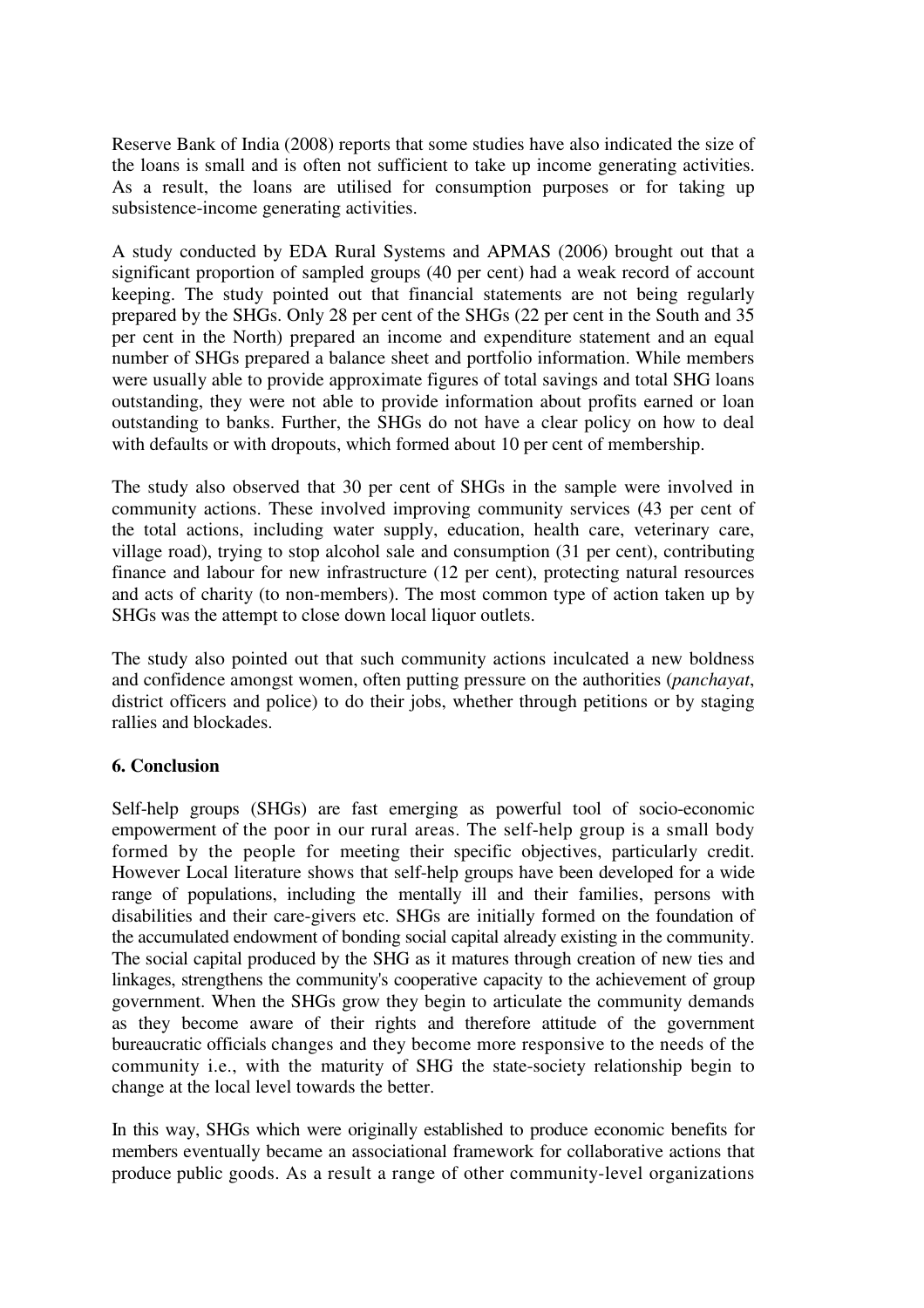emerge where often members of the SHGs are recruited. Role of SHGs in strengthening local governance and political democracy can be described by the fact that a number of SHGs members are being elected in the *Panchayti Raj* system in India, the lowest tier of local democratic governance.

In self help groups it is assumed that all poor households need to save and have the inherent capacity to save small amount regularly; easy access to credit is more important than cheap subsidized credit which involves intricate bureaucratic procedures, the poor are the best judge of their credit needs and are good users and re-payers of credit when formed in group. A notable feature of SHG is that before its linkage with any financial institution, credit discipline is imbibed among the member by way of SHG with banks has improved the socio-economic condition of its member by way of positive impact on income, saving, and self-confidence. The impact is more pronounced in the case of SHGS linked through NGOs. This and many other aspects of rural credit delivery system need to be studied in a greater depth. SHGs have proved to be successful in addressing the interests of women in a sustained manner. They are extremely useful in generating savings, ensuring successful delivery of credit to individual women and effecting recovery. In addition, they serve as an ideal mechanism for bringing omen out of their homes, making them more articulate and honing their leadership qualities and their skills as motivators. Women led SHGs in Andhra Pradesh have won laurels for their exemplary performance.

Self-Help Group enables the rural poor to earn their own livelihood besides participating in the process of development. The SHG scheme has been extensively used by voluntary agencies for a long time but has been incorporated in the conventional development programmes only recently. A typical rural women's self-help group is a good example of capacity building for prospective entrepreneurs. Its aims include enabling members with no educational or industrial or entrepreneurial background to become self-dependent and self-reliant by developing and enhancing the decisionmaking capacity of members and instilling in them the strength and confidence for solving their problems. They provide poor people a forum where they can learn about collectively mobilising and managing money and matters. A few other Central and State government schemes aimed at capacity building of women and others for entrepreneurship include the *Stree Shakti* programme in the dairy cooperative sector in Madhya Pradesh, training-cum-employment programme for women called *Swa-Shakti* and *Rashtriya Mahila Kosh* Project —supported by the World Bank and International Fund for Agricultural Development (IFAD).

However, there are some areas of concern also: Reserve Bank of India (2008) reports that owing to the fast growth of the SHG-bank linkage programme, the quality of SHGs has come under stress. This is reflected particularly in indicators such as the poor maintenance of books and accounts.

It was reported for several years that the repayment rates of loans under microfinance were above 95 per cent. In fact, the high repayment rates in this sector were considered to be the most prominent feature of micro finance. Recent data published by NABARD, however, suggest that the recoveries in the micro finance sector have not been as high as they were believed to be earlier. Under the SHG-bank linkage programme, the largest microfinance programme in the country, out of the 290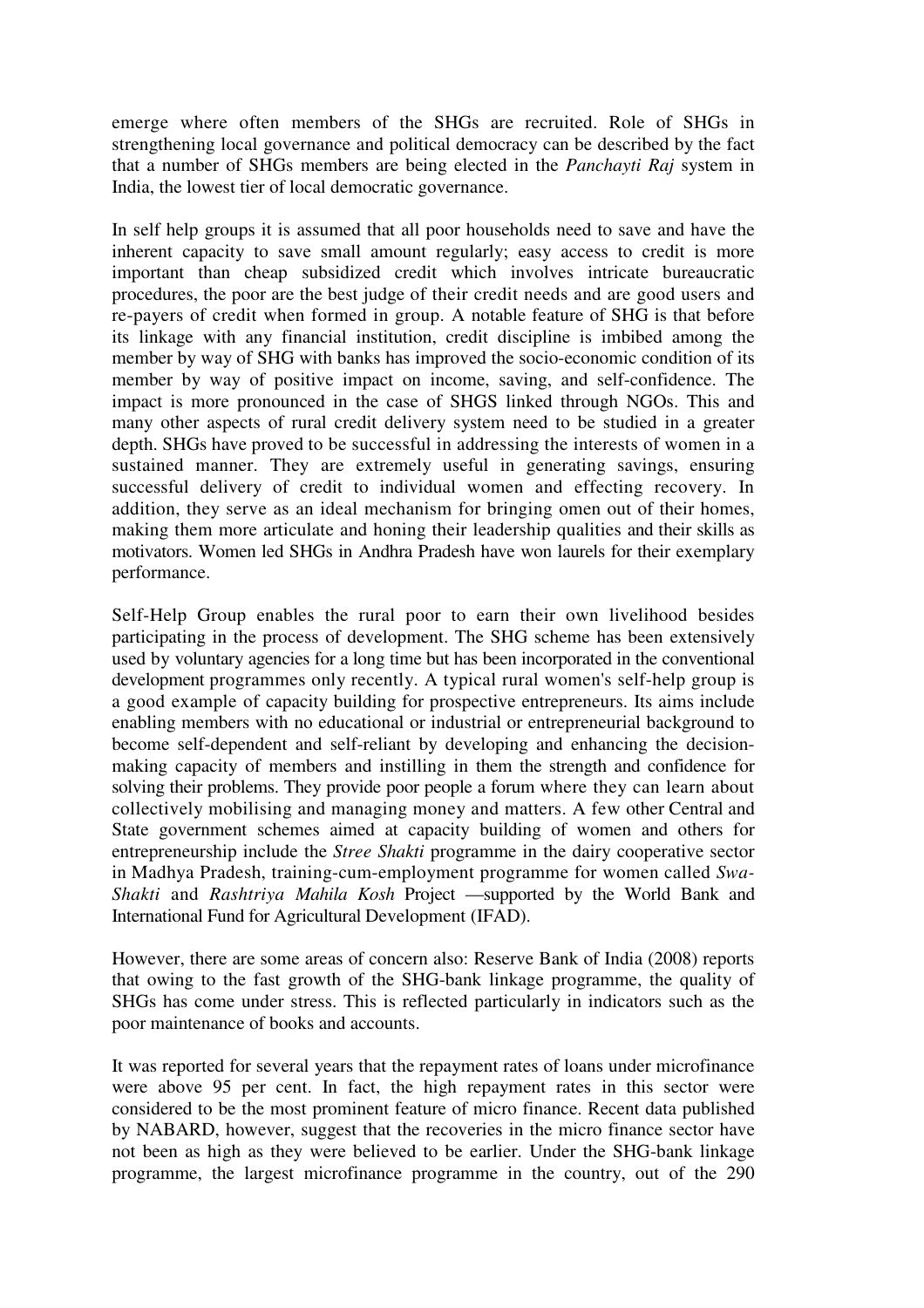reporting banks, only about 37 percent of banks reported recovery above 95 percent and around 36 per cent banks reported recovery in the range of 80-94 per cent. The recovery of the remaining banks was below 80 per cent. However, when it comes to recovery by the MFIs, most MFIs had a repayment record of above 90 per cent (Reserve Bank of India 2008: 314).

The emergence of SHG federations has posed another challenge. On the one hand, such federations represent the aggregation of collective bargaining power, economies of scale and are for addressing social and economic issues. On the other hand, there is evidence to show that every additional tier, in addition to increasing costs, tends to weaken the primaries. However, keeping in view of the beneficial aspects of federations, especially in terms of increasing the bargaining powers of the SHG members and livelihood promotion, NABARD has decided to support federations on a model neutral basis for training, capacity building and exposure visits of SHG members.

There have been reports from certain parts of the country that the interest rates charged by the MFIs are rather high (Reserve Bank of India 2008: 313). The cost of microfinance delivery depends upon various factors such as the cost of funds, risk and transaction cost, among others. As microfinance services are generally provided at the doorstep of the customers, the cost of operations of MFIs increase substantially. This tends to get reflected in the ultimate interest rates charged to the clients. It is also important that the interest rates structure of the institutions is simple so that the clients can understand it. MFIs should also have appropriate transparent disclosure mechanisms whereby the various costs and other charges payable by the clients are disclosed properly. In order to reduce the ultimate cost to the clients, MFIs can adopt IT-enabled services which may help in reducing the operational costs and interest rates charged to borrowers.

Another area of concern is that the MFIs, which are on the growth path, face paucity of owned funds which is a critical constraint for scaling up their operations. Many of them are socially-oriented institutions and have little access to financial capital. As a result, they have high debt-equity ratios. The Micro Finance Development and Equity Fund (MFDEF), set up with NABARD, helps in meeting the equity needs of MFIs to some extent.

In comparison with earlier years, MFIs now find it relatively easier to raise loans from banks. This change came after the year 2000, when the Reserve Bank of India allowed banks to choose any conduit or intermediary for microfinance delivery and treat such lending as part of their priority sector lending obligations. Some private sector banks have since designed innovative products to fund MFIs and have also started viewing lending to the sector as a viable business proposition. However, banks need to work on choosing the right technologies to assess the risk of funding to MFIs. They also need to improve their capability of appraising MFIs and assessing their credit needs. Appropriate credit rating of MFIs will help in increasing the comfort level of the banking system. In this context, NABARD has introduced a scheme under which 100 percent of the professional fee for the first rating of a MFI will be borne by it, subject to a maximum of Rs.1 lakh.

The SBLP is a home-grown model and unique to India, at least on the scale at which it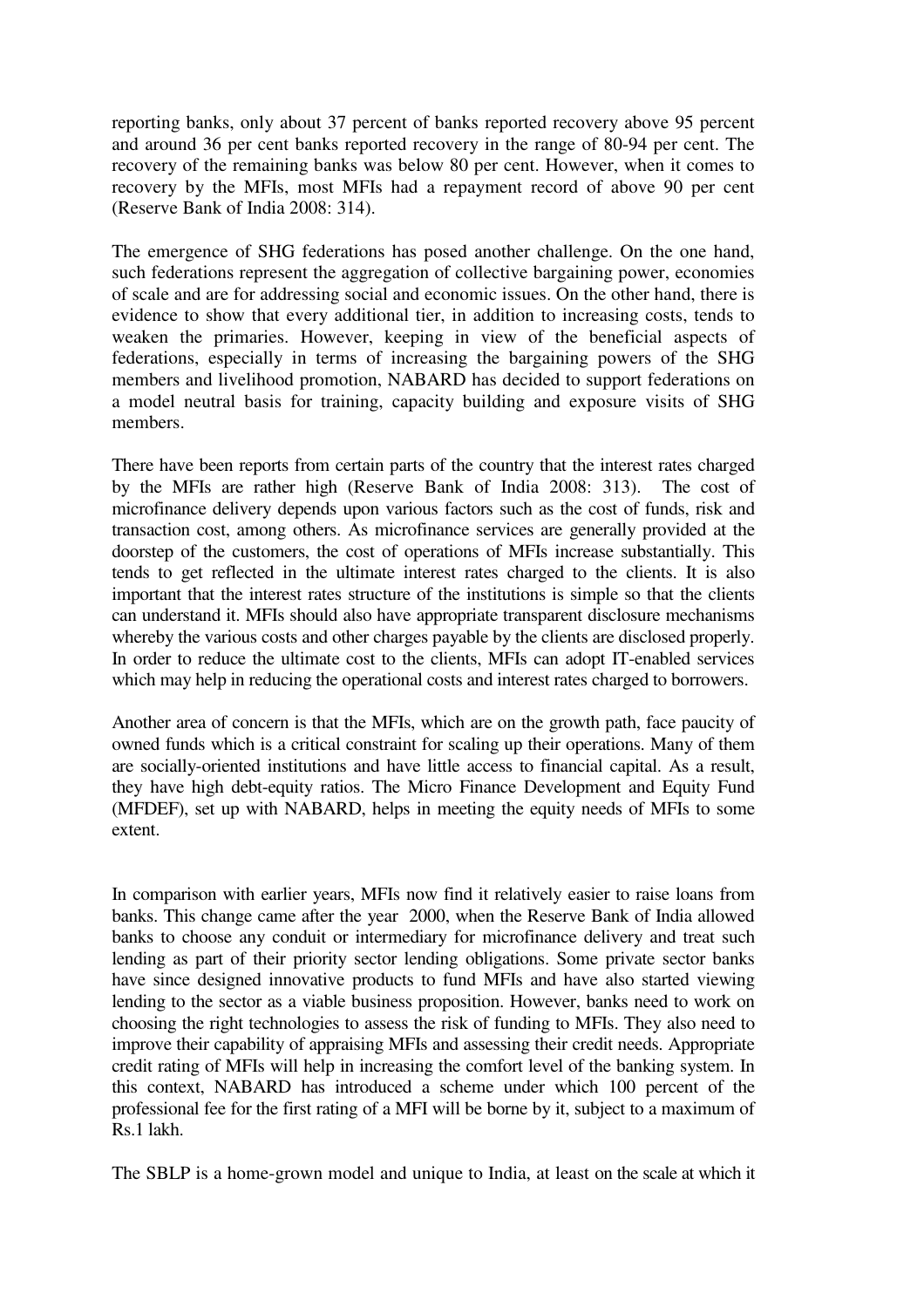is carried out. It differs from the Microfinance Institution (MFI model) found worldwide in which the MFI acts as an intermediary, much as the SHG does, but borrows in much larger amounts from the banks (in India mostly the private banks who do not have rural branches to conduct SHG lending) for a much larger number of members (going up to one million in the case of the largest MFI in India). These members are also organized into groups, whether the classic five-member *Grameen* Bank-type group, or larger 'joint liability group' (JLG), or even SHGs. Lending to groups, whatever they are called, entails the joint and several liability of all members, which is more moral than legally enforceable, and is exercised through peer group pressure and the prospect of being denied future loans. The essential difference is that in the case of SHGs, the loan is a single loan to the group as a whole, which decides how to allocate it to its members, while in the case of other groups, the MFI records and tracks loans in the name of individual lenders, although the task of disbursement and collection is made easier and cheaper by the group mechanism. Thus, interest rates charged by MFIs to SHGs are usually lower than on loans to members in other types of groups. Moreover, MFIs also make a few larger, individual loans to 'graduating' members. Loan repayments to MFIs are in the upper nineties.

The major advantage of the SHG model is the empowerment and participation it has engendered in millions of rural women (currently 31 million) of which half are below the poverty line. It also has the advantage that it can spread much faster, taking advantage of India's huge network of bank branches and, potentially, of Primary Agricultural Cooperative Societies (PACSs). Ironically, in view of what has been said above about credit absorption limits, the main disadvantage is that the average loan size goes up much more slowly than in the MFI model because it is tied to savings performance and the loan cycles are much longer (the average tenor of bank loans to SHGs is 2.5 years as opposed to the usual one year under the MFI model). Therefore, every member has to wait till the last member has repaid her loan to the group, so that the group can repay its loan to the bank. Turn-around time among the bank branches also varies and can often take six months depending on the manager's perception of the credit-worthiness of the group for a repeat loan and of the profitability of the programme at existing lending rates. Despite this, the proportion of repeat loans is increasing and the average size of repeat loans is beginning to approach the average size of MFI first loans.

Conversely, MFIs have the advantage that they can borrow huge amounts from the banks and increase loan size according to demand. By enabling pre-payment of existing loans, they enable borrowers to access the next loan before the existing loan has run its full one-year cycle, although at a penalty for pre-payment. The higher average loan size that results from these advantages enables borrowers to invest a higher proportion of loans in income generating as opposed to consumption activities (essential though these may be).

Neither model is exclusively focused on those below the poverty line (although some individual SHPIs and MFIs are). However, the SBLP seems to do slightly better in this respect, even though there is no poverty targeting under the SBLP, and a large number of poor women cannot afford even the small regular savings and repayment obligations, given the uncertainties and seasonality of their incomes, and prefer to exclude themselves. The SHPIs have not been able to introduce the flexibility that would improve inclusion of the poor above about 51 per cent of the total member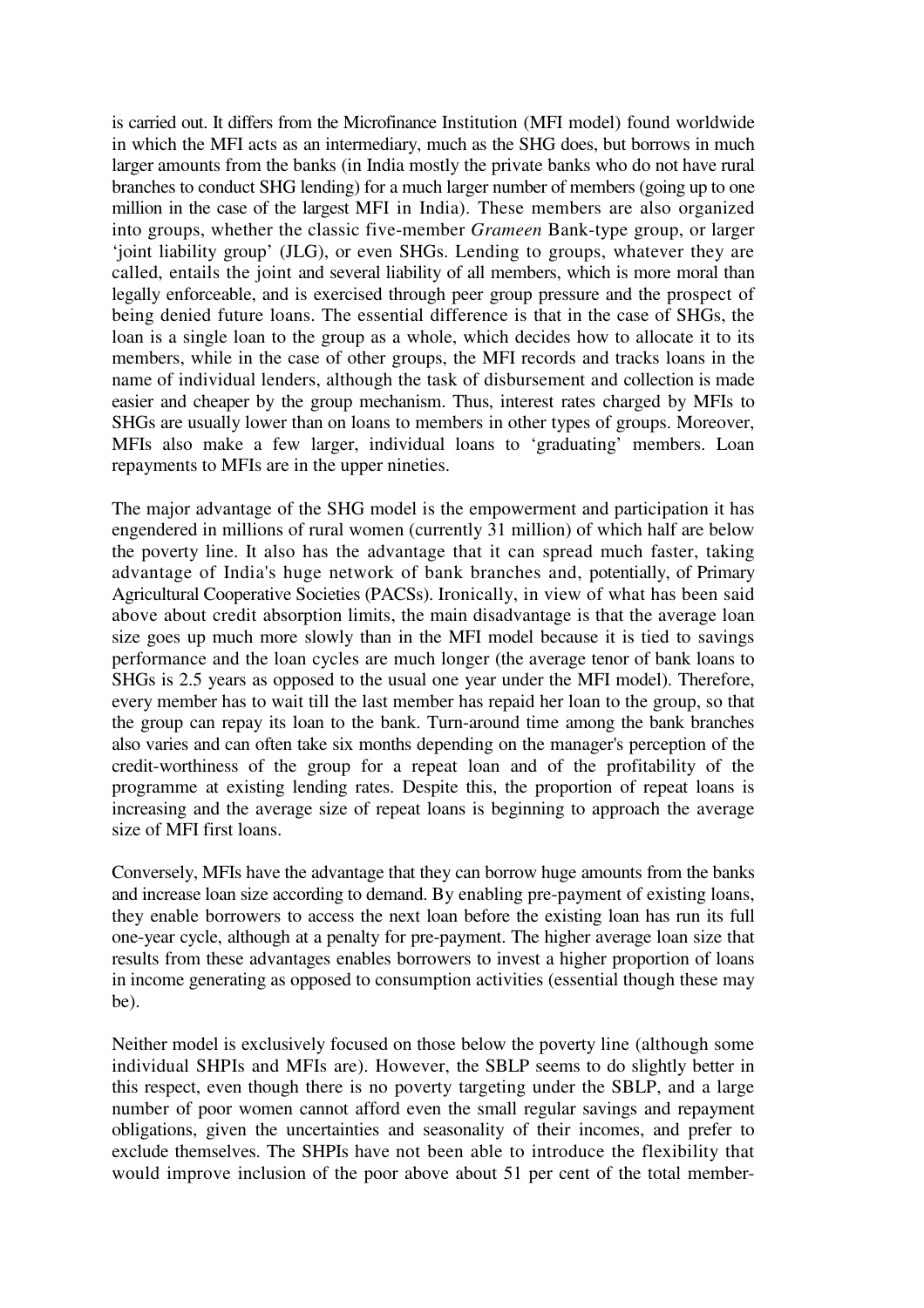ship, according to the most recent large-scale survey of SHG borrowers (EDA and APMAS 2006). This study has found that on an average only 43 per cent of the borrowers of a sample of 20 MFIs were below the poverty line (BPL), despite the fact that many MFIs lending to Grameen groups tend to be particular about lending only to BPL women, using in one well-known case an easy-to-administer housing index test, and that the more time consuming procedures of MFIs, such as weekly instead of monthly meetings, encourage self-targeting.

A disadvantage of the MFI model (unless the MFI is a cooperative) is that it does not provide for savings, but this is purely a function of the regulatory environment in India (savings are allowed and indeed encouraged as an essential service for the poor in most other countries). The biggest disadvantage of the MFI model, however, is that it is less participatory and empowering, since the 'banking' functions and procedures are taken care of entirely by the field staff of the MFI, who disburse and collect loans.

#### **References**

Armendáriz De Aghion, B and J Morduch (2000): 'Microfinance Beyond Group Lending', *Eco-nomics of Transition,* Vol 8, No 2, pp 40 1-20. – (2005): *The Economics of Microfinance,* MITPress, Cambridge, MA.

Bouman F.J.A. (1977). 'Indigenous savings and credit societies in the developing world' *Savings and Development*, Vol. 1, No. 4: 181-214; extracted in Von Pischke, J. D. Adams, Dale W. and Donald, Gordon (eds.) 1983 *Rural Financial Markets in the Developing Countries: Their use and Abuse*. For the World Bank, Baltimore and London: The John Hopkins University Press.

- Ciravegna, D (2005): *The Role of Microcredit in Modern Economy: The Case of Italy,*  www.flacso.or.cr/fileadmin/documentos/ FLACSO/auCiravegna2.DOC.
- Copestake, J, P Dawson, J P Fanning, A McKay. and K Wright-Revolledo (2005): 'Monitoring the Diversity of the Poverty Outreach and Impact of Microfinance: A Comparison of Methods Using Data from Peru', *Development Policy Review,* Vol 23, No 6, pp 703-23.
- Cull, R, A Demirgüç-Kunt and J Morduch (2007): 'Financial Performance and Outreach: A Global Analysis of Leading Microbanks', *Economic Journal,*  Vol 117, No 1, forthcoming.
- Daley-Harris, S (2006): *State of the Microcredit Summit Campaign Report 2006,*  Microcredit Summit Campaign, Washington DC.

Daley-Harris, Sam (2009) *State of the Microcredit Summit Campaign Report 2009* Microcredit Summit campaign, Washington DC.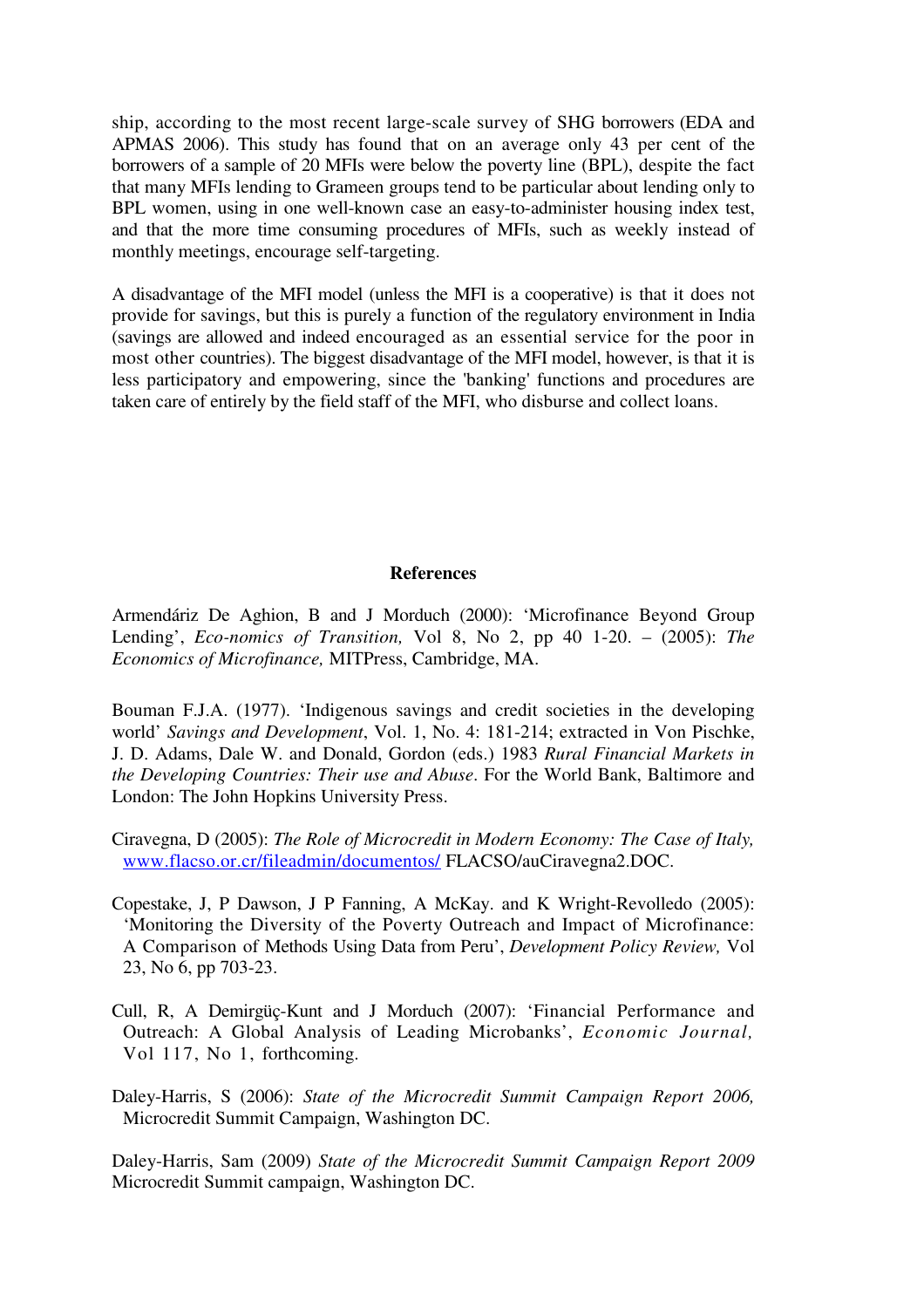- Dunford, C (2006): *Evidence of Microfinance's Contribution to Achieving the Millennium Development Goals: Freedom from Hunger,*  http://microfinancegateway.org/files/ 35795\_ file\_Evidence\_on\_MDGs\_Dunford.pdf
- EDA Rural Systems (2004): *The Maturing of Indian Microfinance: A Longitudinal Study,* Eda Rural Systems, New Delhi, India.

EDA Rural Systems and APMAS (2006) *Self-Help Groups in India: A Study of the Lights and Shades*. Available at http://www.edarural.com/documents/SHG-Study/Executive-Summary.pdf. (Accessed on 30 June 2009).

Geertz, Clifford. 1956. *The Rotating Credit Association: a middle rung in development*. Cambridge/Ma./USA: Massachusetts Institute of Technology, Center for International Studies.

Goetz, A M and R S Gupta (1996): 'Who Takes the Credit? Gender, Power, and Control over Loan Use in Rural Credit Programmes in Bangladesh', *World Development,* Vol 24, No. 1, pp 45-63.

Government of India (2008) Report of the (C. Rangarajan) Committee on Financial Inclusion. Available at http://www.nabard.org/report\_comfinancial.asp (accessed on June 15, 2009).

Hulme, D and P Mosley (1996): *Finance against Poverty,* Routledge, London.

- Iyer, P R (2006): 'ICICI Joins Hands with Three VCs to Fund Microfinance Institutions', *The Economic Times,* June 5.
- Karlan, D (2001): 'Microfinance Impact Assessments: The Perils of Using New Members as a Control Group', *Journal of Microfinance,* Vol 3, No 2, pp 75-85.
- Khandker, S R (2005): 'Microfinance and Poverty: Evidence Using Panel Data from Bangladesh', *The World Bank Economic Review,* Vol 19, No. 1: pp 263-86.
- Khawari, A (2004): 'Microfinance: Does It Hold Its Promises? A Survey of Recent Literature', HWWA Discussion Paper 276, Hamburg Institute of International Economics, Hamburg, http://www.hwwa.de/Forschung/ Publikationen/Discussion\_Paper/2004/ 276.pdf.
- Kirkpatrick, C and M Maimbo (2002): 'The Implications of the Evolving Microfinance Agenda for Regulatory and Supervisory Policy', *Development Policy Review,* Vol 20, No 3, pp 293-304.
- Lapenu, C and M Zeller (2001): 'Distribution, Growth and Performance of Microfinance Institutions in Africa, Asia and Latin America', FCND Discussion Paper 114, International Food Policy Research Institute (IFPRI), Washington DC.
- Lakshman, N (2006): 'India's Banks Are Big on Microfinance', *Business Week,* August 22.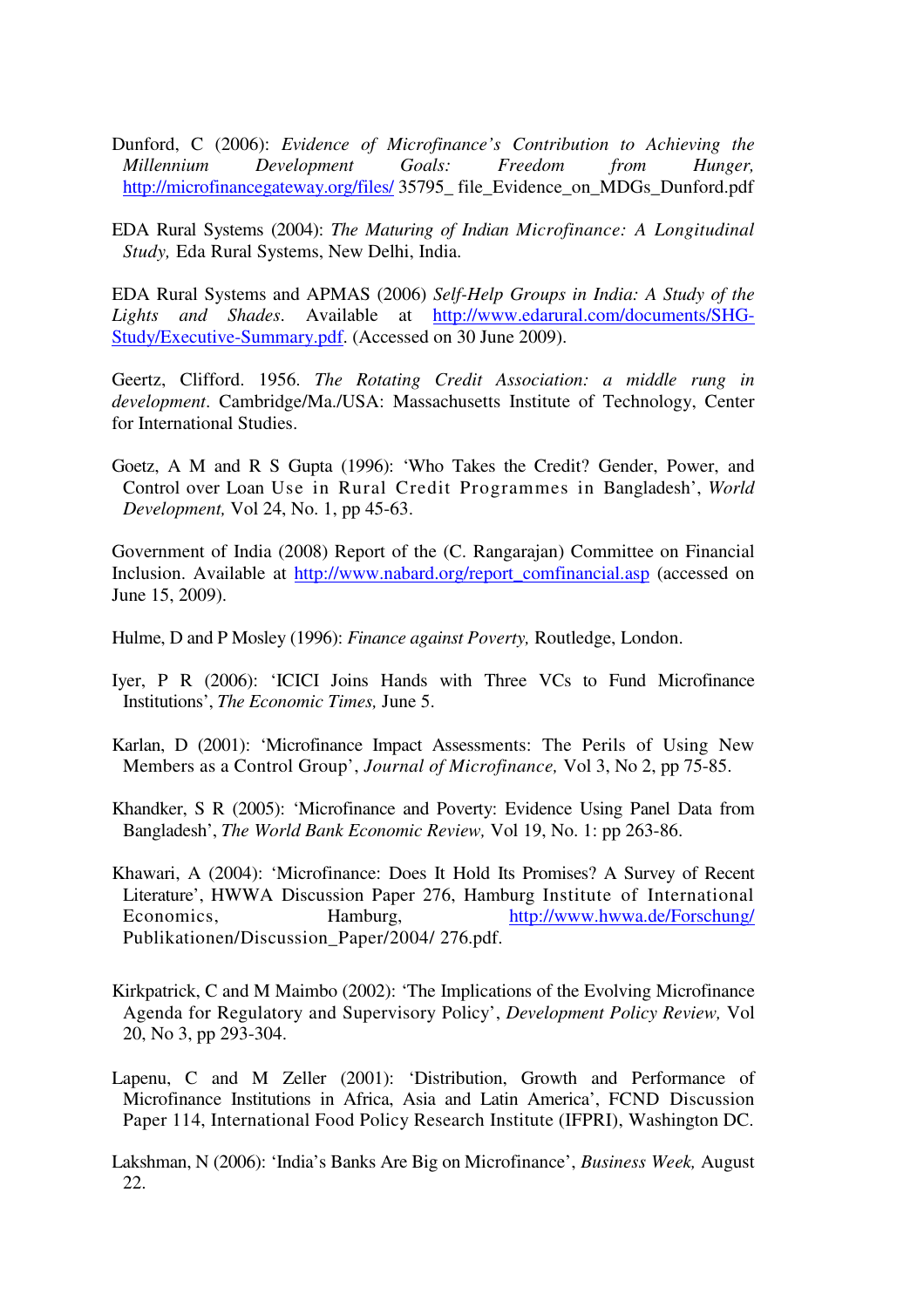Littlefield, E, J Morduch and S Hashemi (2003): 'Is Microfinance an Effective Strategy to Reach the Millennium Development Goals?', CGAP Focus Note 24, http://www.cgap.org.

Madajewicz, M (2003): *Does the Credit Contract Matter? The Impact of Lending Programmes on Poverty in Bangladesh,* Columbia University Press, New York.

- Marr, A (2004): 'A Challenge to the Orthodoxy Concerning Microfinance and Poverty Reduction', *Journal of Microfinance,* Vol 5, No 2, pp 1-35.
- McIntosh, C, A De Janvry and E Sadoulet (2005): 'How Rising Competition among Microfinance Institutions Affects Incumbent Lenders', *Economic Journal,* Vol 115, No 506, pp 987-1004.
- Mosley, P (2001): 'Microfinance and Poverty in Bolivia', *Journal of Development Studies,* Vol 37, No 4, pp 101-32.
- Murray, I and E Lynch (2003): 'What Do Microfinance Customers Value?', Women's World Banking: What Works, http://www. womensworldbanking.org/English/PDF/ Focus%20Note%20 1 %20What%20 Customers%20Value\_April04.pdf

NABARD (1992). *Guidelines for the pilot project for linking banks with self help groups.* Circular No. DPD/104 (NB.DPD.FS.4631.92-A/91-92), 26 February. Mumbai.

NABARD (2003). *Progress of SHG-Bank Linkage in India (2002-2003).* Mumbai. NABARD. 2005. *Progress of SHG-Bank Linkage in India (2004-2005).* Mumbai.

NABARD/GTZ (2002). *A review of the progress and impact of the overall strategy for scaling up the SHG Bank Linkage Programme over the last decade,* by Erhard Kropp. Mumbai.

Norwegian Nobel Committee (2006): 'The Nobel Peace Prize 2006', Press release, Oslo, October, http://nobelprize.org/nobel\_prizes/peace/laureates/2006/press.html

Pitt, M M and S R Khandker (1998): 'The Impact of Group-based Credit Programmes on Poor Households in Bangladesh: Does the Gender of Participants Matter?', *Journal of Political Economy,* Vol 106, No 5, pp 958-96.

Puhazhendi, V. and Satyasai, K. J. S. 2000, *Microfinance for Rural People: An Impact Evaluation,* NABARD.

Puhazhendi, V. and Badatya, K. C. 2002, *SHG Bank Linkage Programme for Rural Poor:An Impact Assessment*, available on www.microfinancegateway.org. (Accessed on 30 June 2009).

Reserve Bank of India (2008). *Report on Trend and Progress of Banking in India 2007-08*. Mumbai.